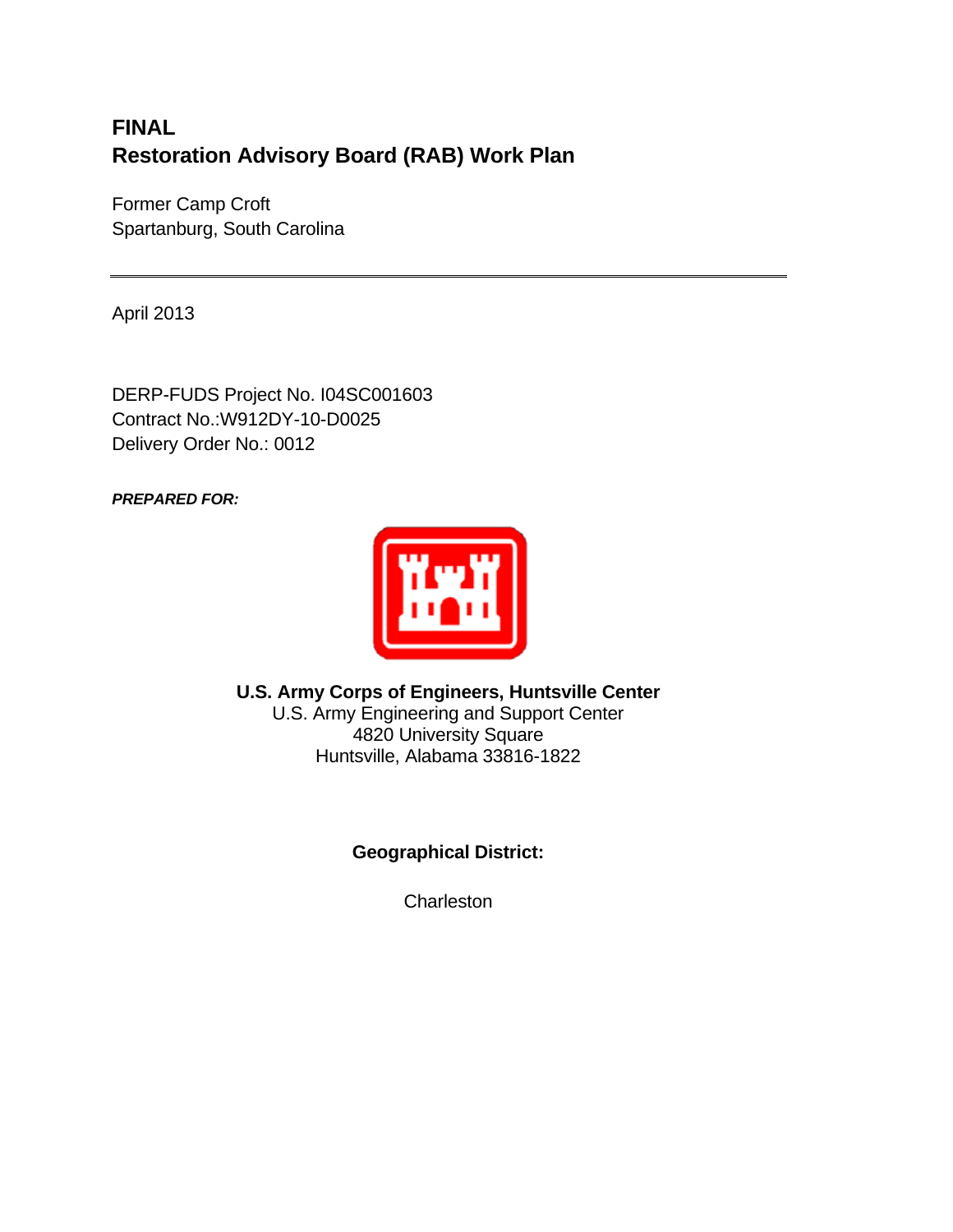$\overline{a}$ Jen Dottorelli PIKA-PIRNIE JV Team Support Lead

S

l

Patrick Shirley, P.G. PIKA-PIRNIE JV Team Project Manager

### **FINAL Restoration Advisory Board (RAB) Work Plan**

Former Camp Croft Spartanburg, South Carolina

Prepared for: U.S. Army Corps of Engineers, Huntsville Center

Prepared by: PIKA-PIRNIE JV, LLC 12723 Capricorn Drive Suite 500 Stafford, Texas 77477

Our Reference: DERP-FUDS Project No. I04SC001603 Contract No.: W912DY-10-D0025 Delivery Order No.: 0012

Date: April 2013

*The views, opinions, and/or findings contained in this report are those of the author(s) and should not be construed as an official Department of the Army position, policy, or decision, unless so designated by other documentation.*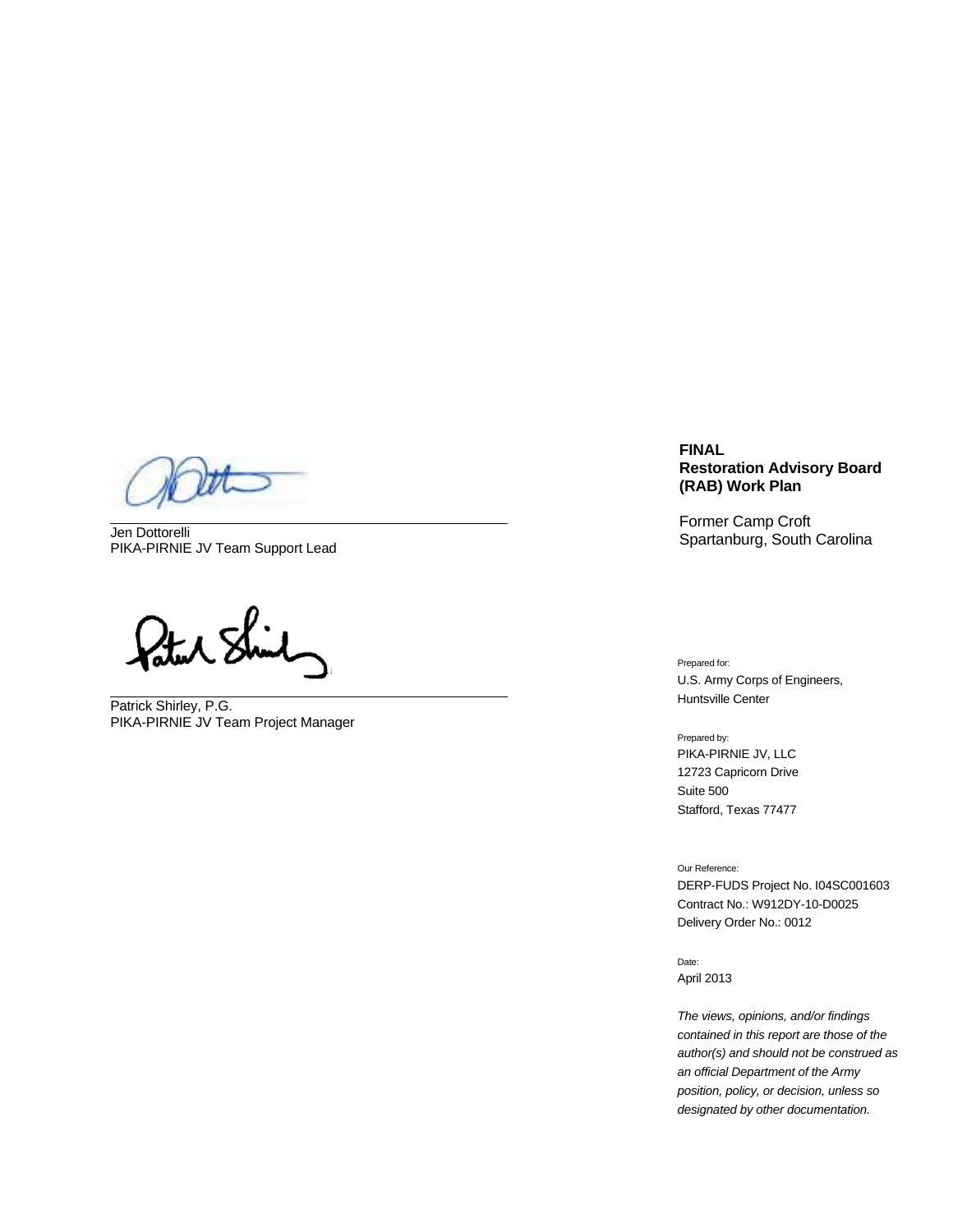# **Table of Contents**

| 1. | <b>Introduction</b> |                                                    | $1 - 1$ |
|----|---------------------|----------------------------------------------------|---------|
|    | 1.1                 | Purpose                                            | $1 - 1$ |
|    | 1.2                 | Scope                                              | $1 - 1$ |
|    | 1.3                 | Site Description and Background                    | $1 - 2$ |
|    |                     | 1.3.1<br>Munitions Response Activities             | $1 - 2$ |
|    | 1.4                 | Work Plan Organization                             | $1 - 3$ |
| 2. |                     | <b>Technical Management Approach</b>               | $2 - 1$ |
|    | 2.1                 | <b>RAB Members</b>                                 | $2 - 1$ |
|    | 2.2                 | <b>Project Management</b>                          | $2 - 2$ |
|    | 2.3                 | Project Schedule                                   | $2 - 2$ |
|    | 2.4                 | Data Repository/Project Website                    | $2 - 2$ |
|    | 2.5                 | Public Publications and Correspondence             | $2 - 3$ |
|    | 2.6                 | <b>RAB Meeting Report</b>                          | $2 - 3$ |
|    | 2.7                 | <b>Project Reporting</b>                           | $2 - 3$ |
| 3. |                     | <b>Quality Control Plan (QCP)</b>                  | $3 - 1$ |
|    | 3.1                 | Communications                                     | $3 - 1$ |
|    | 3.2                 | <b>Written Materials</b>                           | $3 - 1$ |
|    | 3.3                 | Electronic Data Repository and Website Maintenance | $3 - 1$ |
|    | 3.4                 | <b>Control of Documents and Records</b>            | $3 - 2$ |
| 4. | <b>References</b>   |                                                    | $4 - 1$ |

# **Appendices**

- A Performance Work Statement, dated July 2, 2012
- B Project Schedule

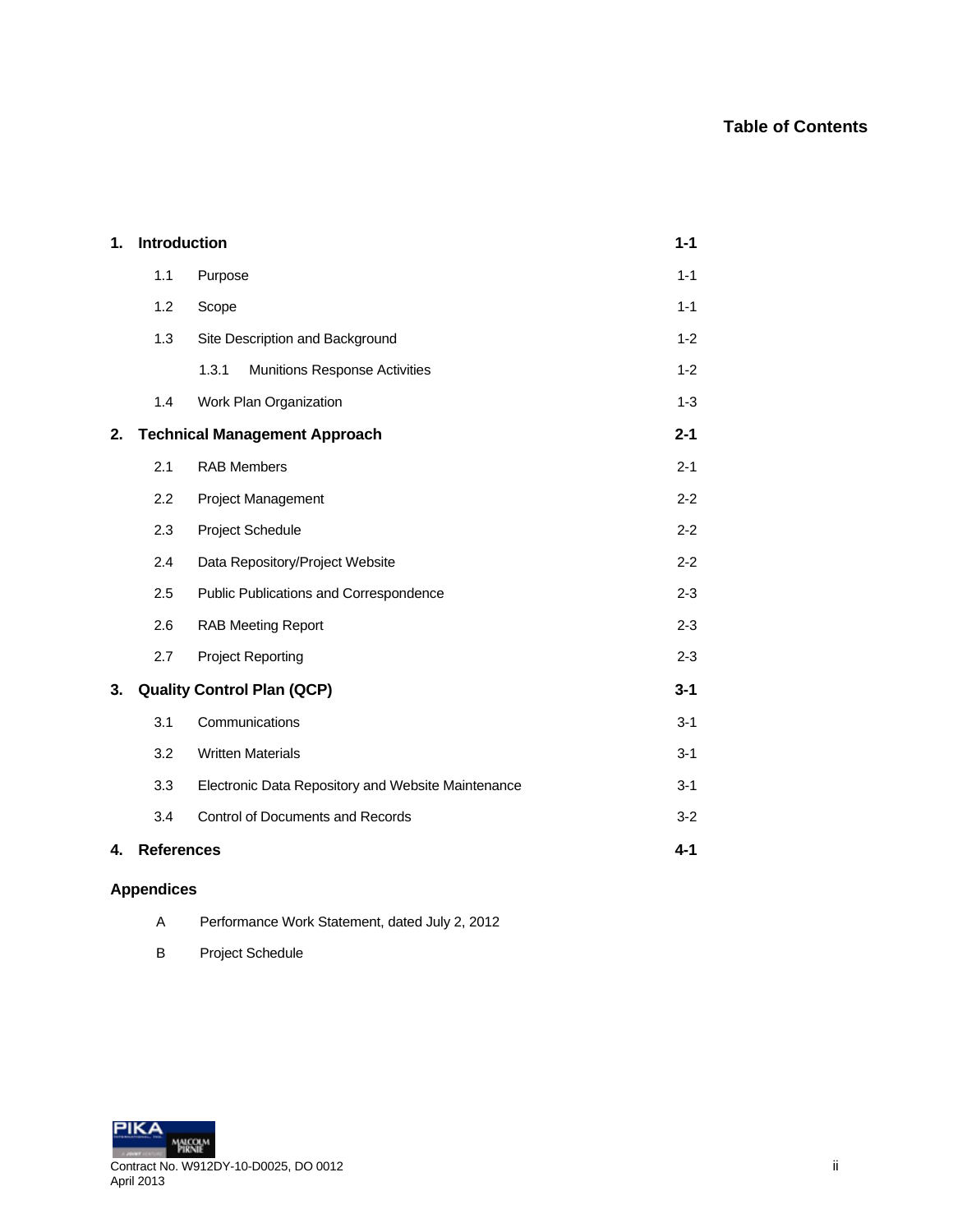# **Table of Contents**

# **Acronyms and Abbreviations**

| <b>CIF</b>          | <b>Community Interest Form</b>                                                              |
|---------------------|---------------------------------------------------------------------------------------------|
| <b>DERP</b>         | Defense Environmental Restoration Program                                                   |
| <b>DID</b>          | Data Item Description                                                                       |
| EE/CA               | <b>Engineering Evaluations/Cost Analyses</b>                                                |
| EP                  | <b>Engineer Pamphlet</b>                                                                    |
| <b>FUDS</b>         | <b>Formerly Used Defense Site</b>                                                           |
| ΜR                  | <b>Munitions Response</b>                                                                   |
| OOU                 | Ordnance Operable Unit                                                                      |
| <b>PIKA</b>         | PIKA International, Inc.                                                                    |
|                     |                                                                                             |
| PIKA-PIRNIE JV Team | PIKA International, Inc. (PIKA)/Malcolm Pirnie, Inc. (Pirnie) Joint Venture<br>$(JV)$ , LLC |
| Pirnie              | Malcolm Pirnie, Inc.                                                                        |
| <b>PWS</b>          | Performance Work Statement                                                                  |
| QCP                 | <b>Quality Control Plan</b>                                                                 |
| <b>RAB</b>          | <b>Restoration Advisory Board</b>                                                           |
| <b>USACE</b>        | United States Army Corps of Engineers                                                       |
| <b>USAESCH</b>      | United States Army Engineering and Support Center, Huntsville                               |

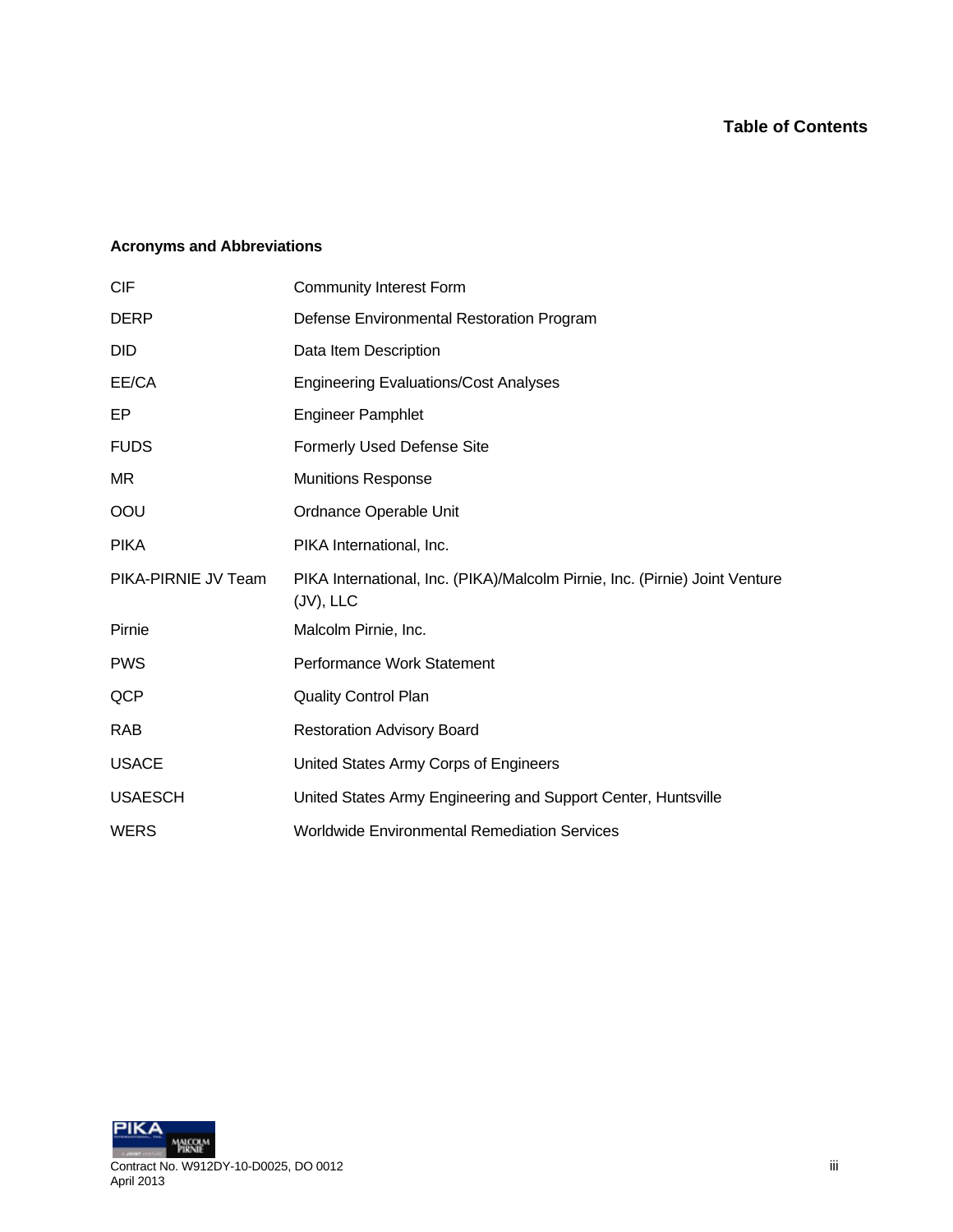### **1. Introduction**

In accordance with the Performance Work Statement (PWS) dated July 2, 2012 (USACE 2012b) (Appendix A), the PIKA International, Inc. (PIKA)/Malcolm Pirnie, Inc. (Pirnie) Joint Venture (JV), LLC (the PIKA-PIRNIE JV Team) has developed this Restoration Advisory Board (RAB) Work Plan to document support services to maintain the existing RAB for the Former Camp Croft in Spartanburg, South Carolina. This document was prepared under the Worldwide Environmental Remediation Services (WERS) Contract Number W912DY-10-D0025, Delivery Order Number 0012, administered by the United States Army Engineering and Support Center, Huntsville (USAESCH) (USACE 2012a) in accordance with the PWS and all applicable United States Army Corps of Engineers (USACE) guidance, Data Item Description (DID) WERS-001.01, Formerly Used Defense Site (FUDS) Public Involvement Toolkit, and Engineer Pamphlet (EP) 200-3-1 (USACE 2011).

### **1.1 Purpose**

The RAB was established as a forum for discussion and exchange of information between USACE, state and local regulators, and the community about Munitions Response (MR) activities scheduled for the Former Camp Croft. The RAB provides an opportunity for the stakeholder to have a voice and actively participate in the review of technical documents, progress of removal activities, and provide individual advice to the decision-makers regarding restoration activities.

The RAB was established in accordance with the Department of Defense RAB Implementation Guidelines and the FUDS RAB Execution and Implementation Requirements, in accordance with EP 1110-3-8, *Public Participation in the Defense Environmental Restoration Program (DERP) for FUDS* (USACE 2004).

### **1.2 Scope**

The PIKA-PIRNIE JV Team has been tasked under the PWS to manage and execute the ongoing RAB for the Former Camp Croft. This RAB Work Plan provides a detailed description of the management approach and execution of the RAB.

The PIKA-PIRNIE JV Team will provide personnel to manage, support, and execute the Former Camp Croft RAB for three years, based on the Task Order period of performance. The level of effort required to support and advise the RAB will be driven by the height of public interest, the complexity and number of issues raised by the MR



Contract No. W912DY-10-D0025, DO 0012 1-1 April 2013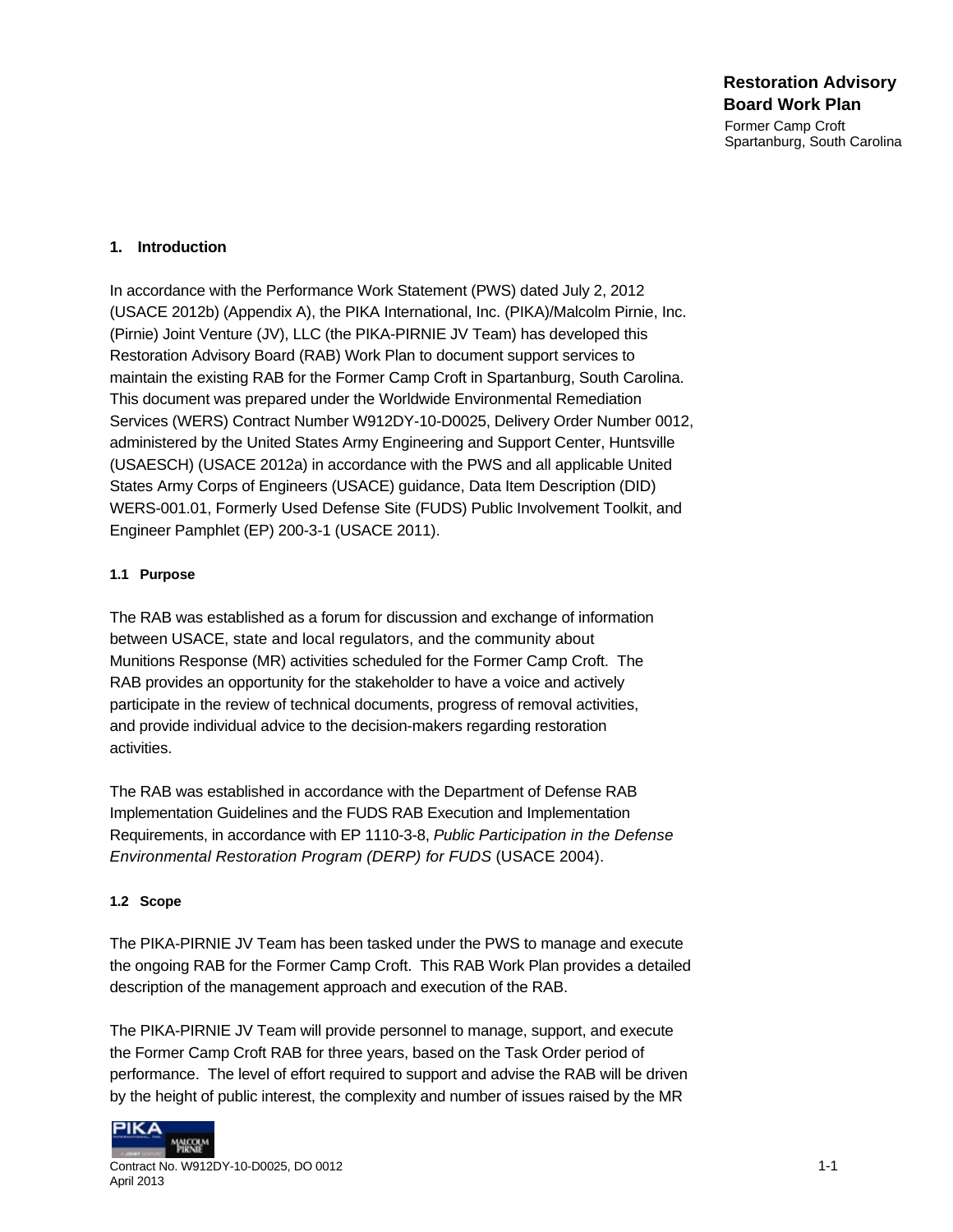process, the level of support and independent review and guidance requested by the RAB members, the occurrence of accidents at the site, safety concerns, and factors that cannot be anticipated.

The PIKA-PIRNIE JV Team responsibilities will include:

- Conduct quarterly RAB meetings at convenient times and in a location in the vicinity of the Former Camp Croft;
- Prepare agenda, presentation, and briefing of RAB meetings;
- Prepare RAB meeting minutes;
- Provide Monthly Status Reports;
- Maintain the project schedule;
- Monitor public publications and information relevant to the project;
- Issuance of public notices and invitations to concerned parties; and
- Maintain an electronic data repository in the form of a project website.

### **1.3 Site Description and Background**

Camp Croft was established as a World War II Army Infantry Replacement Training Center on January 10, 1941. The camp consisted of two general areas that included a series of firing ranges and a troop housing area with attached administrative headquarters. The Former Camp Croft is located approximately five miles southeast of Spartanburg, South Carolina, and encompasses approximately 19,045 acres. A portion of the former training facility is currently used as Croft State Park, operated by the State of South Carolina. There are also residential, recreational, industrial, and commercial areas within the boundary of the Former Camp Croft.

### 1.3.1 Munitions Response Activities

The following MR activities have occurred since the inception of the Community Relations Program at the Former Camp Croft. Two Engineering Evaluations/Cost Analyses (EE/CA) have been completed for the Former Camp Croft. Areas of investigation are divided into smaller, manageable areas referred to as ordnance operable units (OOUs). Munitions removal has occurred at OOU3 and OOU6 per the recommendations of the EE/CA and subsequent Action Memoranda.



Contract No. W912DY-10-D0025, DO 0012 1-2 April 2013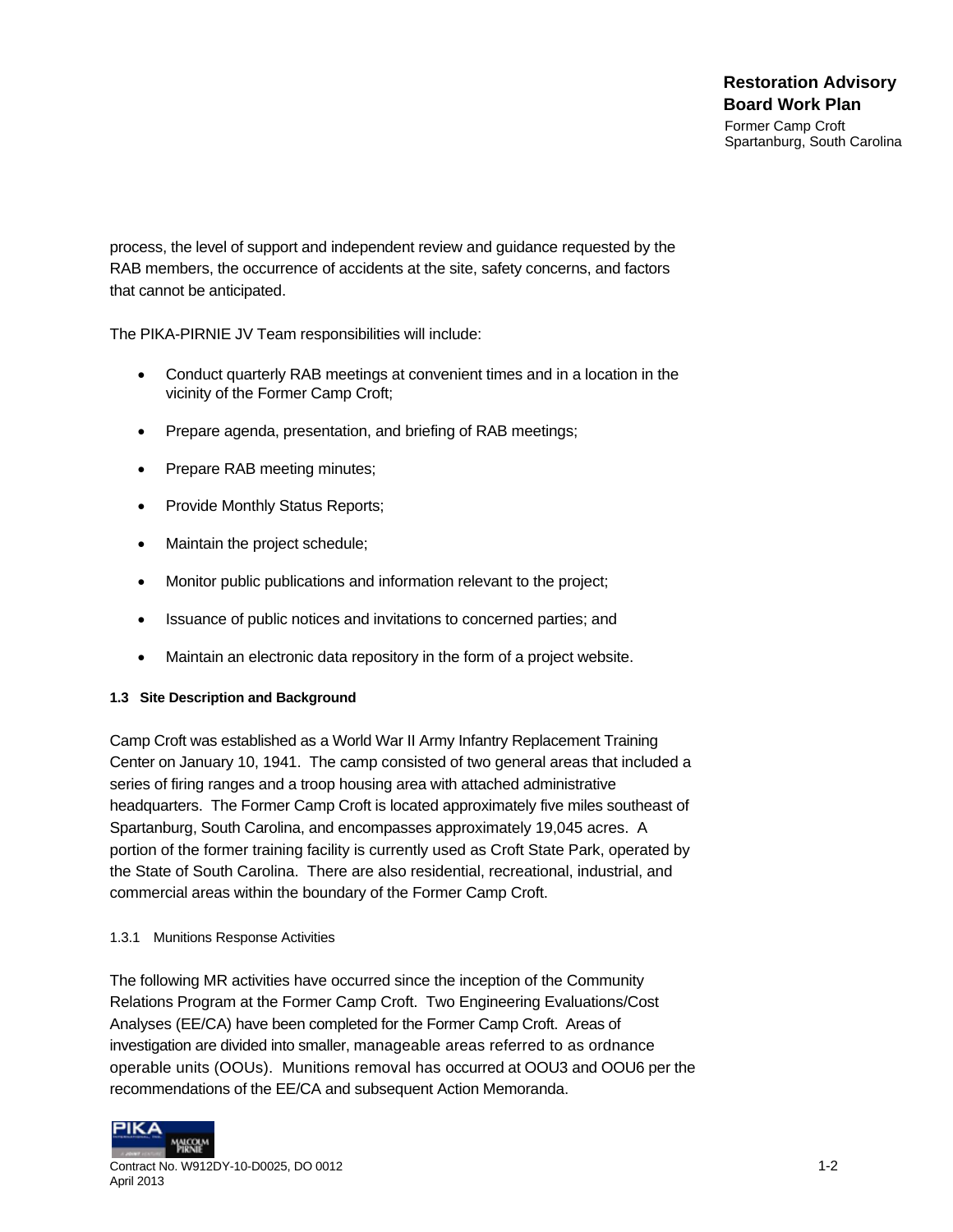- Phase I January 1996
- Action Memorandum dated February 1996
- Phase II January 1998
- Phase I Removal Actions in Wedgewood 1996-1997
- Action Memorandum dated March 1999
- Munitions Clearance at OOU6 1998-1999
- Phase II Removal Actions in Wedgewood 1999-2000, 2005-2006

#### **1.4 Work Plan Organization**

This RAB Work Plan consists of the following sections and guidance documents, provided as appendices:

- **1. Introduction**  Section 1 presents the purpose of the report, scope, site description and background, and the report organization.
- **2. Technical Management Approach**  Section 2 presents the technical approach for managing and executing the RAB for the Former Camp Croft.
- **3. Quality Control Plan** Section 3 presents the organization, guidelines, and uniform procedures to be followed by the Project Team associated with the completion of RAB support for the Former Camp Croft.
- **4. References**  Section 4 lists the references used in this document.

### **Appendices:**

- A. Performance Work Statement, dated July 2, 2012
- B. Project Schedule

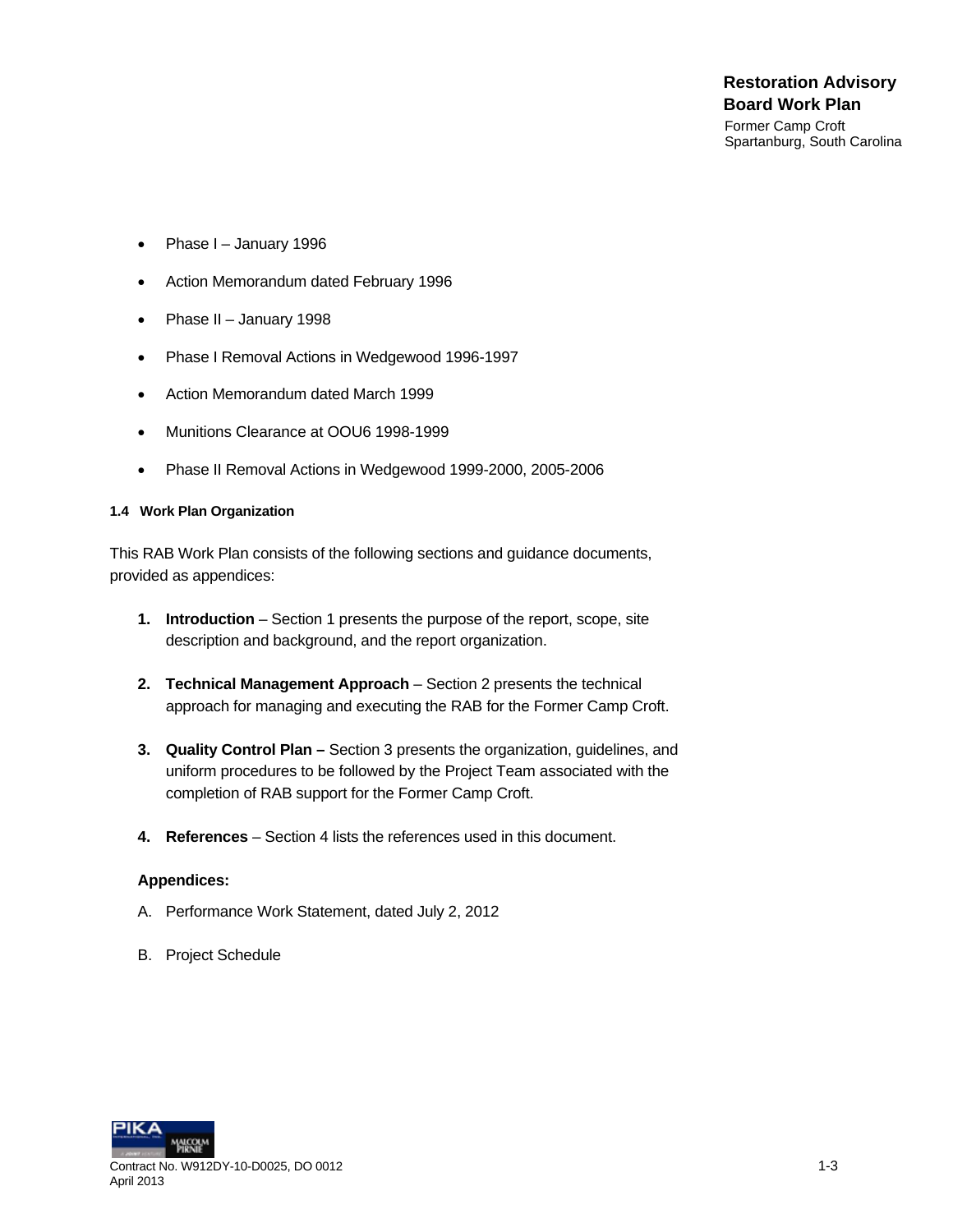### **2. Technical Management Approach**

The PIKA-PIRNIE JV Team will provide all logistical support for the Former Camp Croft RAB. The RAB will meet on a quarterly basis at a location in proximity to Croft State Natural Area to facilitate attendance. The PIKA-PIRNIE JV Team will notify the community and RAB members of each scheduled meeting approximately two weeks prior via the following:

- Mailed meeting reminder cards;
- Paid advertisements of the meetings in the local newspapers;
- Public notices; and
- Posting on the Former Camp Croft website.

The mailing list will continually be updated with addresses of meeting attendees and notifications of interested parties via word-of-mouth. The PIKA-PIRNIE JV Team will coordinate all meeting logistics, including development of an agenda and an opportunity for an on-site RAB rehearsal prior to the meeting and in coordination with the RAB Chair and USACE. The PIKA-PIRNIE JV Team will also secure a meeting facility that is handicapped accessible and satisfies all audio-visual requirements.

### **2.1 RAB Members**

At the completion of the current RAB term (April 2011-2013), Community Interest Forms (CIFs) will be distributed to individuals interested in being considered for the next RAB and will be made available for the general public at the Spartanburg County Public Library. RAB selection will be in accordance with EP 1110-3-8, *Public Participation in the DERP for FUDS* (USACE 2011).

The following process will be followed for solicitation of new RAB members at the completion of their term, which is currently two years. The RAB will be comprised of representatives from federal, state, and local government agencies, and members of the local community. Membership will reflect the composition of the community near the Former Camp Croft and diverse local interests.

The PIKA-PIRNIE JV Team will make an effort to draw a diverse membership from the local business community, local medical community, residents and owners of property on or near the Former Camp Croft, public interest groups, local government, and religious and educational institutions.



Contract No. W912DY-10-D0025, DO 0012 2-1 April 2013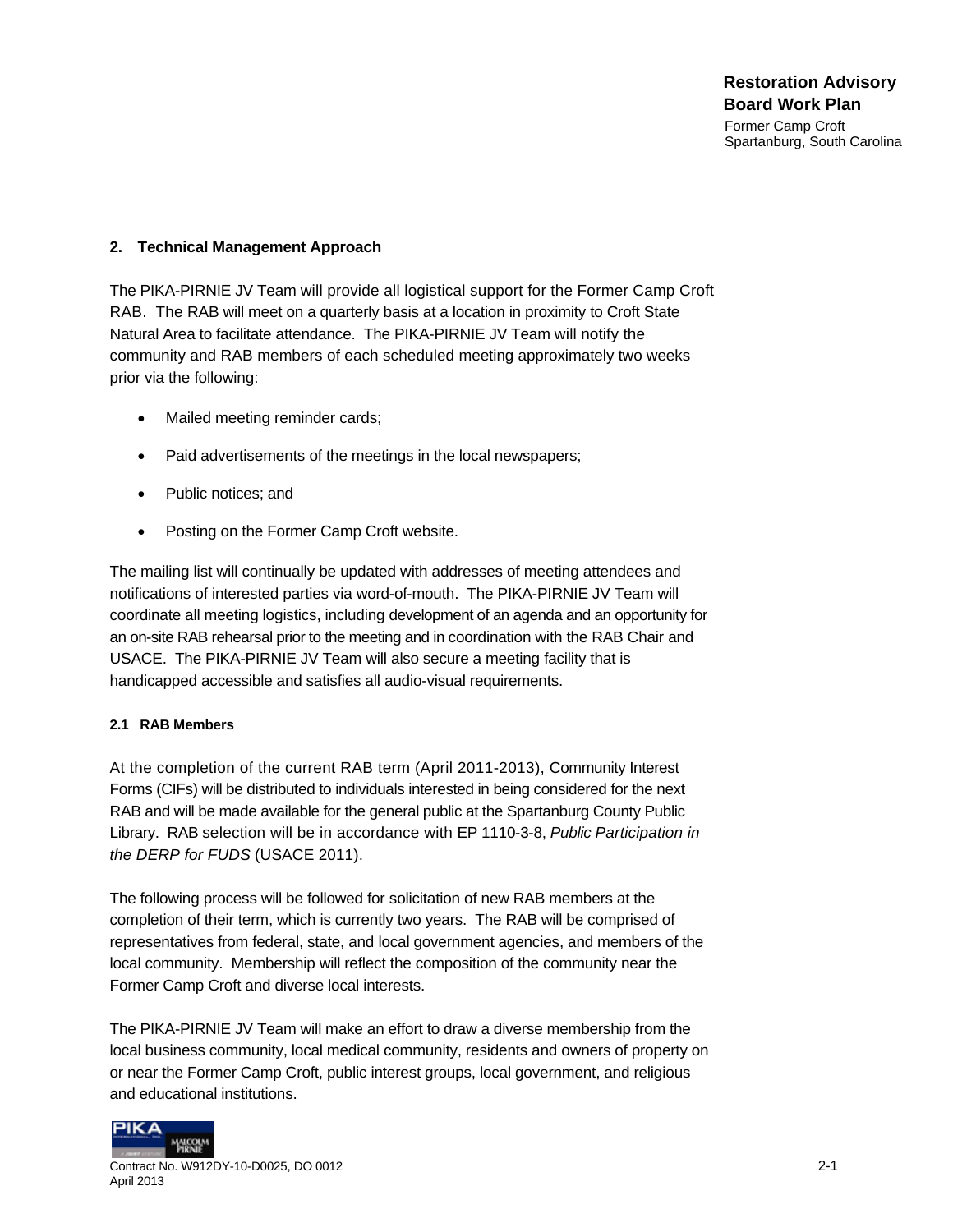RAB members will serve as a conduit for information flow to and from the community. They will be asked to review a variety of information concerning the site restoration, including draft and final technical documents, proposed and final plans, status reports, and consultants' reports. The members will be responsible for reviewing this material and providing comments and input at the RAB meetings.

### **2.2 Project Management**

The PIKA-PIRNIE JV Team Project Manager, Mr. Patrick Shirley, will be responsible for developing project schedules and budgets, and ensuring that all deliverables satisfy project requirements and are conducted in accordance with applicable DIDs. Mr. Shirley will be supported by in-house Information Technology personnel for maintaining the website and electronic data repository and Support Leads for assistance with RAB meetings and deliverables. A list of project personnel is provided below.

| <b>PIKA-PIRNIE JV Team</b>  |                        |  |  |  |  |
|-----------------------------|------------------------|--|--|--|--|
| <b>Name</b><br><b>Title</b> |                        |  |  |  |  |
| Project Manager             | <b>Patrick Shirley</b> |  |  |  |  |
| Support Lead                | Jen Dottorelli         |  |  |  |  |
| Support Lead                | <b>Heather Kirlin</b>  |  |  |  |  |
| <b>Website Lead</b>         | Julee Jaeger           |  |  |  |  |

## **2.3 Project Schedule**

A schedule has been prepared to show the anticipated timeframe necessary to complete tasks associated with the Former Camp Croft project. The proposed project schedule is provided in Appendix B. Updates of the schedule will be provided as part of the Monthly Status Reports to document the current status of the project and to identify the current dates for completion of remaining tasks.

# **2.4 Data Repository/Project Website**

The existing Former Camp Croft website and electronic data repository domain will be transferred to the PIKA-PIRNIE JV Team server host in October 2012. The website and electronic data repository will be managed and modified by the PIKA-PIRNIE JV Team as necessary to provide quality information to the Former Camp Croft community, as well as the USACE. Management of the website will include publishing webpages, monitor site usage statistics, providing a site feedback option, and publishing informational documents (*e.g.,* RAB meeting minutes/report). Backup of the website will be completed on a nightly basis.

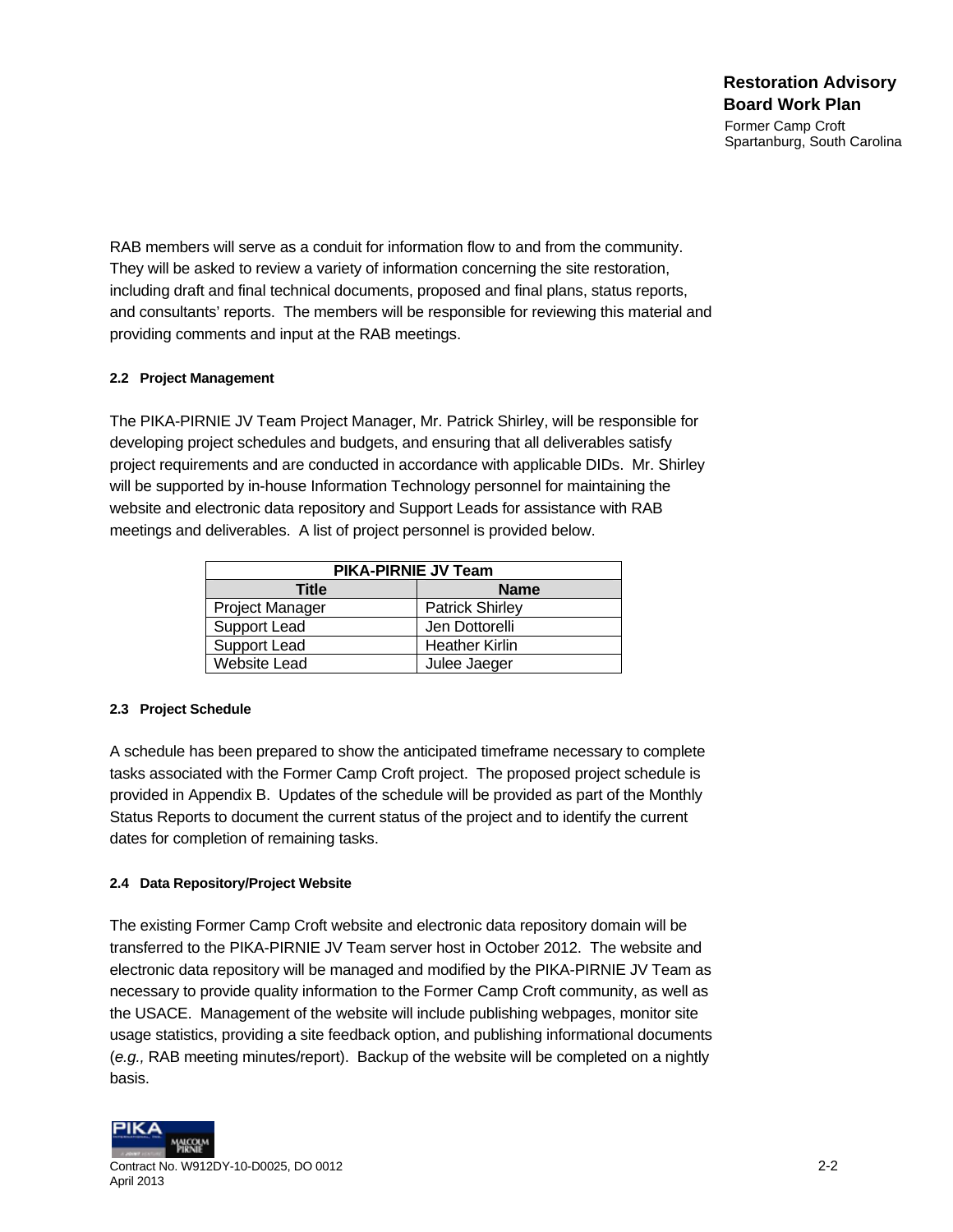The public will be able to readily view the history of the Former Camp Croft, the schedules for upcoming meetings, meeting transcripts and minutes, and electronic data repository. At the conclusion of the period of performance, a back-up of all RAB data will be created for distribution to the USACE.

Former Camp Croft documents will also be added to the information repository at the Spartanburg County Public Library.

### **2.5 Public Publications and Correspondence**

The PIKA-PIRNIE JV Team will subscribe to, and routinely review local newspapers for relevant project-related articles. Articles will be posted to the Former Camp Croft website and forwarded to the USACE for their files. Inquiries from members of the community will be coordinated through the USAESCH and USACE, Charleston District in accordance with DID MR-055, *Telephone Conversations/Correspondence Records* (USACE 2003a). These records will be prepared for each conversation and maintained as part of the project file. Mailing lists will be routinely updated for accurate and timely meeting notifications.

### **2.6 RAB Meeting Report**

A transcriber will be present at each RAB meeting. Transcripts will be posted on the Former Camp Croft website and copies will be provided to the USAESCH and USACE, Charleston District in accordance with DID MR-045, *Report/Minutes, Record of Meeting* (USACE 2003b).

## **2.7 Project Reporting**

The Project Manager will report activities completed during the reporting period, as well as schedule and budget compliance to the USAESCH, on a monthly basis (Monthly Status Report). This report will also provide a list of significant actions and events for the next reporting period to enable the USAESCH and USACE, Charleston District Project Managers to remain proactively engaged as necessary in the Former Camp Croft RAB.

In addition, electronic data repository files will be provided to the USAESCH on a quarterly basis as a CD/DVD.

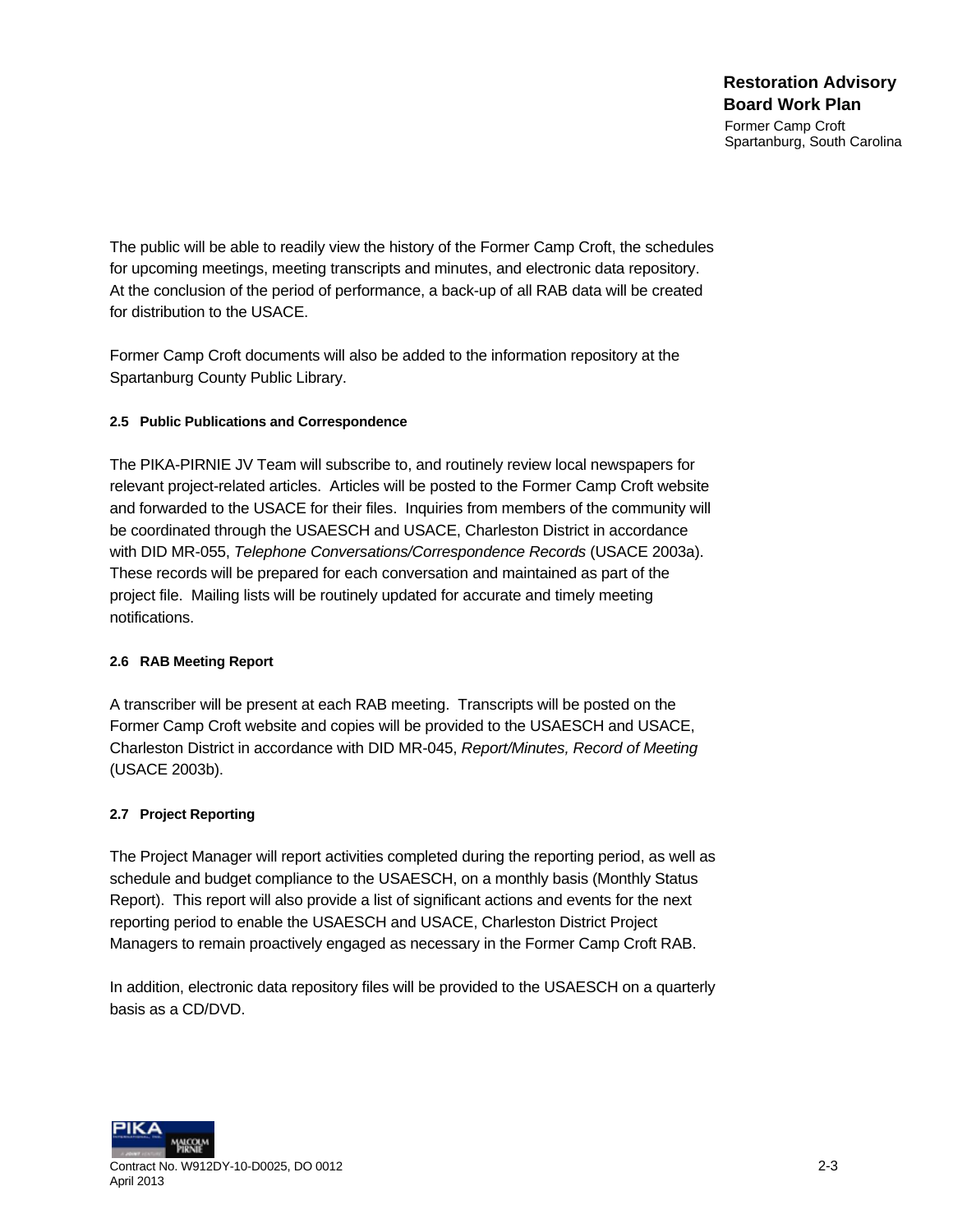# **3. Quality Control Plan (QCP)**

The primary objective of the QCP is to establish the framework required to facilitate meeting the USACEs project goals of managing and executing the RAB for the Former Camp Croft.

### **3.1 Communications**

Only those individuals assigned to this project, as defined in this manual, will communicate with representatives of the USACE. All communications must be through proper channels as defined in the project organization chart. Communications of an official nature must be written, clear, direct, and professional.

### **3.2 Written Materials**

Written materials prepared for public dissemination will be reviewed for format, content, accuracy, and grammar. After a review has been conducted, all material prepared for public consumption will be submitted to the USAESCH and USACE, Charleston District for concurrence prior to release.

### **3.3 Electronic Data Repository and Website Maintenance**

The QC process for website maintenance and data upload includes various protocols to ensure data integrity and completeness. The Former Camp Croft website will be hosted 24 hours per day/7 days per week. The hosting server will be continuously monitored to verify correct operation.

The PIKA-PIRNIE JV Team will maintain a public-facing *live* website. In the website maintenance process, the PIKA-PIRNIE JV Team also builds a *development* website for client review. Updated pages will be posted to the *development* website, evaluated for layout, linking, and editorial content, and then sent to the client for review. Once approved by the client, the pages will be posted to the *live* website where the general public will be able to access the information.

Only information which has been approved for public use and provided by the USAESCH will be posted to the website. All documentation is subject to rigorous examination for accuracy prior to being uploaded. Web pages will be evaluated with each update to ensure that all links throughout the site are complete.

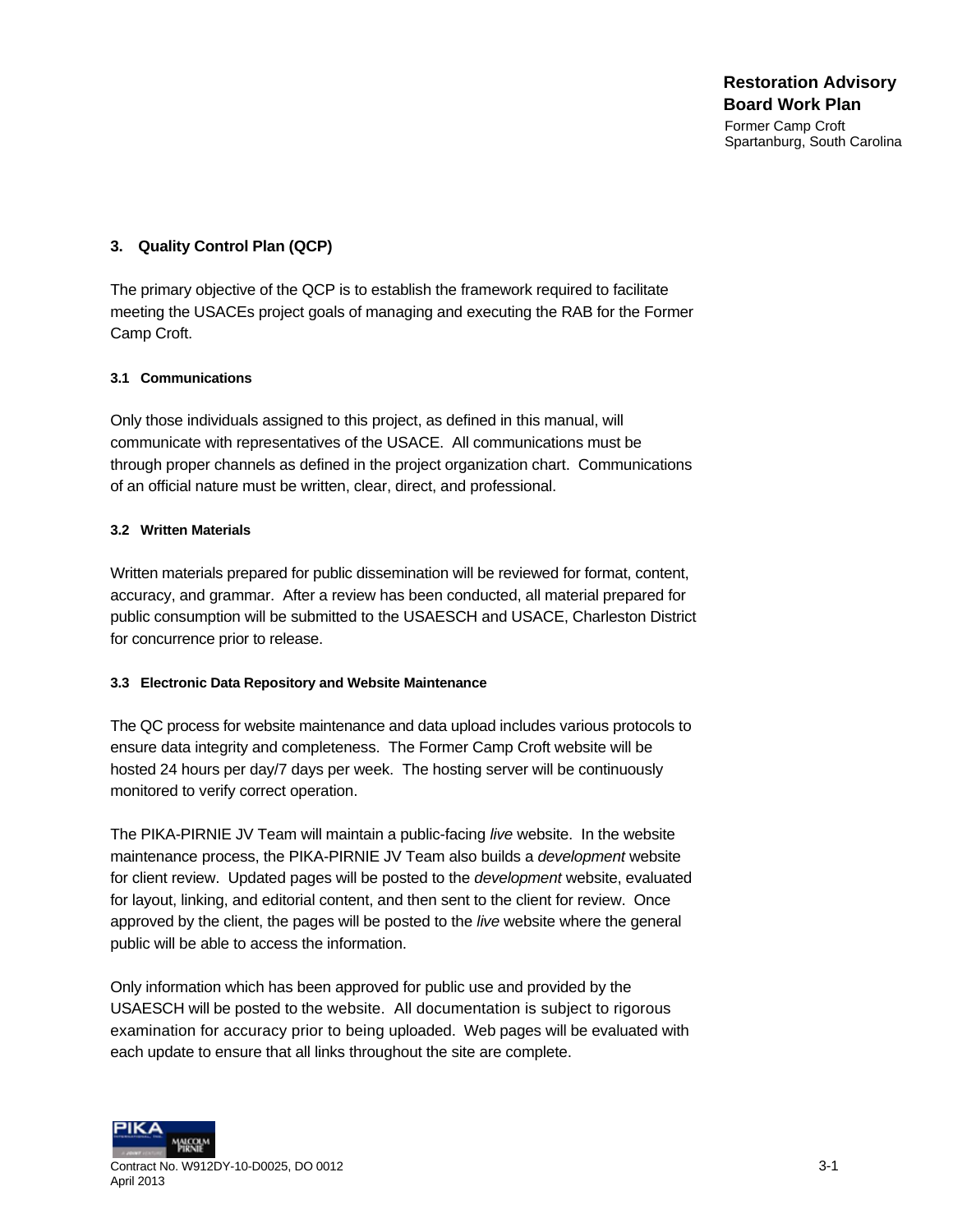### **3.4 Control of Documents and Records**

The PIKA-PIRNIE JV Team Support Lead is responsible for receiving, date stamping, distributing, logging, filing, indexing for retrieval, and archiving all project documents for project use and historical purposes as they pertain to the PIKA-PIRNIE JV Team's internal filing system.

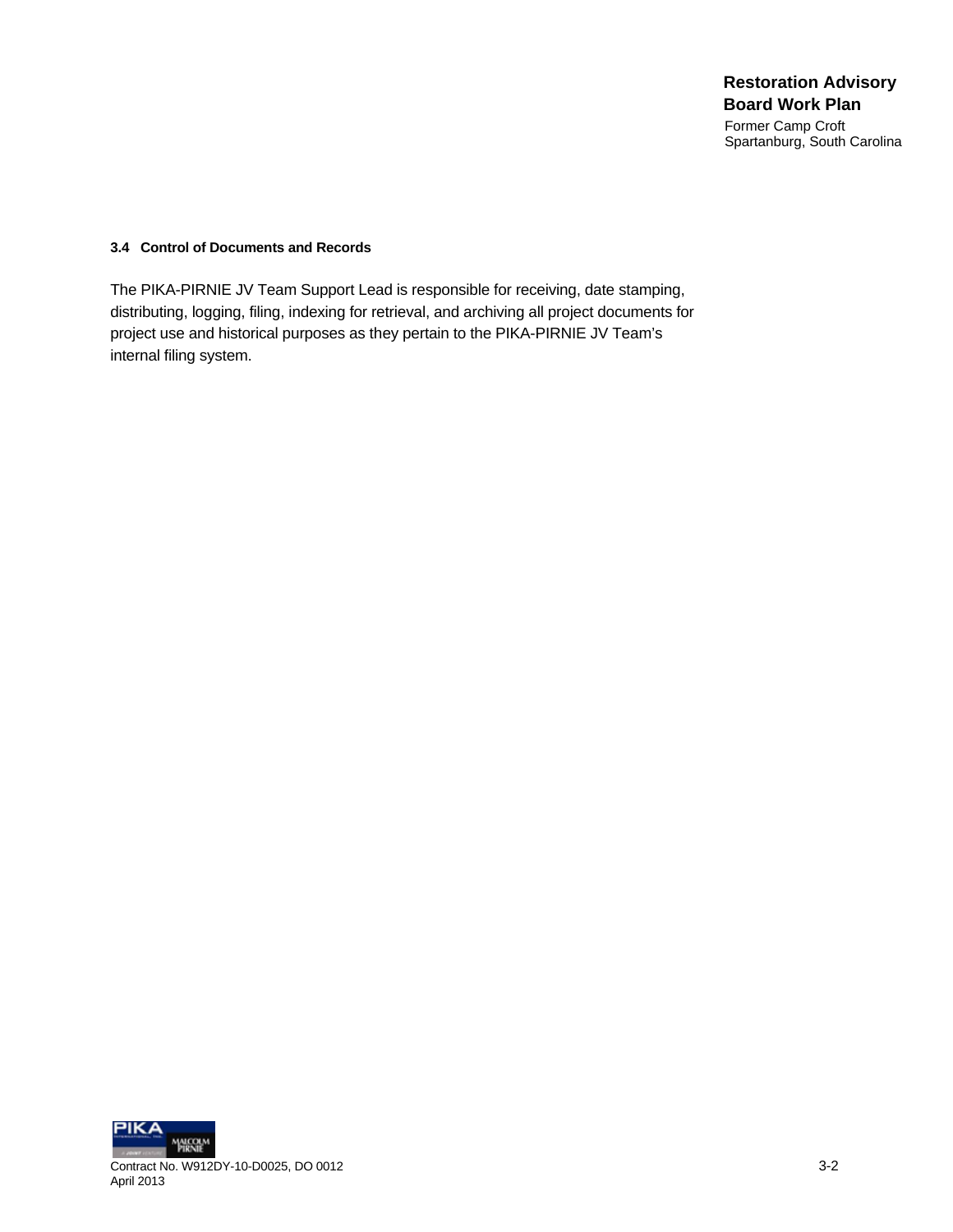### **4. References**

- USACE 2003a. DID MR-055, *Telephone Conversations/Correspondence Records*. December 1.
- USACE 2003b. DID MR-045, *Report/Minutes, Record of Meeting*. December 1.
- USACE 2004. EP 1110-3-8, *Public Participation in the Defense Environmental Restoration Program (DERP) for Formerly Used Defense Sites (FUDS)*. April 9.
- USACE 2011. EP 200-3-1 *Public Participation Requirements for Defense Environmental Restoration Program (DERP)*. September 30.
- USACE 2012a. WERS Contract No. W912DY-10-D-0025, Delivery Order No. 0012. *Restoration Advisory Board, Former Camp Croft, Spartanburg, SC*. August 31.
- USACE 2012b. *Performance Work Statement, Restoration Advisory Board (RAB) Support, Former Camp Croft, Spartanburg, SC, Project No. I04SC001603*. July 2.

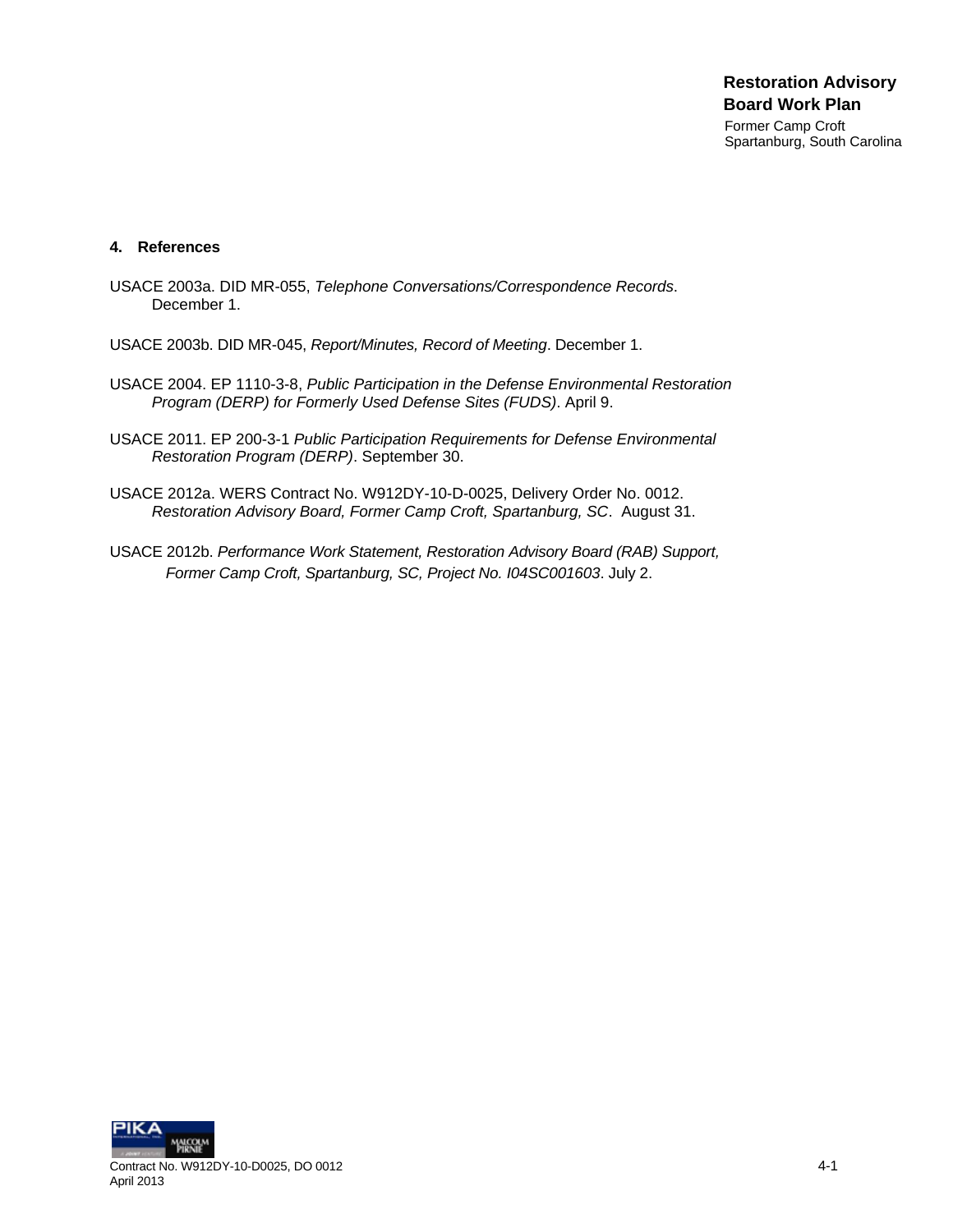# **Appendix A**

Performance Work Statement, dated July 2, 2012

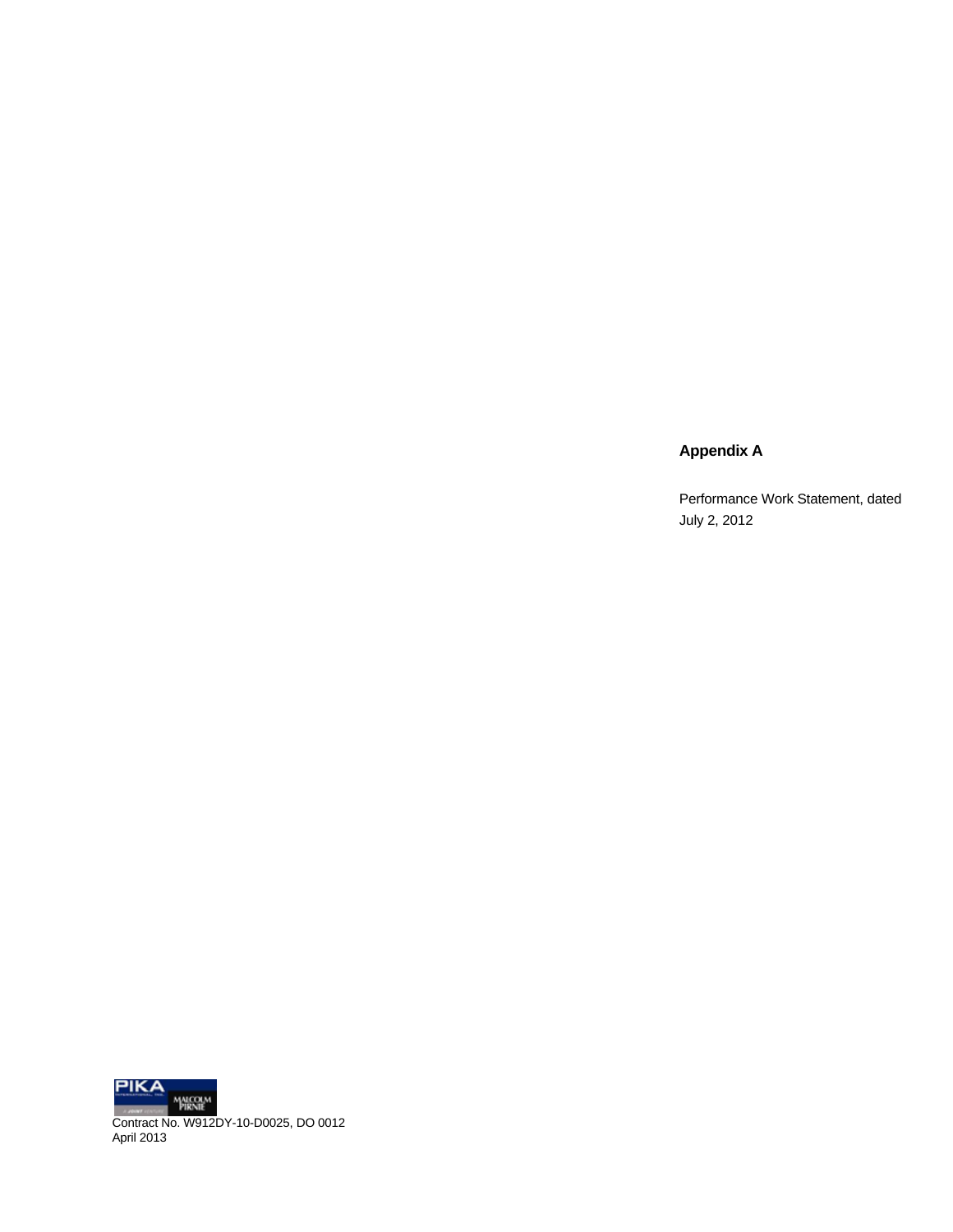|                                                                                                                                                                                                                                                                                                   | <b>ORDER FOR SUPPLIES OR SERVICES</b>                                                                                                                                                                                                      |                                                                                                                                                                   |                               |                                       |                                                                                                |                         |                                                                           | PAGE 1 OF                                                                                                                     | 25 |
|---------------------------------------------------------------------------------------------------------------------------------------------------------------------------------------------------------------------------------------------------------------------------------------------------|--------------------------------------------------------------------------------------------------------------------------------------------------------------------------------------------------------------------------------------------|-------------------------------------------------------------------------------------------------------------------------------------------------------------------|-------------------------------|---------------------------------------|------------------------------------------------------------------------------------------------|-------------------------|---------------------------------------------------------------------------|-------------------------------------------------------------------------------------------------------------------------------|----|
| 1. CONTRACT/PURCH. ORDER/<br>AGREEMENTNO.<br>W912DY-10-D-0025<br>6. ISSUED BY                                                                                                                                                                                                                     | 2. DELIVERY ORDER/ CALL NO.<br>0012<br>W912DY<br>CODE                                                                                                                                                                                      | (YYYYMMMDD)<br>2012 Aug 31<br>7. ADMINISTERED BY (if other than 6)                                                                                                |                               | W31RYO22337572                        | 3. DATE OF ORDER/CALL 4. REQ./ PURCH. REQUEST NO.<br>CODE                                      |                         | 5. PRIORITY                                                               |                                                                                                                               |    |
| US ARMY ENGINEERING & SUPPORT CENTER<br>HUNTSVILLE ENGINEERING & SUPPORT CENTER<br>P.O. BOX 1600<br>HUNTSVILLE AL 35807-4301                                                                                                                                                                      | <b>SEE ITEM 6</b>                                                                                                                                                                                                                          |                                                                                                                                                                   |                               |                                       |                                                                                                | X                       | 8. DELIVERY FOB<br><b>DESTINATION</b><br>OTHER<br>(See Schedule if other) |                                                                                                                               |    |
| 9. CONTRACTOR<br>PIKA-PIRNIE JV, LLC<br>SHAHRUKH KANGA<br><b>N AME</b><br>12723 CAPRICORN ST STE 500<br>AN D<br>ADDRESS STAFFORD TX 77477-4104                                                                                                                                                    | CODE 4MTR0                                                                                                                                                                                                                                 | <b>FACILITY</b>                                                                                                                                                   |                               | Net 30 Days                           | 10. DELIVER TO FOB POINT BY (Date)<br>(YYYYMMMDD)<br><b>SEE SCHEDULE</b><br>12. DISCOUNT TERMS |                         |                                                                           | 11. MARK IF BUSINESS IS<br>SMALL<br>SMALL<br>DISADVANTAGED<br>WOMEN-OWNED                                                     |    |
|                                                                                                                                                                                                                                                                                                   |                                                                                                                                                                                                                                            |                                                                                                                                                                   |                               |                                       | 13. MAIL INVOICES TO THE ADDRESS IN BLOCK<br>See Item 15                                       |                         |                                                                           |                                                                                                                               |    |
| 14. SHIP TO<br>US ARMY ENGINEERING & SUPPORT CENTER<br>4820 UNIVERSITY SQ.<br><b>HUNTSVILLE AL 35816-1822</b>                                                                                                                                                                                     | CODE DACA87                                                                                                                                                                                                                                | 15. PAYMENT WILL BE MADE BY<br>US ARMY ENG & SUP CENTER - FINANCE OFFIC<br>US ARMY CORPS OF ENGRS FINANCE CTR<br>5722 INTEGRITY DRIVE<br>MILLINGTON TN 38054-5005 |                               |                                       | CODE 964145                                                                                    |                         |                                                                           | <b>MARK ALL</b><br>PACKAGES AND<br><b>PAPERS WITH</b><br><b>IDENTIFICATION</b><br><b>NUMBERS IN</b><br><b>BLOCKS 1 AND 2.</b> |    |
| DELIVERY/<br>16.<br>X                                                                                                                                                                                                                                                                             | This delivery order/call is issued on another Government agency or in accordance with and subject to terms and conditions of above numbered contract.                                                                                      |                                                                                                                                                                   |                               |                                       |                                                                                                |                         |                                                                           |                                                                                                                               |    |
| CALL<br>TYPE<br>OF<br>PURCHASE<br>ORDER                                                                                                                                                                                                                                                           | Reference your quote dated<br>Furnish the following on terms specified herein. REF:                                                                                                                                                        |                                                                                                                                                                   |                               |                                       |                                                                                                |                         |                                                                           |                                                                                                                               |    |
| PIKA-PIRNIE JV, LLC<br><b>NAME OF CONTRACTOR</b><br>If this box is marked, supplier must sign Acceptance and return the following number of copies:<br>17. ACCOUNTING AND APPROPRIATION DATA/LOCAL USE<br><b>See Schedule</b>                                                                     | ACCEPTANCE. THE CONTRACTOR HEREBY ACCEPTS THE OFFER REPRESENTED BY THE NUMBERED PURCHASE ORDER AS IT MAY PREVIOUSLY HAVE BEEN OR IS NOW MODIFIED, SUBJECT TO ALL OF THE TERMS<br>AND CONDITIONS SET FORTH, AND AGREES TO PERFORM THE SAME. | Kanga<br><b>SIGNATURE</b>                                                                                                                                         |                               | $\mathbf{1}$                          | Shahrukh Kanga, Program Officer<br>TYPED NAME AND TITLE                                        |                         |                                                                           | 08/31/2012<br>DATE SIGNED<br>(YYYYMMMDD)                                                                                      |    |
| 18. ITEM NO.                                                                                                                                                                                                                                                                                      | 19. SCHEDULE OF SUPPLIES/ SERVICES                                                                                                                                                                                                         |                                                                                                                                                                   |                               | 20. QUANTITY<br>ORDERED/<br>ACCEPTED* |                                                                                                | 21. UNIT 22. UNIT PRICE |                                                                           | 23. AMOUNT                                                                                                                    |    |
|                                                                                                                                                                                                                                                                                                   | <b>SEE SCHEDULE</b><br>24. UNITED STATES OF AMERICA                                                                                                                                                                                        |                                                                                                                                                                   |                               |                                       |                                                                                                |                         |                                                                           |                                                                                                                               |    |
| * If quantity accepted by the Government is same as<br>quantity ordered, indicate by X. If different, enter actual EMAIL: John.A.Cominotto@usace.army.mil<br>quantity accepted below quantity ordered and encircle.<br>27a. QUANTITY IN COLUMN 20 HAS BEEN<br><b>INSPECTED</b><br><b>RECEIVED</b> | TEL: 256-895-1346<br>BY: JOHN A COMINOTTO<br>ACCEPTED, AND CONFORMS TO THE                                                                                                                                                                 |                                                                                                                                                                   |                               |                                       | Conitto<br>CONTRACTING / ORDERING OFFICER                                                      | 26.                     | 25. TOTAL<br>DIFFERENCES                                                  | \$129.122.00                                                                                                                  |    |
| b. SIGNATURE OF AUTHORIZED GOVERNMENT REPRESENTATIVE                                                                                                                                                                                                                                              | CONTRACT EXCEPT AS NOTED                                                                                                                                                                                                                   |                                                                                                                                                                   | c. DATE<br>(YYYYMMMDD)        |                                       | d. PRINTED NAME AND TITLE OF AUTHORIZED<br><b>GOVERNMENT REPRESENT AT IVE</b>                  |                         |                                                                           |                                                                                                                               |    |
| e. MAILING ADDRESS OF AUTHORIZED GOVERNMENT REPRESENT ATIVE                                                                                                                                                                                                                                       |                                                                                                                                                                                                                                            |                                                                                                                                                                   | 28. SHIP NO.                  |                                       | 29. DO VOUCHER NO. 30.                                                                         |                         | <b>INITIALS</b>                                                           |                                                                                                                               |    |
| f. TELEPHONE NUMBER                                                                                                                                                                                                                                                                               | g. E-MAIL ADDRESS                                                                                                                                                                                                                          |                                                                                                                                                                   | <b>FINAL</b>                  | PARTIAL                               | 32. PAID BY                                                                                    |                         | <b>CORRECT FOR</b>                                                        | 33. AMOUNT VERIFIED                                                                                                           |    |
| 36. I certify this account is correct and proper for payment.                                                                                                                                                                                                                                     |                                                                                                                                                                                                                                            |                                                                                                                                                                   | 31. PAYMENT                   |                                       |                                                                                                |                         | <b>34. CHECK NUMBER</b>                                                   |                                                                                                                               |    |
| a. DATE<br>(YYYYMMMDD)                                                                                                                                                                                                                                                                            | b. SIGNATURE AND TITLE OF CERTIFYING OFFICER                                                                                                                                                                                               |                                                                                                                                                                   | FINAL                         | COMPLETE<br>PARTIAL                   |                                                                                                |                         |                                                                           | 35. BILL OF LADING NO.                                                                                                        |    |
| 37. RECEIVED AT<br>38. RECEIVED BY                                                                                                                                                                                                                                                                |                                                                                                                                                                                                                                            | 39. DATE RECEIVED<br>(YYYYMMMDD)                                                                                                                                  | 40.TOTAL                      | <b>CONTAINERS</b>                     | 41. S/R ACCOUNT NO.                                                                            |                         |                                                                           | 42. S/R VOUCHER NO.                                                                                                           |    |
| DD Form 1155, DEC 2001                                                                                                                                                                                                                                                                            |                                                                                                                                                                                                                                            |                                                                                                                                                                   | PREVIOUS EDITION IS OBSOLETE. |                                       |                                                                                                |                         |                                                                           |                                                                                                                               |    |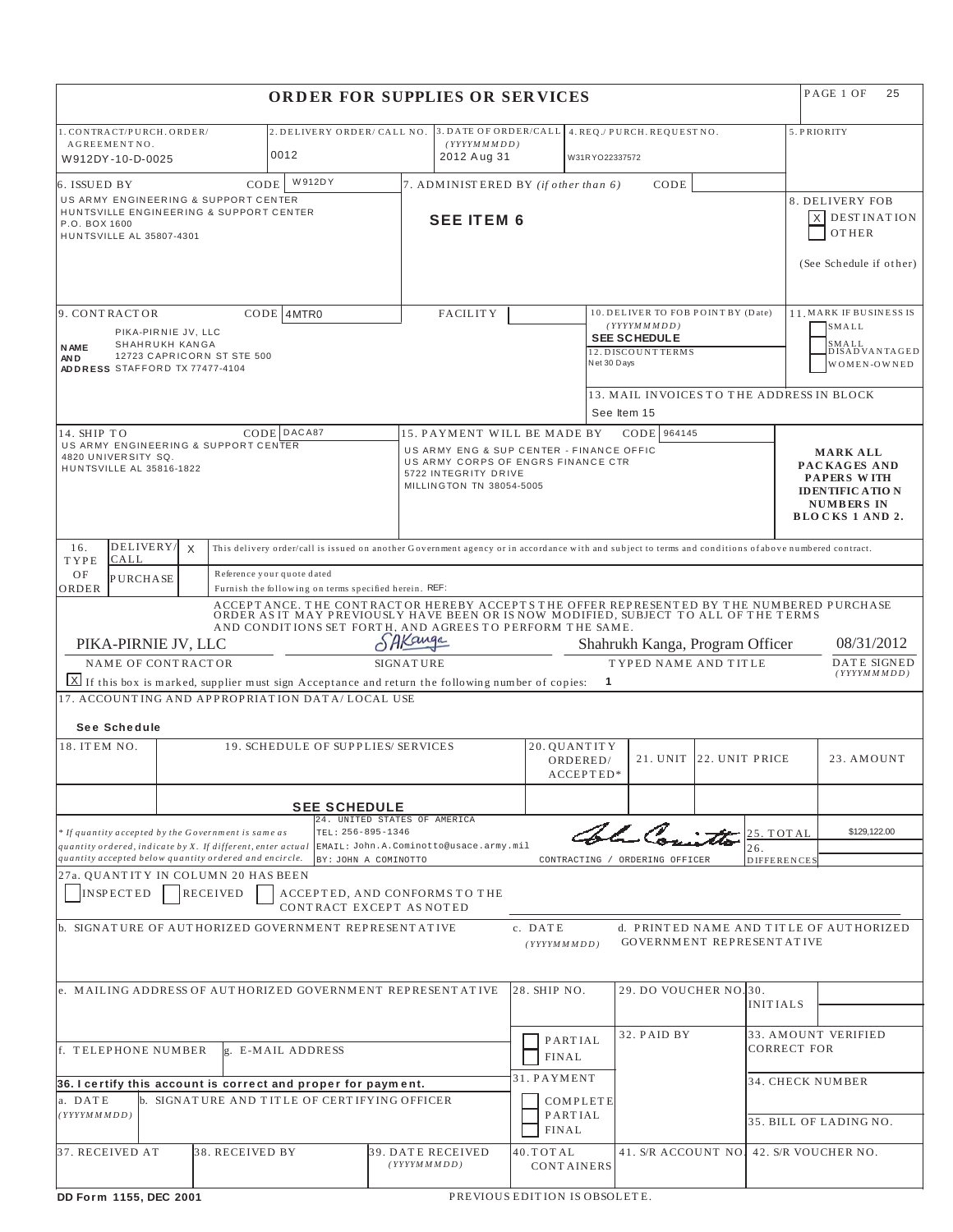Section B - Supplies or Services and Prices

| <b>ITEM NO</b>                    | SUPPLIES/SERVICES                                                                                                                                                                                                     | <b>MAX</b><br><b>QUANTITY</b> | <b>UNIT</b> | <b>UNIT PRICE</b>            | <b>MAX AMOUNT</b> |
|-----------------------------------|-----------------------------------------------------------------------------------------------------------------------------------------------------------------------------------------------------------------------|-------------------------------|-------------|------------------------------|-------------------|
| 0001                              |                                                                                                                                                                                                                       | 1                             | Lump<br>Sum | \$6,227.00                   | \$6,227.00        |
| <b>EXERCISED</b><br><b>OPTION</b> | <b>RAB WORK PLAN/QASP</b><br><b>FFP</b><br>TASK 1 IN ACCORDANCE WITH THE PERFORMANCE WORK<br>STATEMENT DATED 02 JULY 2012.<br>FOB: Destination<br>MILSTRIP: W31RYO22337572<br>PURCHASE REQUEST NUMBER: W31RYO22337572 |                               |             |                              |                   |
|                                   |                                                                                                                                                                                                                       |                               |             | <b>MAX</b><br><b>NET AMT</b> | \$6,227.00        |
|                                   | <b>ACRN AA</b><br>CIN: W31RYO223375720001                                                                                                                                                                             |                               |             |                              | \$6,227.00        |
| <b>ITEM NO</b>                    | SUPPLIES/SERVICES                                                                                                                                                                                                     | <b>MAX</b><br><b>QUANTITY</b> | <b>UNIT</b> | <b>UNIT PRICE</b>            | <b>MAX AMOUNT</b> |
| 0002                              |                                                                                                                                                                                                                       | 1                             | Lump<br>Sum | \$45,145.00                  | \$45,145.00       |
| <b>EXERCISED</b><br><b>OPTION</b> | <b>RAB</b><br><b>FFP</b><br>TASK 2 IN ACCORDANCE WITH THE PERFORMANCE WORK<br>STATEMENT DATED 02 JULY 2012.<br>FOB: Destination<br>PURCHASE REQUEST NUMBER: W31RYO22337572                                            |                               |             |                              |                   |
|                                   |                                                                                                                                                                                                                       |                               |             | <b>MAX</b>                   | \$45,145.00       |

NET AMT ACRN AA \$45,145.00

CIN: W31RYO223375720002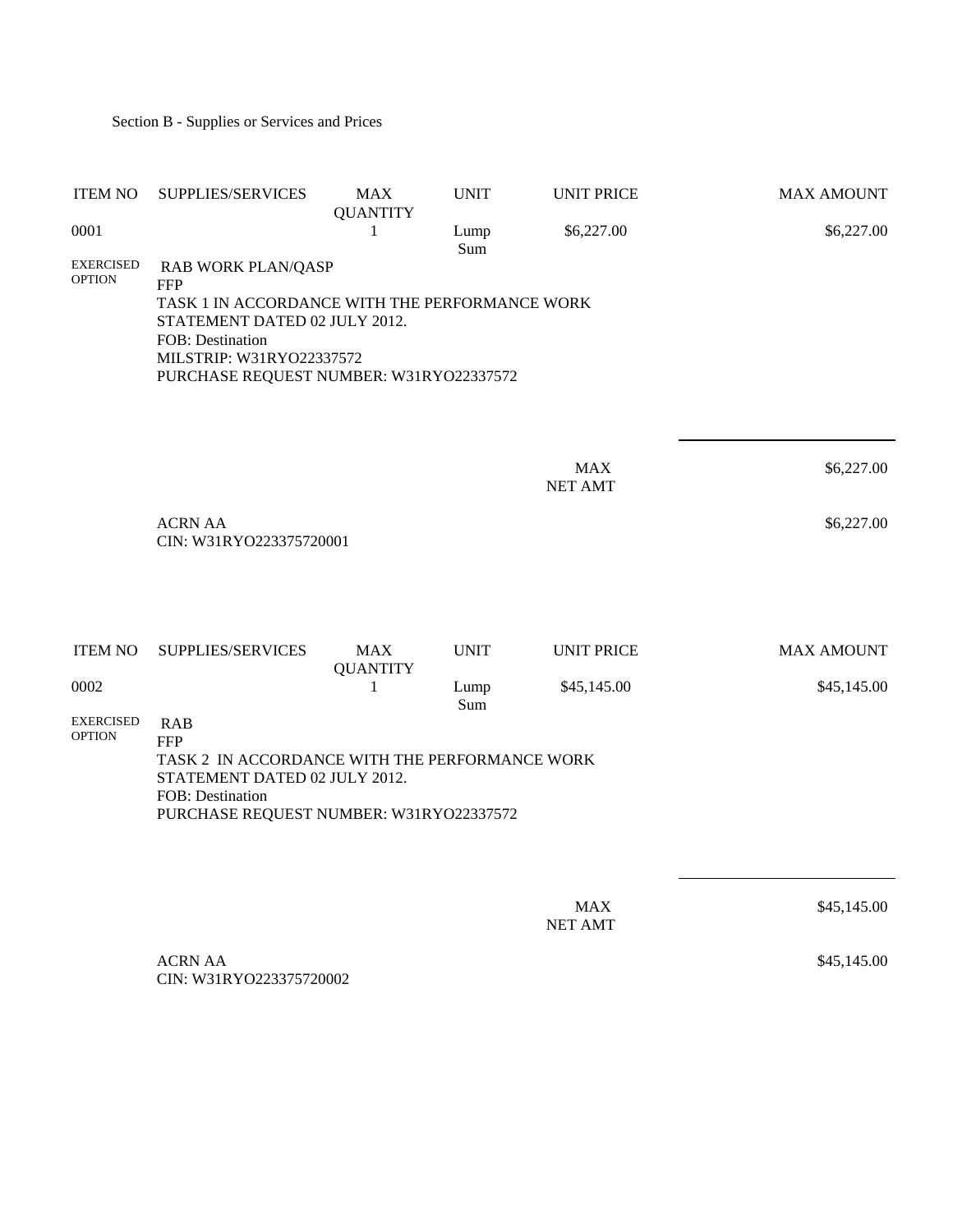| <b>ITEM NO</b>                    | SUPPLIES/SERVICES                                                                                           | <b>MAX</b><br><b>QUANTITY</b> | <b>UNIT</b> | <b>UNIT PRICE</b>            | <b>MAX AMOUNT</b> |
|-----------------------------------|-------------------------------------------------------------------------------------------------------------|-------------------------------|-------------|------------------------------|-------------------|
| 0003                              |                                                                                                             | 1                             | Lump<br>Sum | \$38,875.00                  | \$38,875.00       |
| <b>EXERCISED</b><br><b>OPTION</b> | <b>RAB YEAR 2</b><br><b>FFP</b>                                                                             |                               |             |                              |                   |
|                                   | TASK 1 IN ACCORDANCE WITH THE PERFORMANCE WORK<br>STATEMENT DATED 02 JULY 2012.<br>FOB: Destination         |                               |             |                              |                   |
|                                   | PURCHASE REQUEST NUMBER: W31RYO22337572                                                                     |                               |             |                              |                   |
|                                   |                                                                                                             |                               |             |                              |                   |
|                                   |                                                                                                             |                               |             | <b>MAX</b><br><b>NET AMT</b> | \$38,875.00       |
|                                   | <b>ACRN AA</b><br>CIN: W31RYO223375720003                                                                   |                               |             |                              | \$38,875.00       |
|                                   |                                                                                                             |                               |             |                              |                   |
| <b>ITEM NO</b>                    | SUPPLIES/SERVICES                                                                                           | <b>MAX</b><br><b>QUANTITY</b> | <b>UNIT</b> | <b>UNIT PRICE</b>            | <b>MAX AMOUNT</b> |
| 0004                              |                                                                                                             | 1                             | Lump<br>Sum | \$38,875.00                  | \$38,875.00       |
| <b>EXERCISED</b><br><b>OPTION</b> | <b>RAB YEAR 3</b><br><b>FFP</b>                                                                             |                               |             |                              |                   |
|                                   | TASK 1 IN ACCORDANCE WITH THE PERFORMANCE WORK<br>STATEMENT DATED 02 JULY 2012.<br><b>FOB</b> : Destination |                               |             |                              |                   |
|                                   | PURCHASE REQUEST NUMBER: W31RYO22337572                                                                     |                               |             |                              |                   |
|                                   |                                                                                                             |                               |             |                              |                   |

MAX NET AMT \$38,875.00

\$38,875.00

 ACRN AA CIN: W31RYO223375720004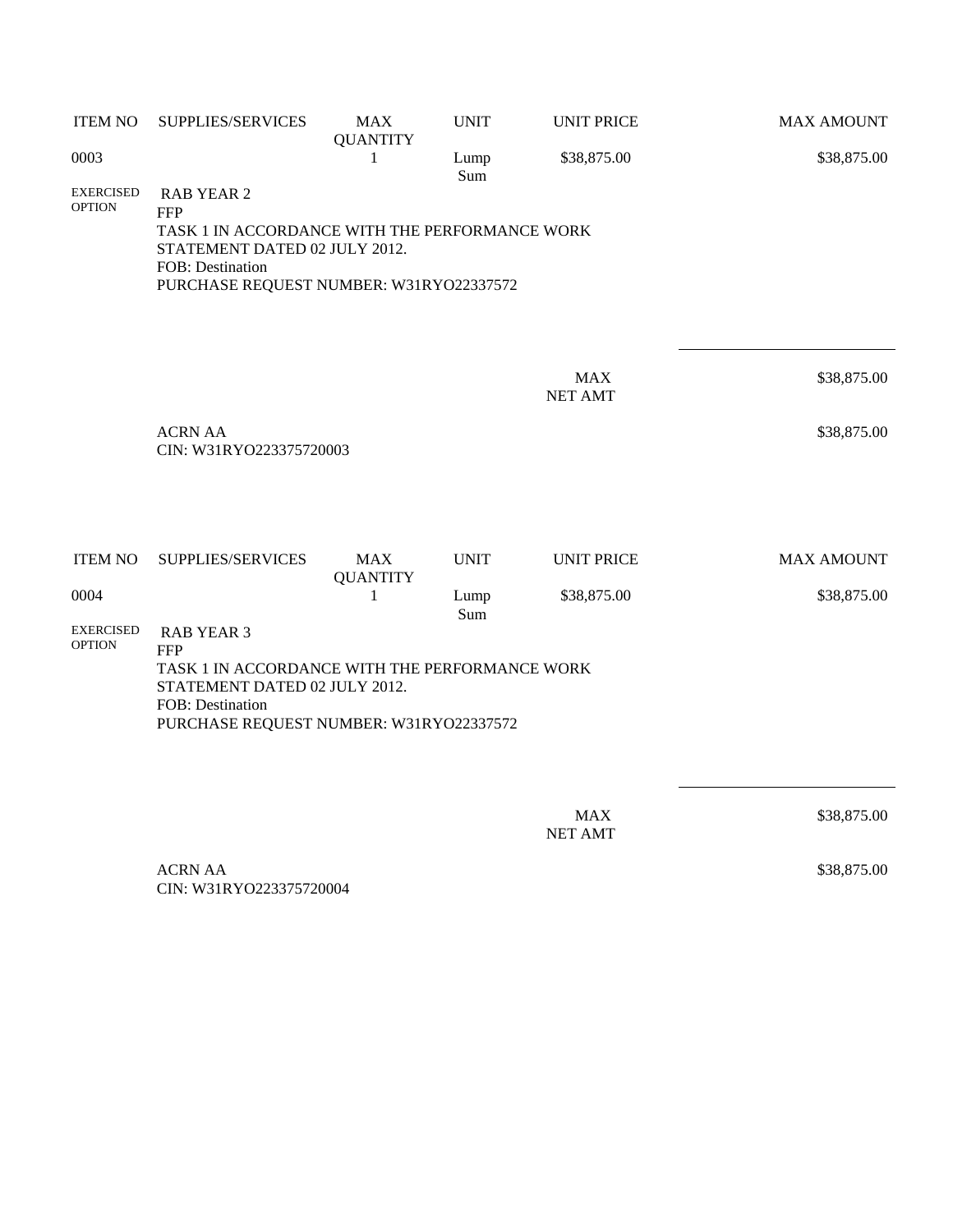| <b>ITEM NO</b> | SUPPLIES/SERVICES            | <b>MAX</b>      | <b>UNIT</b> | <b>UNIT PRICE</b> | <b>MAX AMOUNT</b> |
|----------------|------------------------------|-----------------|-------------|-------------------|-------------------|
|                |                              | <b>QUANTITY</b> |             |                   |                   |
| 0005           |                              |                 | Lump        | \$8,328.00        | \$8,328.00        |
|                |                              |                 | Sum         |                   |                   |
| <b>OPTION</b>  | ADDITIONAL QUARTERLY MEETING |                 |             |                   |                   |
|                | <b>FFP</b>                   |                 |             |                   |                   |
|                | <b>FOB</b> : Destination     |                 |             |                   |                   |
|                |                              |                 |             |                   |                   |
|                |                              |                 |             |                   |                   |

MAX NET AMT \$8,328.00

# TASK TABLE

# TASK TABLE W912DY-10-D-0025 TASK ORDER 0012

| CAMP CROFT RESTORATION ADVISORY BOARD (RAB)                    |  |      |             |              |  |  |
|----------------------------------------------------------------|--|------|-------------|--------------|--|--|
| <b>TASK/TITLE</b><br><b>UNIT</b><br><b>PRICE</b><br><b>QTY</b> |  |      |             |              |  |  |
|                                                                |  |      |             |              |  |  |
| RAB WORK PLAN/QASP, (FFP)                                      |  | L.S. | \$6,227.00  | \$6,227.00   |  |  |
| RAB, (FFP/UP)                                                  |  | L.S. | \$45,145.00 | \$45,145.00  |  |  |
| RAB YEAR 2, (FFP/UP)                                           |  | L.S. | \$38,875.00 | \$38,875.00  |  |  |
| RAB YEAR 3, (FFP/UP)                                           |  | L.S. | \$38,875.00 | \$38,875.00  |  |  |
| ADDITONAL QUARTERLY MEETING,                                   |  |      |             |              |  |  |
| (FUP)(OPTIONAL)                                                |  | EA   | \$8,328.00  |              |  |  |
|                                                                |  |      |             |              |  |  |
| <b>TOTAL AMOUNT</b>                                            |  |      |             | \$129,122.00 |  |  |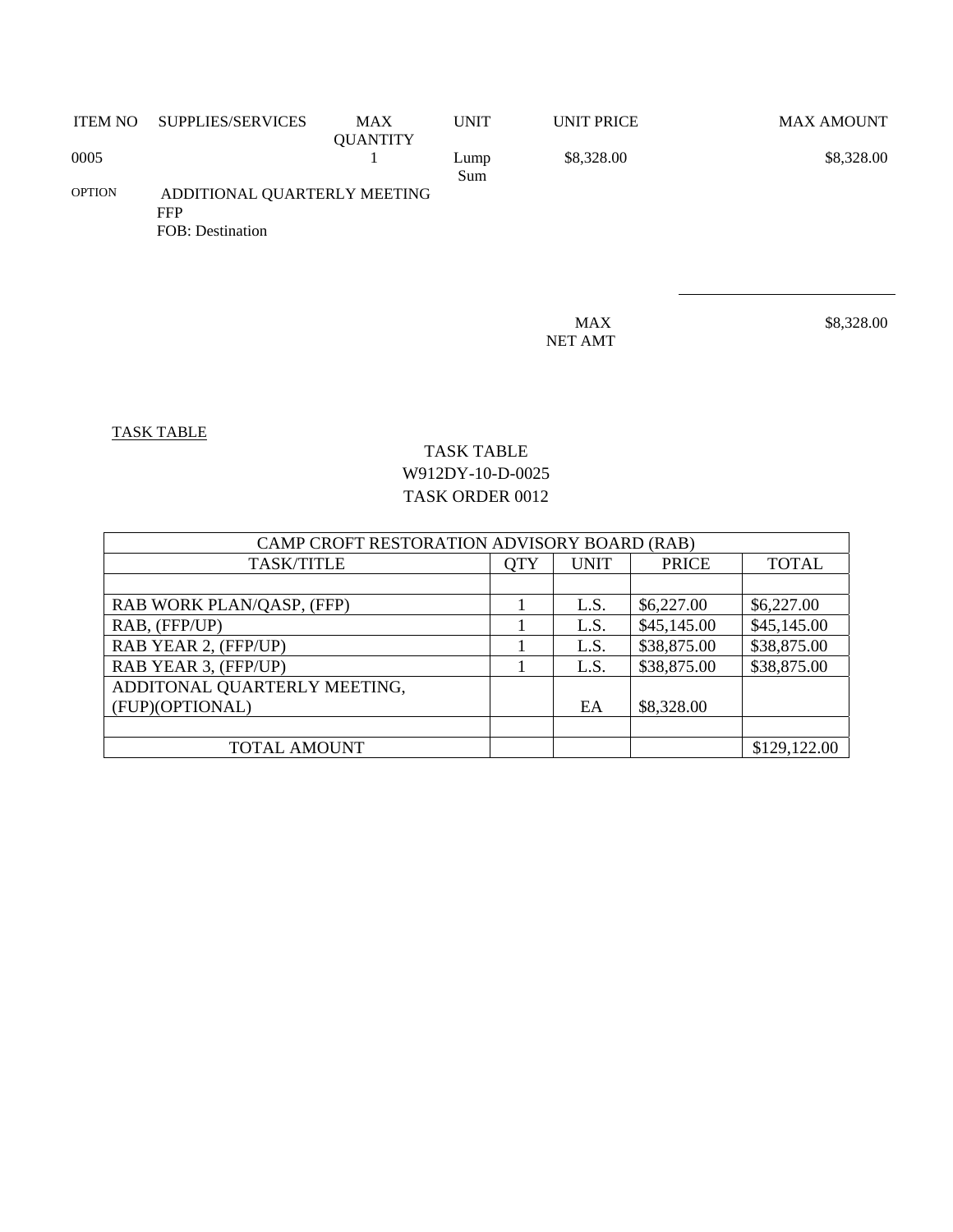Section C - Descriptions and Specifications

PWS

### **PERFORMANCE WORK STATEMENT RESTORATION ADVISORY BOARD (RAB) SUPPORT FORMER CAMP CROFT SPARTANBURG, SC PROJECT NO. I04SC001603 02 JULY 2012**

**1.0 OBJECTIVE:** The Objective of this task order is to provide management, support, and execution of the Former Camp Croft, SC Restoration Advisory Board (RAB). This work is to be performed in accordance with EP 200-3-1 "Engineering and Design - Public Participation in the Defense Environmental Restoration Program (DERP) for Formerly Used Defense Sites (FUDS)."

### **2.0 BACKGROUND:**

2.01 Work under this Performance Work Statement (PWS) falls within the Military Munitions Response Program (MMRP) for Camp Croft, a Formerly Used Defense Site (FUDS). The Contractor shall perform all work in compliance with the Comprehensive Environmental Response, Compensation, and Liability Act (CERCLA) and the National Contingency Plan (NCP), 40 CFR Part 300.

2.02 Available Site Specific information will be provided with the request for proposal for contractor review and use via either a designated Internet site or delivery of recorded data on CD/DVD. This information may include but is not limited to general site history, previous investigations and other documentation.

### **3.0 GENERAL REQUIREMENTS:**

3.01 **Contractor Methods:** This is a performance based task order. The performance objectives and standards included herein are the basis of the task order requirements. The technical approach and level of effort expended to achieve task order objectives and standards are solely up to the contractor to select and adjust as necessary through the life of the task order. The Government recognizes the contractor's right to change the technical approach and level of effort from that proposed with the understanding that the contractor shall still meet all project objectives and gain government Quality Assurance acceptance in order to receive payment.

3.02 **Quality monitoring and measurement:** The contractor will be evaluated periodically during performance of this task order to ensure compliance with the proposed and accepted performance goals, regulations, guidance and DIDs, and to document that acceptance criteria (AC), delivery schedule, and the overall completion date are being met. This evaluation will be performed according to a Quality Assurance Surveillance Plan (QASP). A programmatic QASP will be provided by the government as a starting point for the contractor prepared Draft QASP per Task 1. The government will finalize the contractor's Draft QASP. This final QASP will be supplied to the contractor and used by the government to evaluate the contractor's performance. Failure to adequately complete any service or submittal to at least a satisfactory level of quality or timeliness may result in a repeat of the work, or a poor performance evaluation, or both.

**3.03 Performance Requirements.** Performance requirements are addressed in each task and summarized in the Performance Requirements Summary (PRS) provided in Attachment A. Performance metrics are provided in Attachment B. If discrepancies or ambiguity exists between the documents, the order of precedence is 1) the Task; 2) Performance Requirements Summary; 3) Performance Metrics

**3.04 Task pricing**: A pricing schedule is provided in Attachment C which will be used as a basis for negotiation of price increase or decrease due to government changes in the specified performance objectives

**3.1 Task 1, Work Plan and QASP (FFP): This is a Firm Fixed Price Task.**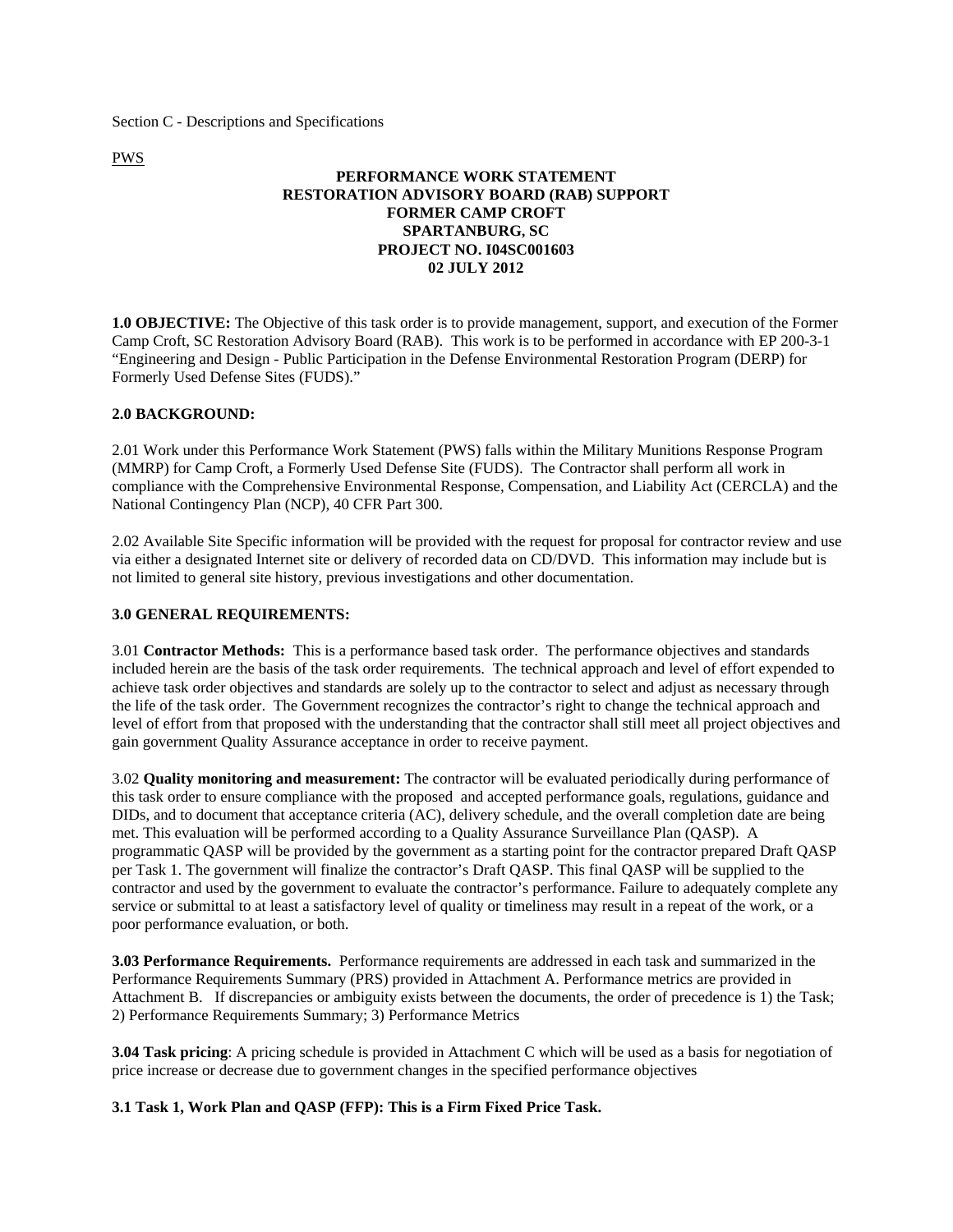**Objective:** Prepare, submit and gain acceptance of a WP **and QASP** that is a detailed and comprehensive plan covering all aspects of the RAB execution.

Performance Standard: Prepare the WP in accordance with data item description (DID) WERS-001.01, FUDS Public Involvement Toolkit, Denix Website and EP 200-3-1. The contractor shall use the applicable sections of the DID. The contractor shall use the chapters necessary for this task order and contrary to paragraph 2 of the DID the contractor shall not retain the chapter heading nor the declaration for chapters not used. Draft QASP includes requirements in regulations, guidance, DIDs and the Quality Control Plan included in the WP.

AC: Acceptance of WP with one revision. Draft QASP reflects requirements of the WP and the Quality Control Plan (OCP) with one revision required.

Measurement/Monitoring: Review of WP and QASP to verify that the minimum acceptable content has been provided and meets applicable guidance.

Incentives/Disincentives: Satisfactory or greater CPARS rating/poor CPARS rating and/or re-performance of work at contractor's expense.

### **3.2 Task 2, Restoration Advisory Board (FFP)**: **This is a Firm Fixed Price Task (FFP).**

Objective: The contractor shall provide all personnel, supplies, accommodations and equipment required to effectively manage and execute the ongoing RAB for the Former Camp Croft.

Performance Standard: This work is to be performed in accordance with EP 200-3-1 "Engineering and Design - Public Participation in the Defense Environmental Restoration Program (DERP) for Formerly Used Defense Sites (FUDS) and FUDS Public Involvement Toolkit and Denix Website". This effort shall include the following services as a minimum: quarterly RAB meetings held in the vicinity of the project site (agenda and presentation/briefing); preparation of RAB meeting minutes; monthly reporting; project scheduling; monitoring public publications and information relevant to the project; issuance of public notices and invitations to concerned parties or those otherwise identified; and a work management plan for this effort. The contractor shall develop and maintain a data repository in the form of a project website for all documentation related to the Camp Croft program. This repository shall include all previous RAB data, studies, correspondence, contract files, Restoration Advisory Board records, and other appropriate documents. The repository shall include electronic copies of all information. These files shall be accessible via the internet to CEHNC, CESAC, CESAD, and the public as defined during system development. The data files shall be provided to US Army Engineering and Support Center, Huntsville on CD/DVD quarterly.

AC: Acceptance of RAB documents (agenda, presentation and briefing of RAB Meeting, RAB meeting minutes, monthly reports, project schedules, public notices and invitations to concerned parties or those otherwise identified) with one revision. Meetings held are organized and requirements are accomplished and conducted in a professional manner. Acceptance of CD/DVD quarterly containing data files pertaining to the repository

Measurement/Monitoring: The final quarterly report and data file deliverables (electronic) constitute completion of the task. A schedule of RAB related events shall be maintained on an internet site accessible by the public, and shall reflect RAB meeting dates, public functions, and other significant events of interest related to the Former Camp Croft.

Incentives/Disincentives: Satisfactory or greater CPARS rating/poor CPARS rating and/or re-performance of work at contractor's expense.

**3.3 Task 3, Restoration Advisory Board, Year 2 (FFP):** Optional See Task 1 description.

**3.4 Task 4, Restoration Advisory Board, Year 3 (FFP):** Optional See Task 1 description.

**4.0 SUBMITTALS:**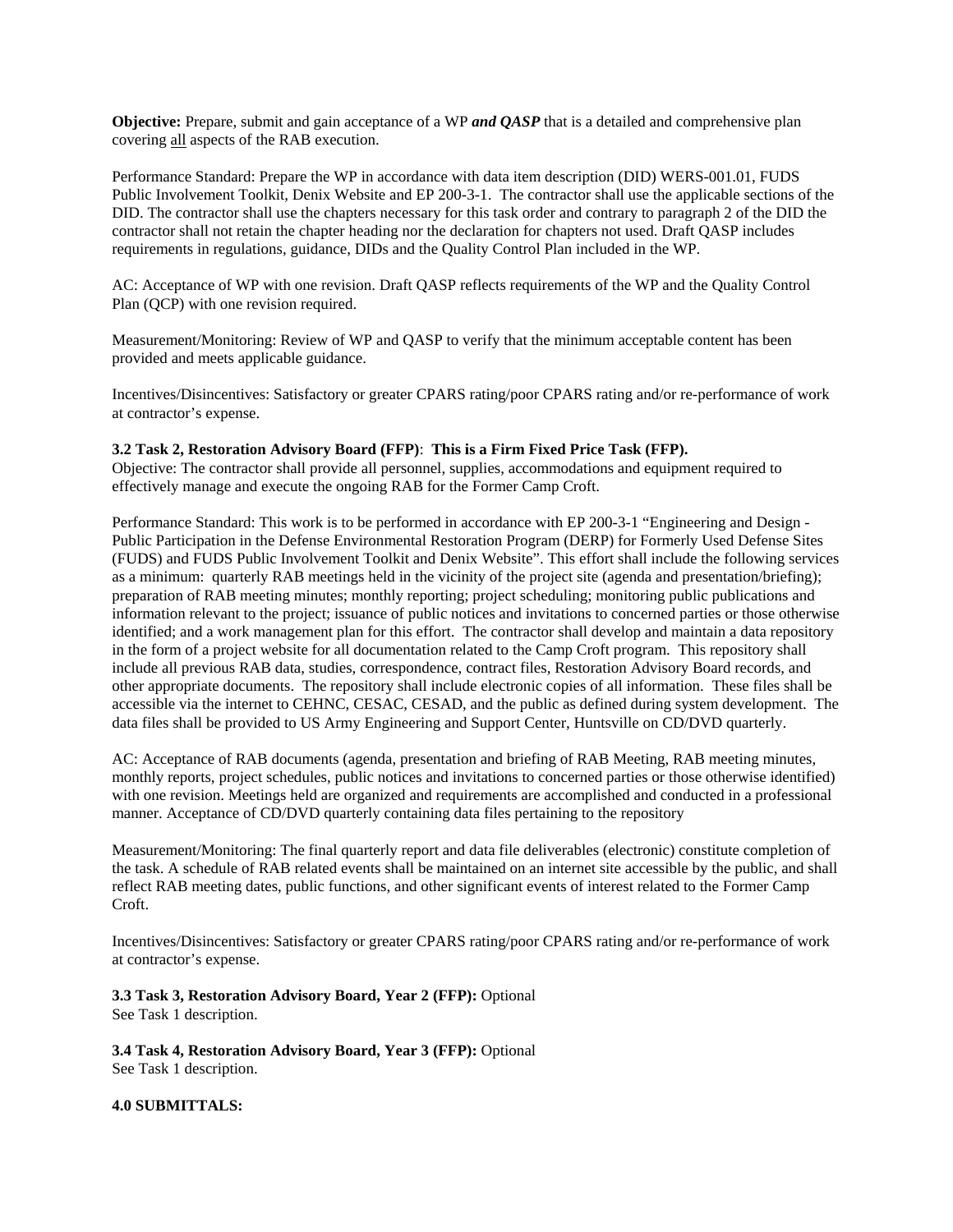Even though draft and draft final submittals are requested, the term "draft" shall not reflect upon the quality of the submittal being provided by the Contractor. Submittals shall include all supporting materials including supporting data whether electronic or hardcopy. Submittals not meeting the requirements of referenced guidance or Data Item Descriptions or missing supporting data may be rejected and revised by the contractor at the contractor's own expense.

**4.01** The Contractor shall deliver the specified number of copies shown in Table 4.2 of each report listed in Table 4- 1 to the following addressees (addresses to be verified by Contractor):

US Army Engineering & Support Center, Huntsville Attn: CEHNC-CT-E (Janice Jamar) PO Box 1600 Huntsville, AL 35807-4301 4820 University Square Huntsville, AL 35816-1822

US Army Engineering & Support Center, Huntsville Attn: CEHNC-OE-DC (Spencer O'Neal) (PM & COR) PO Box 1600 Huntsville, AL 35807-4301 4820 University Square Huntsville, AL 35816-1822

Commander U.S. Army Corps of Engineers, Charleston District Attn: CESAC-PM-M (Shawn Boone) 69A Hagood Ave. Charleston, SC 29403-5107

Contractor to obtain and/or verify addresses.

#### **4.02 Submittals and Due Dates.**

The Contractor shall submit 1 copy of the entire submittal on a CD with each hard copy of a submittal (Reports, Plans, etc) in accordance with DID WERS-007.01. Hardcopies shall be printed on both sides of the paper whenever possible.

### **Table 4-1 List of Submittals**

| <b>Submittal</b>                             | Due Date (Calendar Days)              |
|----------------------------------------------|---------------------------------------|
| Meeting minutes for Kickoff phone conference | 7 days after Kickoff phone conference |
| Proposed Schedule                            | 7 days after kickoff conference call  |
| Draft Work Plan                              | 30 days after award                   |
| Final Work Plan & Schedule                   | 30 days from comments received        |
| <b>Project Status Report</b>                 | monthly, with payment request         |
| <b>RAB Meeting Minutes/Report</b>            | quarterly, with payment request       |
| Data Repository Files                        | quarterly, with payment request       |

### **4.3 Submittal Quantities**

Provide the number of submittals shown in Table 4-2 to the addressees given in Section 4.2. No draft documents shall be released to the regulatory community until reviewed by the government. All deliverables except final shall be electronic.

#### **Table 4-2 Submittal Guidance**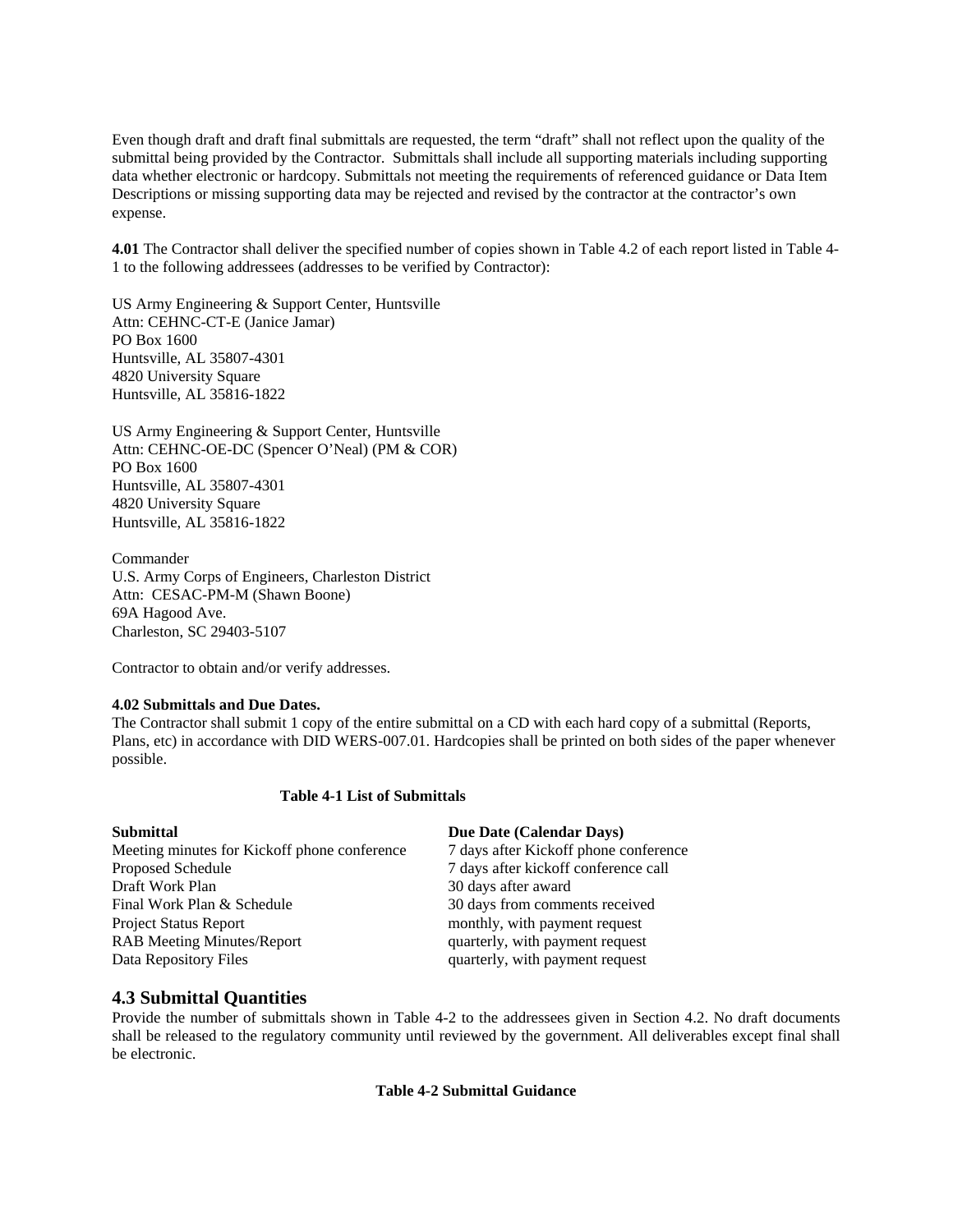|                | <b>Draft Documents</b> | Draft Final/Final |
|----------------|------------------------|-------------------|
|                |                        | Documents         |
| KO/COR         | 1 each                 | 1 each            |
| <b>USAESCH</b> |                        |                   |
| <b>SAC</b>     |                        |                   |

**4.4 Period of Performance:** The Completion Date for this Task Order is **31 August 2015.** 

**5.0 MILESTONE PAYMENTS: (for firm fixed price tasks):** Milestones will be considered met or completed when the required OC documentation has been submitted, OA completed and the submittal and/or product is accepted. Any payment vouchers submitted that do not coincide with the final accepted milestones or do not have the appropriate QC documentation will be rejected. All payments will be made utilizing an agreed upon Payment Milestone Schedule. The Contractor shall provide suggested milestones for payment. Milestones for payment shall be shown on the project schedule.

5.01 The following is a list of potential milestones for payment:

- Final Submittals: upon government acceptance, for example: Final WP

- Meetings: after completion of meetings with government acceptance of meeting minutes, for example: Final PP meeting transcripts.

#### **6.0 REFERENCES:**

6.01 Refer to "Base Contract."

6.02 Data Item Descriptions are available at the following website: http://www.hnd.usace.army.mil/engr/WERS.aspx .

6.03 Camp Croft Historical Analysis, OCT 2005 (CD)

6.04 RAB Archive Database (CD/DVD)

6.05 Site Specific References

#### *6.06 Camp Croft Website: http://www.campcroft.net/documents.aspx*

**7.0 GENERAL CONDITIONS:** See the Base Contract Section C, Section 10 General Conditions and the following addendums:

7.01 This is a performance based task order. The inclusion of unit prices in the proposal shall in no way be construed to mean that the Government is procuring a specified number of units of any given service.

7.02 Government acceptance of the proposed technical approach and/or price does not relieve the Contractor from full responsibility for the viability, productivity, and efficiency of the approach used to meet the performance requirements of the PWS at the price proposed. The task order is for the provision of services that ultimately meet the performance requirements of this task. If the contractor must adjust its technical approach to include more preparation than anticipated in order to achieve the proposed performance goal then the contractor will do so with no change in task order price.

7.03 If the Government at its sole discretion chooses to modify the performance standard the parties to this task order will assess the impact on the estimated amount of effort required to achieve the new performance standards and will negotiate a price adjustment based upon the unit prices providing as price proposal supporting documentation (See Attachment D).

7.04 The Contractor attests that it applied due diligence in the research and development of its proposal has priced reasonable estimates of the associated risks into the price. The Contractor accepts full and sole responsibility for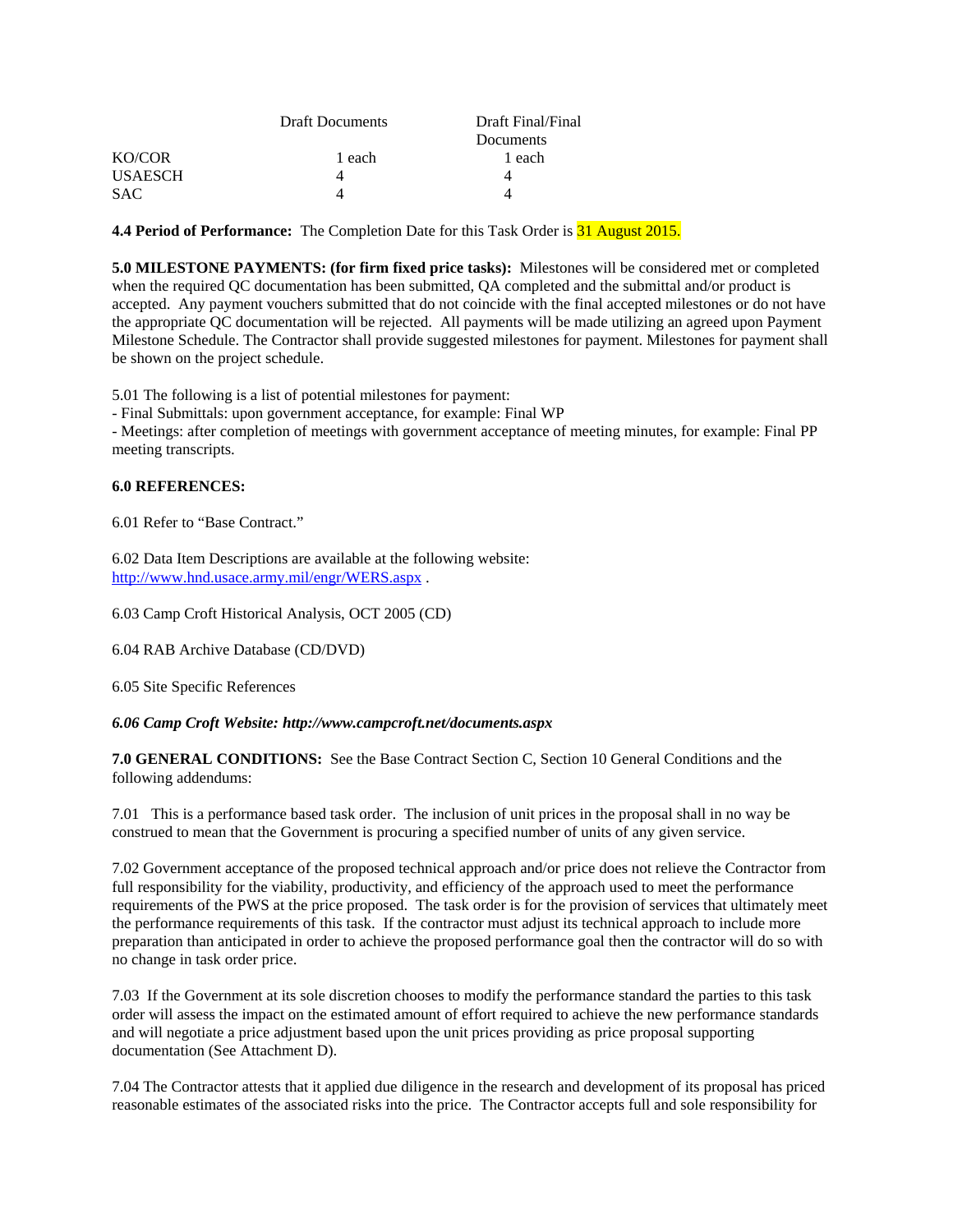identifying and considering all factors that may affect the cost to execute the work. The act of signing this task order signifies that the Contractor has been given ample opportunity to assess the conditions under which the work will be performed and the Contractor either fully understands those conditions or has factored the risk into the price. 7.05 The Government provided the Contractor with historical documents and documents from previous site activities. The Contractor attests it interpreted the data utilizing an experienced understanding of how the data of this type is collected, analyzed, interpreted, and presented.

## **8.0 ARMY CONTRACTOR MANPOWER REPORTING:**

### 8.1 Implementation.

8.1.1 The Office of the Assistant Secretary of the Army (Manpower & Reserve Affairs) operates and maintains a secure Army data collection site where the contractor will report contractor manpower information (including subcontractor manpower information) required for performance of this contract. The contractor shall submit all the information required in the format specified at the following web address: **https://cmra.army.mil/default.aspx**

8.1.2 The Contractors shall fill in the required information on the website, fields are shown below:

- Contract Number
- Delivery Order Number (if applicable)
- Task Order Number (if applicable)
- Requiring Activity Unit Identification Code (UIC)
- Command
- Contractor Contact Information
- Federal Service Code (FSC)
- Direct Labor Hours
- Direct Labor Dollars
- Location Information (where contractor and subcontractors (if applicable) performed the services

8.1.3 Reporting period will be the period of performance not to exceed 12 months ending September 30 of each government fiscal year and must be reported by 15 October of each calendar year.

8.1.4 If your particular contract crosses fiscal years, 2 entries must be made to capture the data for the contract period; for example if the contract start date is 1 January 2007 and ends 31 December 2007, the data for the period from 1 January 2007 through 30 September 2007 shall be entered not later than 15 October 2007 and the period 1 October 2007 through 31 December 2007 shall be entered not later than 15 January 2008.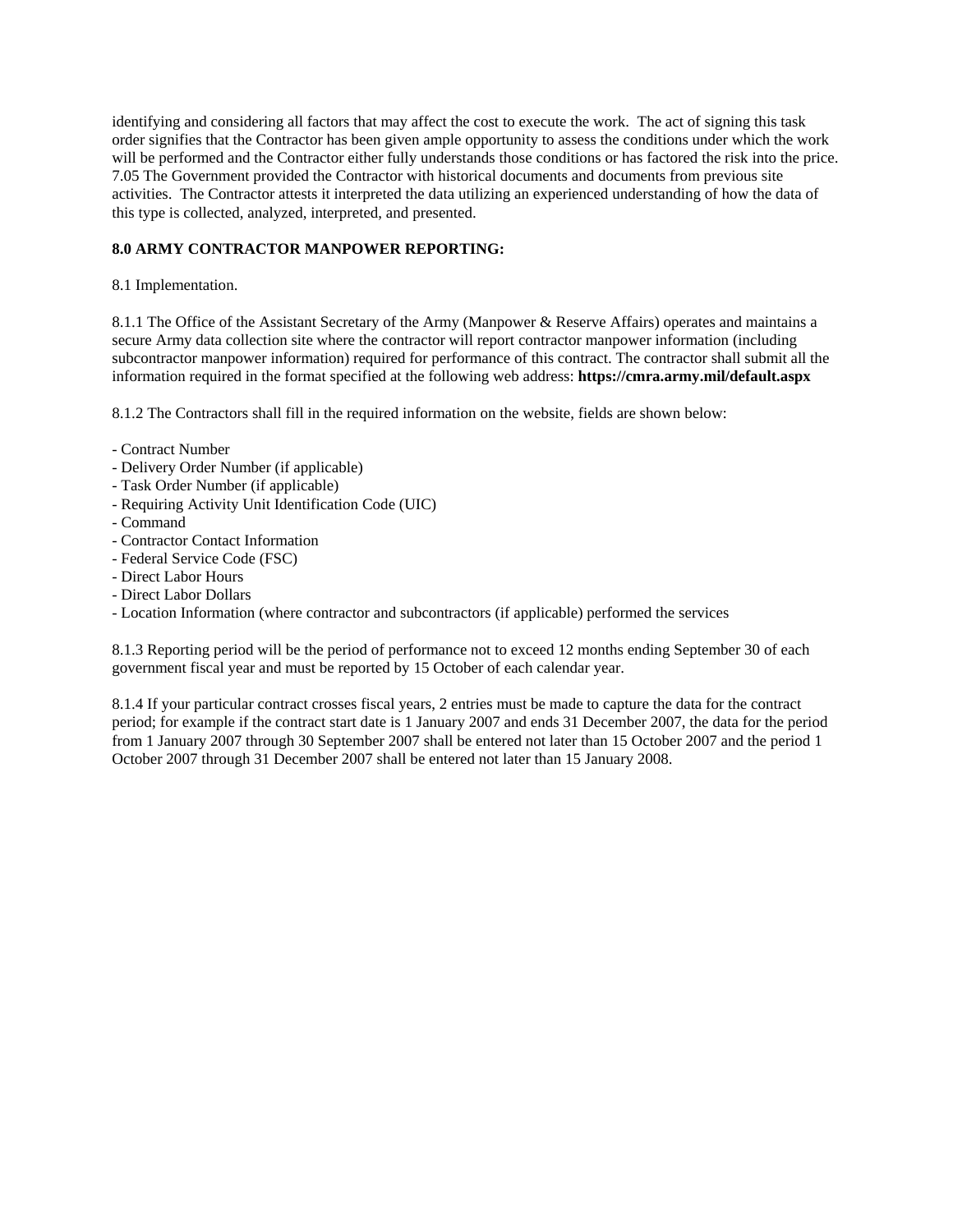### **Attachment A Performance Requirements Summary**

.1 The Contractor shall meet the following performance requirements. Performance requirements are addressed in each task and summarized in the following Performance Requirements Summary. If discrepancies or ambiguity exists between the documents, the order of precedence is 1) the Task; 2) Performance Requirements Summary; 3) Performance Metrics

| <b>Task</b>       | Objective                                                                                                                                                   | <b>Performance</b>                                                                                                                                                                                                                                                                                                                                                                                                                                                                                                                                                                                                     | <b>Minimum</b>                                                                                                                                                                     | Measurement /                                                                                                                                           | Incentive/                                                                                                                                                                                                  |
|-------------------|-------------------------------------------------------------------------------------------------------------------------------------------------------------|------------------------------------------------------------------------------------------------------------------------------------------------------------------------------------------------------------------------------------------------------------------------------------------------------------------------------------------------------------------------------------------------------------------------------------------------------------------------------------------------------------------------------------------------------------------------------------------------------------------------|------------------------------------------------------------------------------------------------------------------------------------------------------------------------------------|---------------------------------------------------------------------------------------------------------------------------------------------------------|-------------------------------------------------------------------------------------------------------------------------------------------------------------------------------------------------------------|
| <b>Applicatio</b> |                                                                                                                                                             | Standard                                                                                                                                                                                                                                                                                                                                                                                                                                                                                                                                                                                                               | <b>Acceptable Criteria</b>                                                                                                                                                         | <b>Monitoring</b>                                                                                                                                       | <b>Disincentive</b>                                                                                                                                                                                         |
| n                 |                                                                                                                                                             |                                                                                                                                                                                                                                                                                                                                                                                                                                                                                                                                                                                                                        |                                                                                                                                                                                    |                                                                                                                                                         |                                                                                                                                                                                                             |
| $\mathbf{1}$      | Prepare, submit<br>and gain<br>acceptance of a<br>WP that is a<br>detailed and<br>comprehensive<br>plan covering<br>all aspects of<br>the RAB<br>execution. | Prepare the WP in<br>accordance with data<br>item description<br>(DID) WERS-<br>001.01, FUDS Public<br>Involvement Toolkit,<br>Denix Website and<br>EP 200-3-1. The<br>contractor shall use<br>the applicable<br>sections of the DID.<br>The contractor shall<br>use the chapters<br>necessary for this<br>task order and<br>contrary to paragraph<br>2 of the DID the<br>contractor shall not<br>retain the chapter<br>heading nor the<br>declaration for<br>chapters not used.<br>Draft QASP includes<br>requirements in<br>regulations,<br>guidance, DIDs and<br>the Quality Control<br>Plan included in the<br>WP. | Acceptance of WP<br>with one revision.<br>Draft QASP reflects<br>requirements of the<br>WP and the Quality<br>Control Plan (QCP)<br>with one revision<br>required.                 | Review of WP<br>and QASP to<br>verify that the<br>minimum<br>acceptable content<br>has been provided<br>and meets<br>applicable<br>guidance.            | Satisfactory or<br>greater Contractor<br>Performance<br>Assessment<br><b>Reporting System</b><br>(CPARS)<br>rating/poor CPARS<br>rating and/or re-<br>performance of<br>work at<br>contractor's<br>expense. |
| $\overline{2}$    | The contractor<br>shall provide<br>all personnel,<br>supplies,<br>accommodation<br>s and<br>equipment<br>required to<br>effectively                         | This work is to be<br>performed in<br>accordance with EP<br>$200 - 3 - 1$<br>"Engineering and<br>Design - Public<br>Participation in the<br>Defense<br>Environmental                                                                                                                                                                                                                                                                                                                                                                                                                                                   | Acceptance of RAB<br>documents (agenda,<br>presentation and<br>briefing of RAB<br>Meeting, RAB<br>meeting minutes,<br>monthly reports,<br>project schedules,<br>public notices and | The final<br>quarterly report<br>and data file<br>deliverables<br>(electronic)<br>constitute<br>completion of the<br>task. A schedule<br>of RAB related | Satisfactory or<br>greater CPARS<br>rating/poor CPARS<br>rating and/or re-<br>performance of<br>work at<br>contractor's<br>expense.                                                                         |

### **Table A-1 Performance Requirements Summary**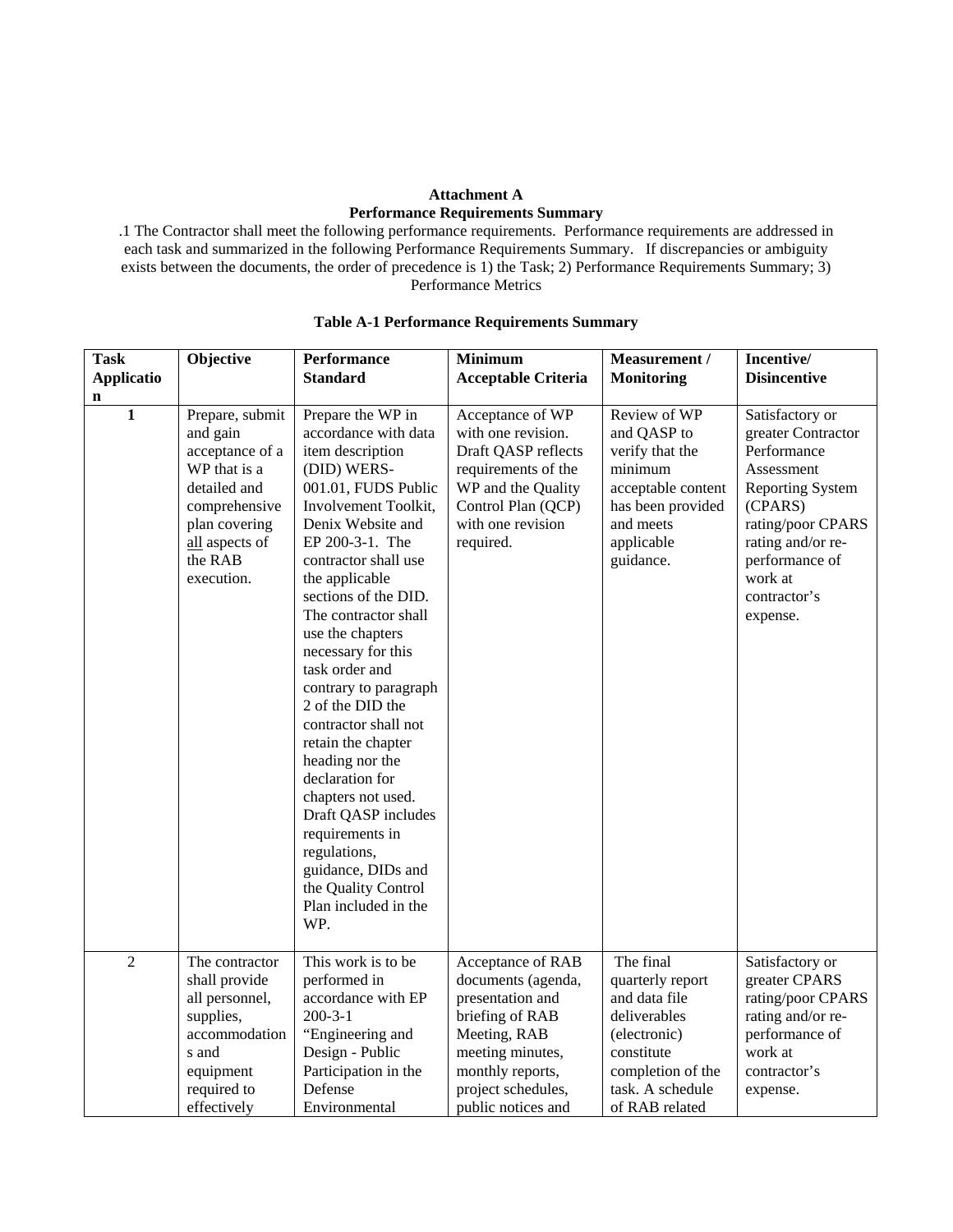|                | <b>Restoration Program</b>  | invitations to        | events shall be     |  |
|----------------|-----------------------------|-----------------------|---------------------|--|
| manage and     |                             |                       |                     |  |
| execute the    | (DERP) for Formerly         | concerned parties or  | maintained on an    |  |
| ongoing RAB    | <b>Used Defense Sites</b>   | those otherwise       | internet site       |  |
| for the Former | (FUDS) Public               | identified) with one  | accessible by the   |  |
| Camp Croft.    | Involvement Toolkit         | revision. Meetings    | public, and shall   |  |
|                | and Denix Website".         | held are organized    | reflect RAB         |  |
|                | This effort shall           | and requirements are  | meeting dates,      |  |
|                | include the following       | accomplished and      | public functions,   |  |
|                | services as a               | conducted in a        | and other           |  |
|                | minimum: quarterly          | professional manner.  | significant events  |  |
|                |                             |                       | of interest related |  |
|                | RAB meetings held           | Acceptance of         |                     |  |
|                | in the vicinity of the      | CD/DVD quarterly      | to the Former       |  |
|                | project site (agenda        | containing data files | Camp Croft.         |  |
|                | and                         | pertaining to the     |                     |  |
|                | presentation/briefing)      | repository            |                     |  |
|                | ; preparation of RAB        |                       |                     |  |
|                | meeting minutes;            |                       |                     |  |
|                | monthly reporting;          |                       |                     |  |
|                | project scheduling;         |                       |                     |  |
|                | monitoring public           |                       |                     |  |
|                | publications and            |                       |                     |  |
|                | information relevant        |                       |                     |  |
|                | to the project;             |                       |                     |  |
|                |                             |                       |                     |  |
|                | issuance of public          |                       |                     |  |
|                | notices and                 |                       |                     |  |
|                | invitations to              |                       |                     |  |
|                | concerned parties or        |                       |                     |  |
|                | those otherwise             |                       |                     |  |
|                | identified; and a           |                       |                     |  |
|                | work management             |                       |                     |  |
|                | plan for this effort.       |                       |                     |  |
|                | The contractor shall        |                       |                     |  |
|                | develop and maintain        |                       |                     |  |
|                | a data repository in        |                       |                     |  |
|                | the form of a project       |                       |                     |  |
|                | website for all             |                       |                     |  |
|                | documentation               |                       |                     |  |
|                | related to the Camp         |                       |                     |  |
|                | Croft program. This         |                       |                     |  |
|                | repository shall            |                       |                     |  |
|                | include all previous        |                       |                     |  |
|                | RAB data, studies,          |                       |                     |  |
|                | correspondence,             |                       |                     |  |
|                | contract files,             |                       |                     |  |
|                | <b>Restoration Advisory</b> |                       |                     |  |
|                | Board records, and          |                       |                     |  |
|                |                             |                       |                     |  |
|                | other appropriate           |                       |                     |  |
|                | documents. The              |                       |                     |  |
|                | repository shall            |                       |                     |  |
|                | include electronic          |                       |                     |  |
|                | copies of all               |                       |                     |  |
|                | information. These          |                       |                     |  |
|                | files shall be              |                       |                     |  |
|                | accessible via the          |                       |                     |  |
|                | internet to CEHNC,          |                       |                     |  |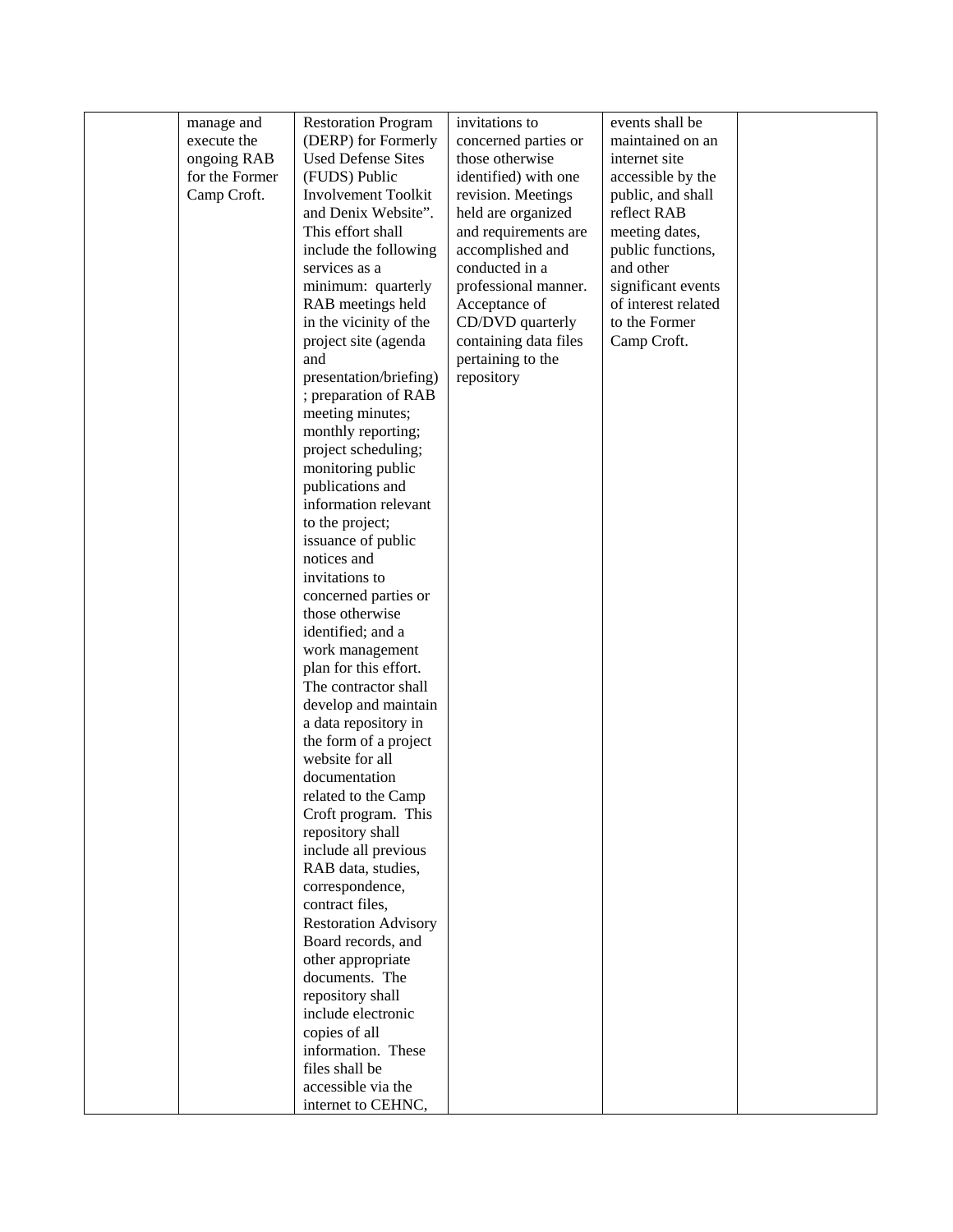|   |                | CESAC, CESAD,                     |                       |                     |                         |
|---|----------------|-----------------------------------|-----------------------|---------------------|-------------------------|
|   |                | and the public as                 |                       |                     |                         |
|   |                | defined during                    |                       |                     |                         |
|   |                | system development.               |                       |                     |                         |
|   |                | The data files shall              |                       |                     |                         |
|   |                | be provided to US                 |                       |                     |                         |
|   |                | Army Engineering                  |                       |                     |                         |
|   |                |                                   |                       |                     |                         |
|   |                | and Support Center,               |                       |                     |                         |
|   |                | Huntsville on                     |                       |                     |                         |
|   |                | CD/DVD quarterly.                 |                       |                     |                         |
| 3 | The contractor | This work is to be                | Acceptance of RAB     | The final quarterly | Satisfactory or         |
|   | shall provide  | performed in                      | documents (agenda,    | report and data     | greater Contractor      |
|   | all personnel, | accordance with EP                | presentation and      | file deliverables   | Performance             |
|   | supplies,      | $200 - 3 - 1$                     | briefing of RAB       | (electronic)        | Assessment              |
|   | accommodation  | "Engineering and                  | Meeting, RAB          | constitute          | <b>Reporting System</b> |
|   | s and          | Design - Public                   | meeting minutes,      | completion of the   | (CPARS)                 |
|   | equipment      | Participation in the              | monthly reports,      | task. A schedule    | rating/poor CPARS       |
|   | required to    | Defense                           | project schedules,    | of RAB related      | rating and/or re-       |
|   | effectively    | Environmental                     | public notices and    | events shall be     | performance of          |
|   | manage and     | <b>Restoration Program</b>        | invitations to        | maintained on an    | work at                 |
|   | execute the    | (DERP) for Formerly               | concerned parties or  | internet site       | contractor's            |
|   | ongoing RAB    | <b>Used Defense Sites</b>         | those otherwise       | accessible by the   | expense.                |
|   | for the Former | (FUDS) and FUDS                   | identified) with one  | public, and shall   |                         |
|   | Camp Croft.    | Public Involvement                | revision. Meetings    | reflect RAB         |                         |
|   |                | Toolkit and Denix".               | held are organized    | meeting dates,      |                         |
|   |                | This effort shall                 | and requirements are  | public functions,   |                         |
|   |                | include the following             | accomplished and      | and other           |                         |
|   |                | services as a                     | conducted in a        | significant events  |                         |
|   |                | minimum: quarterly                | professional manner.  | of interest related |                         |
|   |                | RAB meetings held                 | Acceptance of         | to the Former       |                         |
|   |                | in the vicinity of the            | CD/DVD quarterly      | Camp Croft.         |                         |
|   |                | project site (agenda              | containing data files |                     |                         |
|   |                | and                               | pertaining to the     |                     |                         |
|   |                | presentation/briefing)            | repository            |                     |                         |
|   |                | ; preparation of RAB              |                       |                     |                         |
|   |                | meeting minutes;                  |                       |                     |                         |
|   |                | monthly reporting;                |                       |                     |                         |
|   |                | project scheduling;               |                       |                     |                         |
|   |                | monitoring public                 |                       |                     |                         |
|   |                | publications and                  |                       |                     |                         |
|   |                | information relevant              |                       |                     |                         |
|   |                |                                   |                       |                     |                         |
|   |                | to the project;                   |                       |                     |                         |
|   |                | issuance of public<br>notices and |                       |                     |                         |
|   |                | invitations to                    |                       |                     |                         |
|   |                |                                   |                       |                     |                         |
|   |                | concerned parties or              |                       |                     |                         |
|   |                | those otherwise                   |                       |                     |                         |
|   |                | identified; and a                 |                       |                     |                         |
|   |                | work management                   |                       |                     |                         |
|   |                | plan for this effort.             |                       |                     |                         |
|   |                | The contractor shall              |                       |                     |                         |
|   |                | develop and maintain              |                       |                     |                         |
|   |                | a data repository in              |                       |                     |                         |
|   |                | the form of a project             |                       |                     |                         |
|   |                | website for all                   |                       |                     |                         |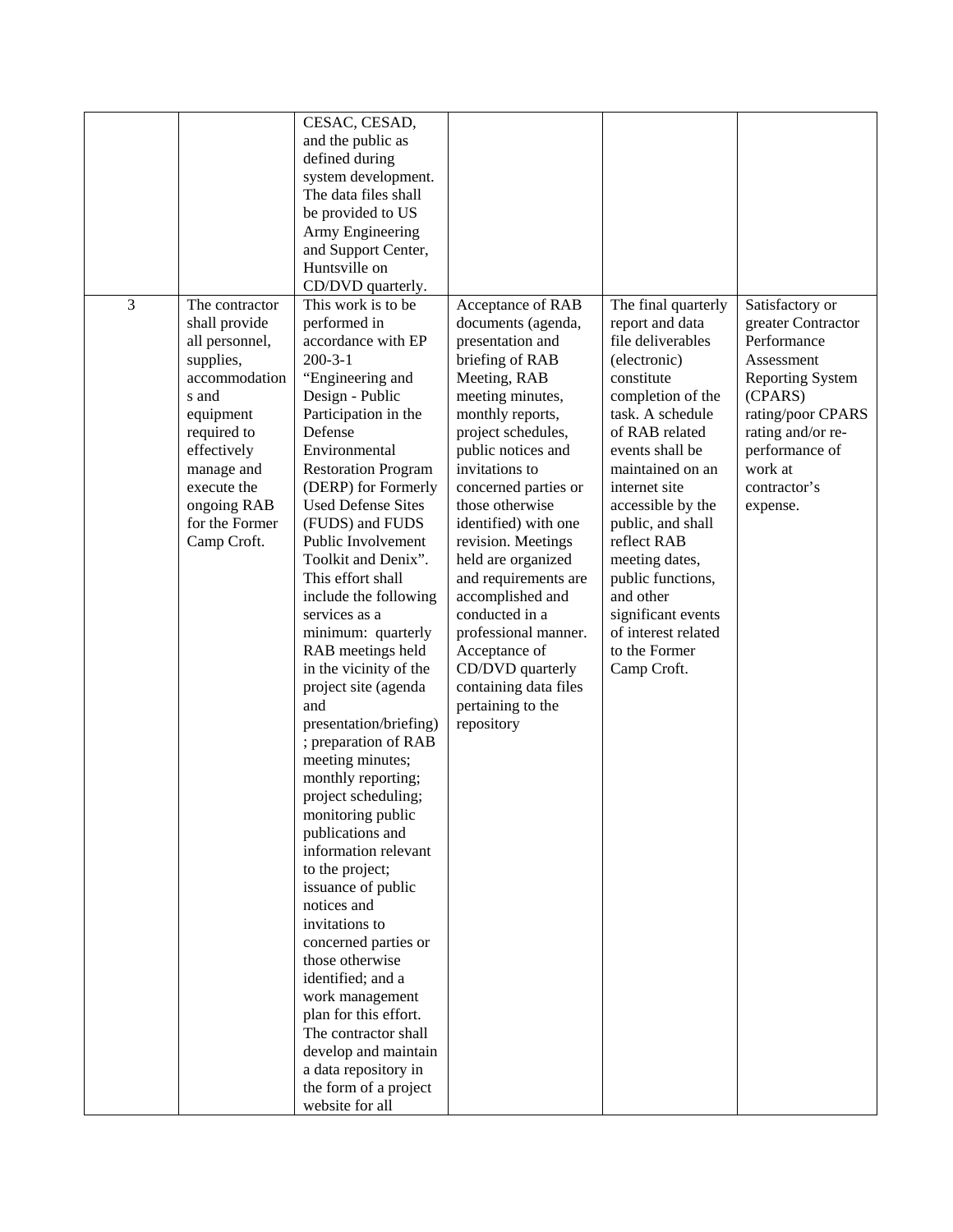|   |                | documentation               |                       |                     |                         |
|---|----------------|-----------------------------|-----------------------|---------------------|-------------------------|
|   |                | related to the Camp         |                       |                     |                         |
|   |                | Croft program. This         |                       |                     |                         |
|   |                | repository shall            |                       |                     |                         |
|   |                | include all previous        |                       |                     |                         |
|   |                | RAB data, studies,          |                       |                     |                         |
|   |                | correspondence,             |                       |                     |                         |
|   |                | contract files,             |                       |                     |                         |
|   |                | <b>Restoration Advisory</b> |                       |                     |                         |
|   |                | Board records, and          |                       |                     |                         |
|   |                | other appropriate           |                       |                     |                         |
|   |                | documents. The              |                       |                     |                         |
|   |                | repository shall            |                       |                     |                         |
|   |                | include electronic          |                       |                     |                         |
|   |                | copies of all               |                       |                     |                         |
|   |                | information. These          |                       |                     |                         |
|   |                | files shall be              |                       |                     |                         |
|   |                | accessible via the          |                       |                     |                         |
|   |                | internet to CEHNC,          |                       |                     |                         |
|   |                |                             |                       |                     |                         |
|   |                | CESAC, CESAD,               |                       |                     |                         |
|   |                | and the public as           |                       |                     |                         |
|   |                | defined during              |                       |                     |                         |
|   |                | system development.         |                       |                     |                         |
|   |                | The data files shall        |                       |                     |                         |
|   |                | be provided to US           |                       |                     |                         |
|   |                | Army Engineering            |                       |                     |                         |
|   |                | and Support Center,         |                       |                     |                         |
|   |                | Huntsville on               |                       |                     |                         |
|   |                | CD/DVD quarterly.           |                       |                     |                         |
| 4 | The contractor | This work is to be          | Acceptance of RAB     | The final quarterly | Satisfactory or         |
|   | shall provide  | performed in                | documents (agenda,    | report and data     | greater Contractor      |
|   | all personnel, | accordance with EP          | presentation and      | file deliverables   | Performance             |
|   | supplies,      | $200 - 3 - 1$               | briefing of RAB       | (electronic)        | Assessment              |
|   | accommodation  | "Engineering and            | Meeting, RAB          | constitute          | <b>Reporting System</b> |
|   | s and          | Design - Public             | meeting minutes,      | completion of the   | (CPARS)                 |
|   | equipment      | Participation in the        | monthly reports,      | task. A schedule    | rating/poor CPARS       |
|   | required to    | Defense                     | project schedules,    | of RAB related      | rating and/or re-       |
|   | effectively    | Environmental               | public notices and    | events shall be     | performance of          |
|   | manage and     | <b>Restoration Program</b>  | invitations to        | maintained on an    | work at                 |
|   | execute the    | (DERP) for Formerly         | concerned parties or  | internet site       | contractor's            |
|   | ongoing RAB    | <b>Used Defense Sites</b>   | those otherwise       | accessible by the   | expense.                |
|   | for the Former |                             | identified) with one  | public, and shall   |                         |
|   |                | (FUDS) Public               |                       | reflect RAB         |                         |
|   | Camp Croft.    | Involvement Toolkit         | revision. Meetings    |                     |                         |
|   |                | and Denix Website".         | held are organized    | meeting dates,      |                         |
|   |                | This effort shall           | and requirements are  | public functions,   |                         |
|   |                | include the following       | accomplished and      | and other           |                         |
|   |                | services as a               | conducted in a        | significant events  |                         |
|   |                | minimum: quarterly          | professional manner.  | of interest related |                         |
|   |                | RAB meetings held           | Acceptance of         | to the Former       |                         |
|   |                | in the vicinity of the      | CD/DVD quarterly      | Camp Croft.         |                         |
|   |                | project site (agenda        | containing data files |                     |                         |
|   |                | and                         | pertaining to the     |                     |                         |
|   |                | presentation/briefing)      | repository            |                     |                         |
|   |                | ; preparation of RAB        |                       |                     |                         |
|   |                | meeting minutes;            |                       |                     |                         |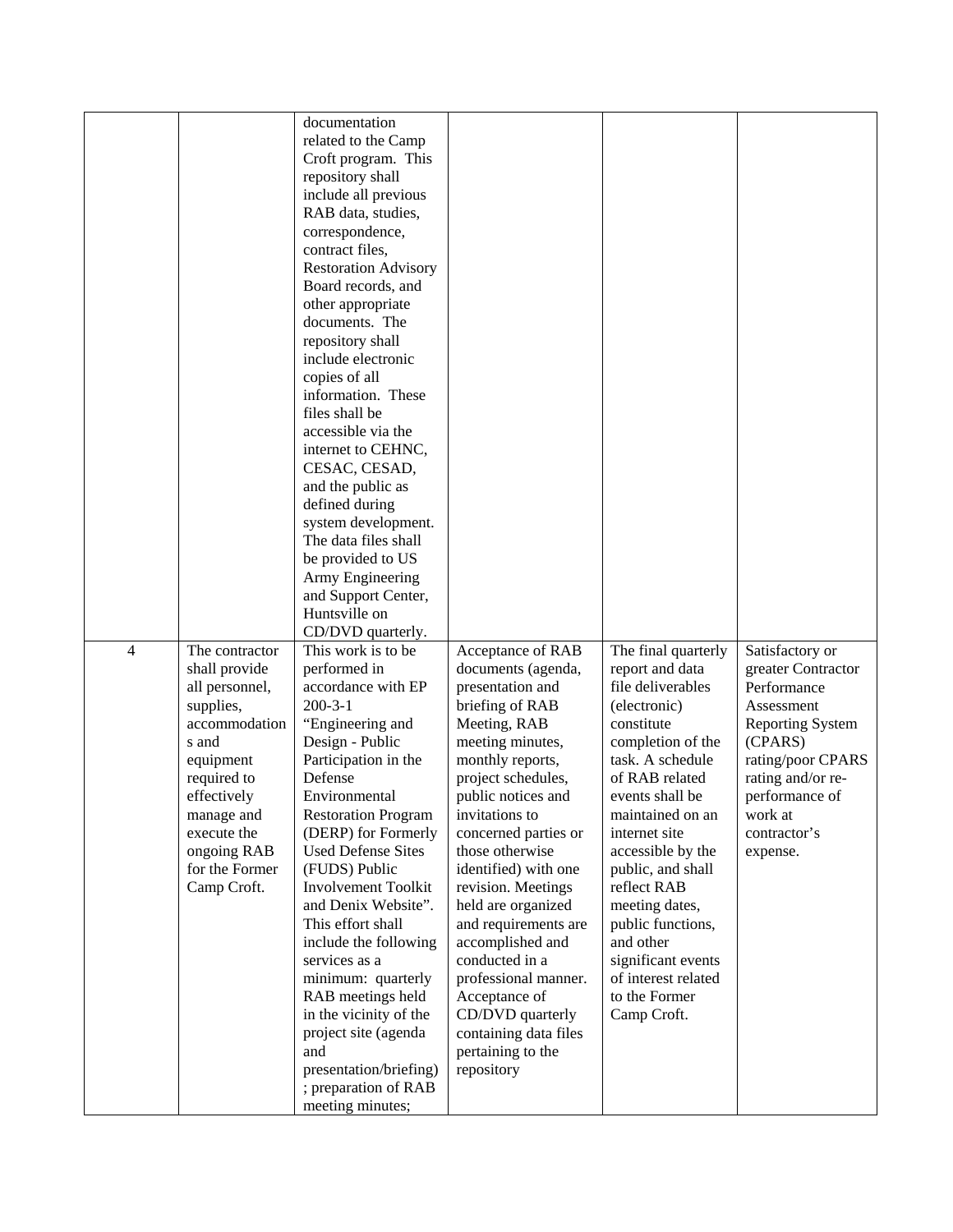|  | monthly reporting;          |  |  |
|--|-----------------------------|--|--|
|  | project scheduling;         |  |  |
|  | monitoring public           |  |  |
|  | publications and            |  |  |
|  | information relevant        |  |  |
|  |                             |  |  |
|  | to the project;             |  |  |
|  | issuance of public          |  |  |
|  | notices and                 |  |  |
|  | invitations to              |  |  |
|  | concerned parties or        |  |  |
|  | those otherwise             |  |  |
|  | identified; and a           |  |  |
|  | work management             |  |  |
|  | plan for this effort.       |  |  |
|  | The contractor shall        |  |  |
|  | develop and maintain        |  |  |
|  | a data repository in        |  |  |
|  | the form of a project       |  |  |
|  | website for all             |  |  |
|  | documentation               |  |  |
|  |                             |  |  |
|  | related to the Camp         |  |  |
|  | Croft program. This         |  |  |
|  | repository shall            |  |  |
|  | include all previous        |  |  |
|  | RAB data, studies,          |  |  |
|  | correspondence,             |  |  |
|  | contract files,             |  |  |
|  | <b>Restoration Advisory</b> |  |  |
|  | Board records, and          |  |  |
|  | other appropriate           |  |  |
|  | documents. The              |  |  |
|  | repository shall            |  |  |
|  | include electronic          |  |  |
|  |                             |  |  |
|  | copies of all               |  |  |
|  | information. These          |  |  |
|  | files shall be              |  |  |
|  | accessible via the          |  |  |
|  | internet to CEHNC,          |  |  |
|  | CESAC, CESAD,               |  |  |
|  | and the public as           |  |  |
|  | defined during              |  |  |
|  | system development.         |  |  |
|  | The data files shall        |  |  |
|  | be provided to US           |  |  |
|  | Army Engineering            |  |  |
|  | and Support Center,         |  |  |
|  | Huntsville on               |  |  |
|  | CD/DVD quarterly.           |  |  |
|  |                             |  |  |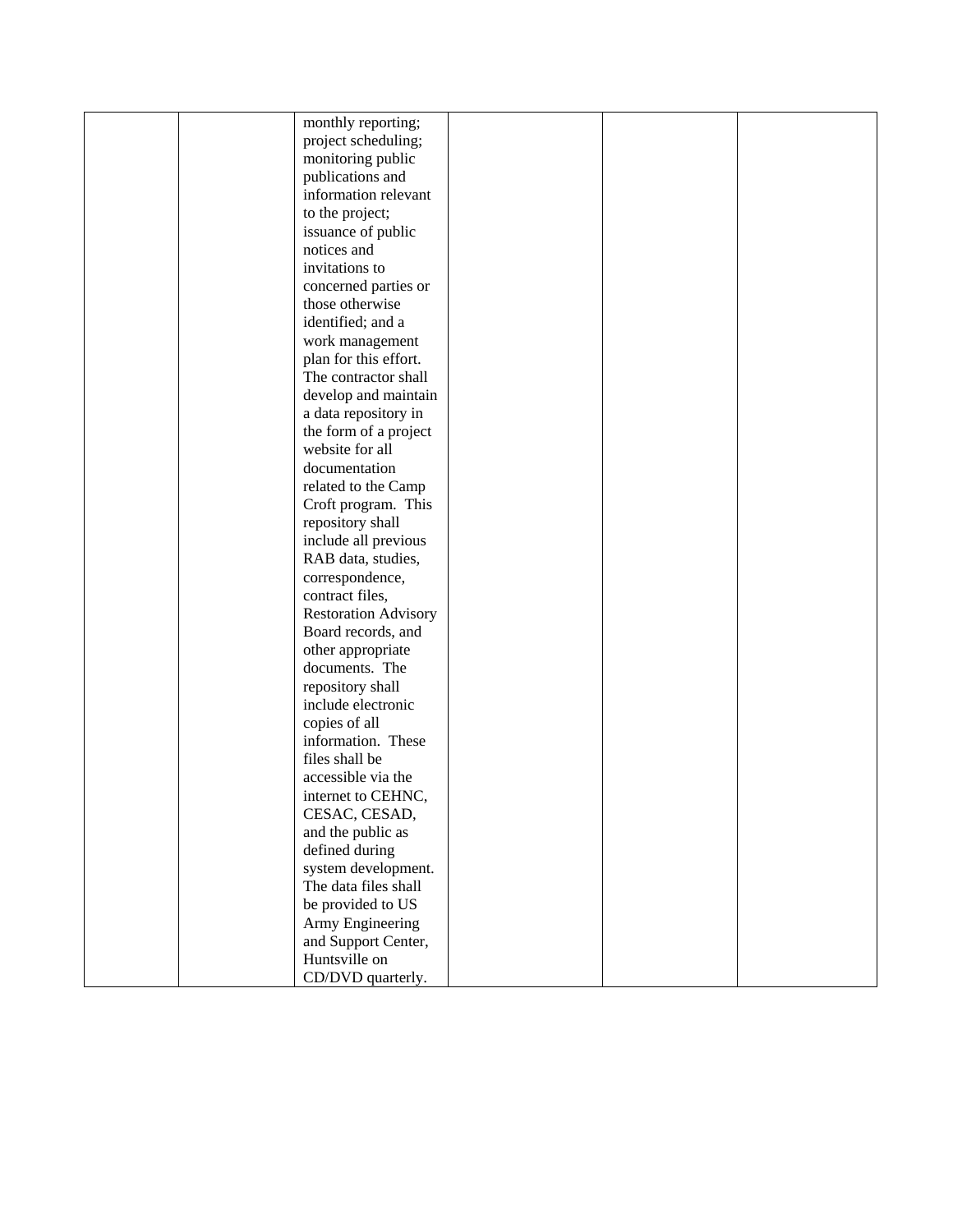W912DY-10-D-0025 0012 Page 15 of 25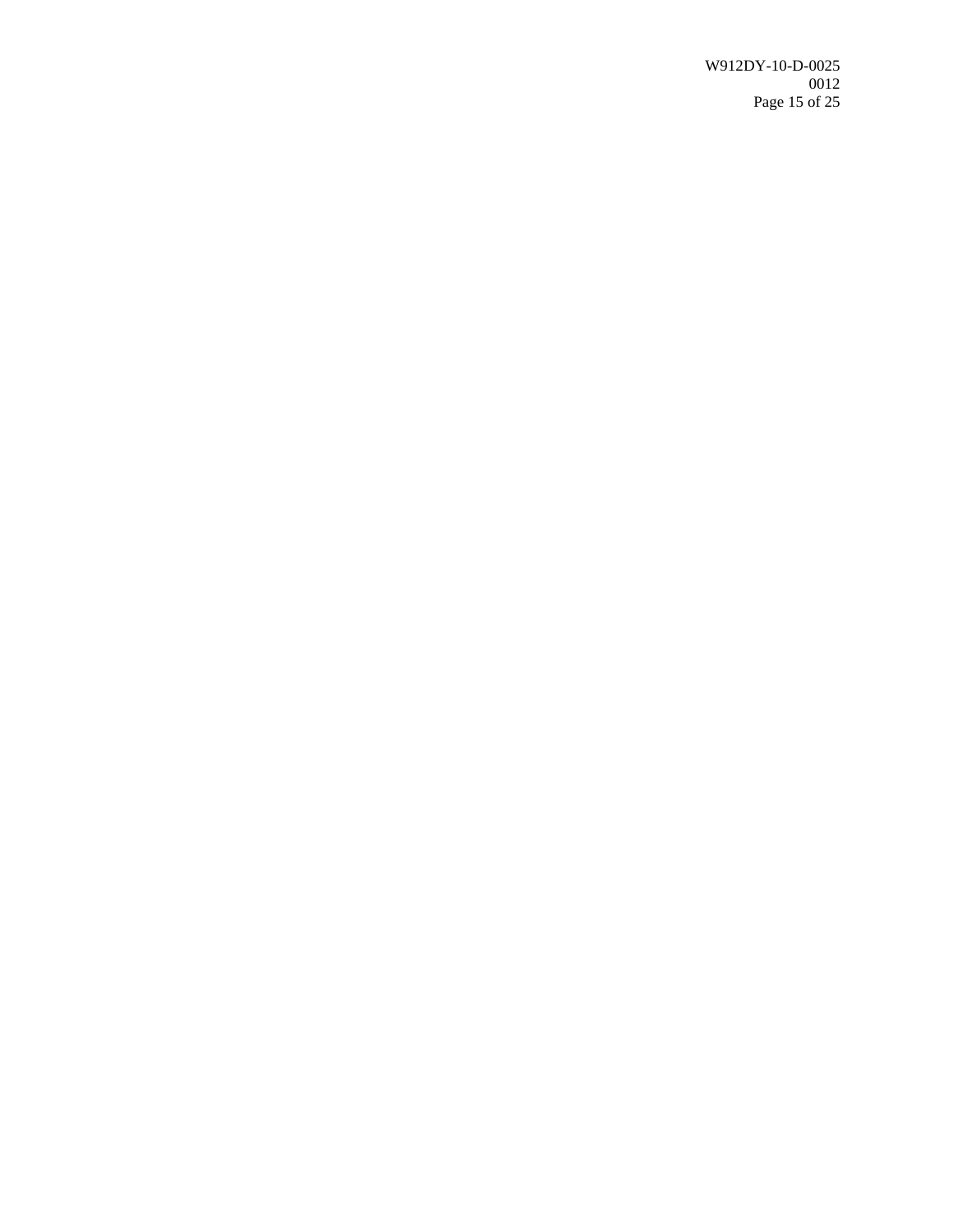### **Attachment B PERFORMANCE METRICS**

# **B.1 Performance Metrics for Performance Assessment Record (PAR)**

|                                                                                                                                                           | <b>Exceptional</b>                                                                                                                         | <b>Very Good</b>                                                                                                                                                                 | Satisfactory                             | <b>Marginal</b>                                                                                                                                                                                                                                     | Unsatisfactory                                                                                                                                                                                                                                                             |
|-----------------------------------------------------------------------------------------------------------------------------------------------------------|--------------------------------------------------------------------------------------------------------------------------------------------|----------------------------------------------------------------------------------------------------------------------------------------------------------------------------------|------------------------------------------|-----------------------------------------------------------------------------------------------------------------------------------------------------------------------------------------------------------------------------------------------------|----------------------------------------------------------------------------------------------------------------------------------------------------------------------------------------------------------------------------------------------------------------------------|
| <b>PAR Category: Quality of Product or Service</b>                                                                                                        |                                                                                                                                            |                                                                                                                                                                                  |                                          |                                                                                                                                                                                                                                                     |                                                                                                                                                                                                                                                                            |
| Performance indicator: Document reviews                                                                                                                   |                                                                                                                                            |                                                                                                                                                                                  |                                          |                                                                                                                                                                                                                                                     |                                                                                                                                                                                                                                                                            |
| Draft Plans,<br>Reports, and<br>documents [Plans,<br>documents and<br>reports are<br>considered draft<br>until accepted as<br>final by the<br>Government] | All contract-<br>milestone<br>documents<br>accepted as<br>submitted                                                                        | No substantive<br>comments (i.e.<br>limited to<br>grammar,<br>spelling,<br>terminology) to<br>any of the<br>documents, but<br>a few<br>exceptions were<br>noted and<br>corrected | Contractor met<br>Acceptance<br>Criteria | One or more<br>documents<br>required<br>revisions to be<br>resubmitted for<br>approval prior to<br>proceeding.<br>Two backchecks<br>were required on<br>one or more<br>documents<br>before original<br>comments were<br>resolved<br>satisfactorily. | One or more<br>documents did<br>not comply<br>with contract<br>requirements,<br>or one or more<br>documents<br>required more<br>than two<br>backchecks<br>before original<br>comments were<br>resolved<br>satisfactorily, or<br>more than one<br>document was<br>rejected. |
| Performance indicator: Project Execution                                                                                                                  |                                                                                                                                            |                                                                                                                                                                                  |                                          |                                                                                                                                                                                                                                                     |                                                                                                                                                                                                                                                                            |
| Process<br>Compliance                                                                                                                                     | Zero<br>Corrective<br>Action<br>Requests<br>$(CAR)$ or 948s                                                                                | ${1-2}$<br>CARs/948s for<br>non-critical<br>violations to<br><b>WP</b><br>requirements                                                                                           | Contractor met<br>Acceptance<br>Criteria | ${5-6}$<br>CARs/948s for<br>non-critical<br>violations and/or<br>${2}$ CARs/948<br>for critical<br>violations                                                                                                                                       | $\{>6\}$ CARS for<br>non-critical<br>violations<br>and/or $\{>2\}$<br>CARs/948s for<br>critical<br>violations, or<br>any unresolved<br>CARs                                                                                                                                |
| Project Execution                                                                                                                                         | Zero letters of<br>reprimand,<br>grievances, or<br>formal<br>complaints<br>AND one or<br>more<br>unsolicited<br>letters of<br>commendation |                                                                                                                                                                                  | Contractor met<br>Acceptance<br>Criteria | {One} letter of<br>reprimand,<br>grievance or<br>formal complaint<br>that was resolved<br>through<br>negotiation                                                                                                                                    | More than<br>{one} letter of<br>reprimand,<br>grievance or<br>formal<br>complaint that<br>were resolved<br>through<br>negotiation                                                                                                                                          |
| <b>Task Completion</b>                                                                                                                                    |                                                                                                                                            |                                                                                                                                                                                  | Contractor met<br>Acceptance<br>Criteria |                                                                                                                                                                                                                                                     | Final data and<br>QC<br>documentation<br>submitted but<br>not accepted                                                                                                                                                                                                     |
| <b>PAR Category: Schedule</b>                                                                                                                             |                                                                                                                                            |                                                                                                                                                                                  |                                          |                                                                                                                                                                                                                                                     |                                                                                                                                                                                                                                                                            |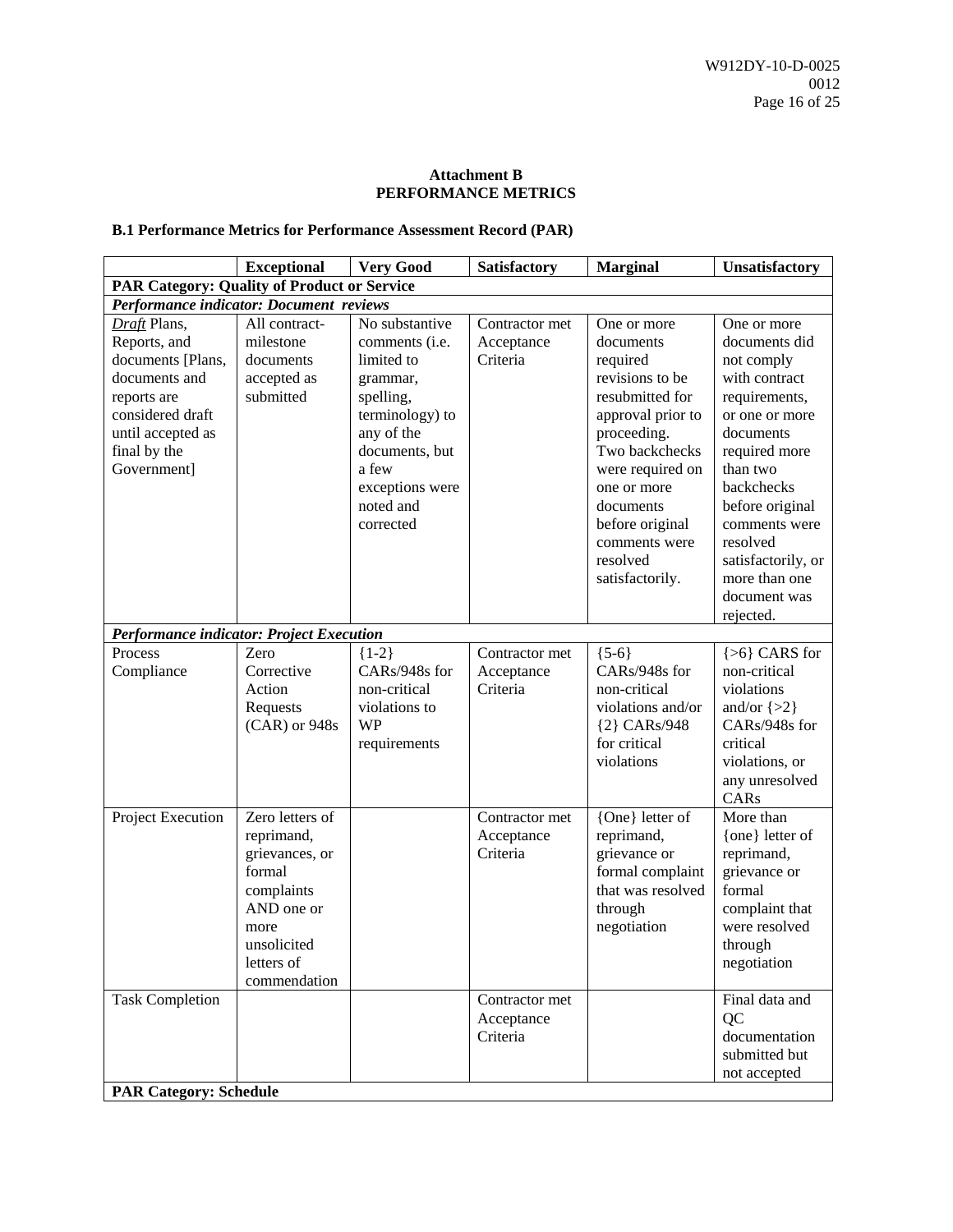|                                                                  | <b>Exceptional</b> | <b>Very Good</b> | Satisfactory   | <b>Marginal</b>   | Unsatisfactory   |
|------------------------------------------------------------------|--------------------|------------------|----------------|-------------------|------------------|
| Performance indicator: Timely completion of tasks                |                    |                  |                |                   |                  |
| Final Plans and                                                  | All document       | Project closed   | Project closed | Project closed    | Project closed   |
| Reports, project                                                 | submittals and     | out/final        | out/final      | out/final invoice | out/final        |
| milestones, T.O.                                                 | task order         | invoice          | invoice        | accepted within   | invoice          |
| invoices                                                         | milestones and     | accepted ahead   | accepted on    | 30 calendar days  | accepted more    |
|                                                                  | invoices           | of schedule      | T.O. date      | after T.O. date.  | than 30          |
|                                                                  | complete and       |                  |                |                   | calendar days    |
|                                                                  | accepted by        |                  |                |                   | after T.O. date. |
|                                                                  | T.O date,          |                  |                |                   |                  |
|                                                                  | project closed     |                  |                |                   |                  |
|                                                                  | out/final          |                  |                |                   |                  |
|                                                                  | invoice            |                  |                |                   |                  |
|                                                                  | approved           |                  |                |                   |                  |
|                                                                  | ahead of           |                  |                |                   |                  |
|                                                                  | schedule           |                  |                |                   |                  |
| Project status                                                   |                    |                  | Yes            |                   | N <sub>o</sub>   |
| reports accurate                                                 |                    |                  |                |                   |                  |
| Performance indicator: Impacts to schedule                       |                    |                  |                |                   |                  |
| Impacts caused by                                                |                    |                  | Yes            |                   | N <sub>o</sub>   |
| Contractor or                                                    |                    |                  |                |                   |                  |
| other causes                                                     |                    |                  |                |                   |                  |
| identified, in                                                   |                    |                  |                |                   |                  |
| writing to HNC<br>CO/PM, in a                                    |                    |                  |                |                   |                  |
| timely manner to                                                 |                    |                  |                |                   |                  |
| apply acceptable                                                 |                    |                  |                |                   |                  |
| corrective actions.                                              |                    |                  |                |                   |                  |
| PAR Category: Cost Control (Not Applicable for Firm Fixed Price) |                    |                  |                |                   |                  |
| Performance indicator: No unauthorized cost overruns             |                    |                  |                |                   |                  |
| Unauthorized cost                                                |                    |                  | N <sub>o</sub> |                   | Yes              |
| overruns                                                         |                    |                  |                |                   |                  |
| <b>Total Project</b>                                             | Total contract     | Total contract   | Total contract | Total contract    | Total contract   |
| Costs                                                            | invoices less      | invoices greater | invoices       | invoices greater  | invoices greater |
|                                                                  | than 98% of        | than 98% but     | between        | than 100% but     | than or equal to |
|                                                                  | T.O.               | less than        | 99.99% and     | less than 105%    | 105% of T.O.     |
|                                                                  | authorized         | 99.99% of T.O.   | 100% of T.O.   | of T.O.           | authorized       |
|                                                                  | amount             | authorized       | authorized     | authorized        | amount           |
|                                                                  |                    | amount           | amount         | amount            |                  |
| Performance indicator: Monthly cost report                       |                    |                  |                |                   |                  |
| Monthly cost                                                     |                    |                  | Yes            |                   | N <sub>0</sub>   |
| reports accurate                                                 |                    |                  |                |                   |                  |
| Performance indicator: Impacts to cost                           |                    |                  |                |                   |                  |
| Impacts caused by                                                |                    |                  | Yes            |                   | N <sub>0</sub>   |
| Contractor or                                                    |                    |                  |                |                   |                  |
| other causes                                                     |                    |                  |                |                   |                  |
| identified, in                                                   |                    |                  |                |                   |                  |
| writing to HNC                                                   |                    |                  |                |                   |                  |
| CO/PM, in a                                                      |                    |                  |                |                   |                  |
|                                                                  |                    |                  |                |                   |                  |
| timely manner to                                                 |                    |                  |                |                   |                  |
| apply acceptable                                                 |                    |                  |                |                   |                  |
| corrective actions.                                              |                    |                  |                |                   |                  |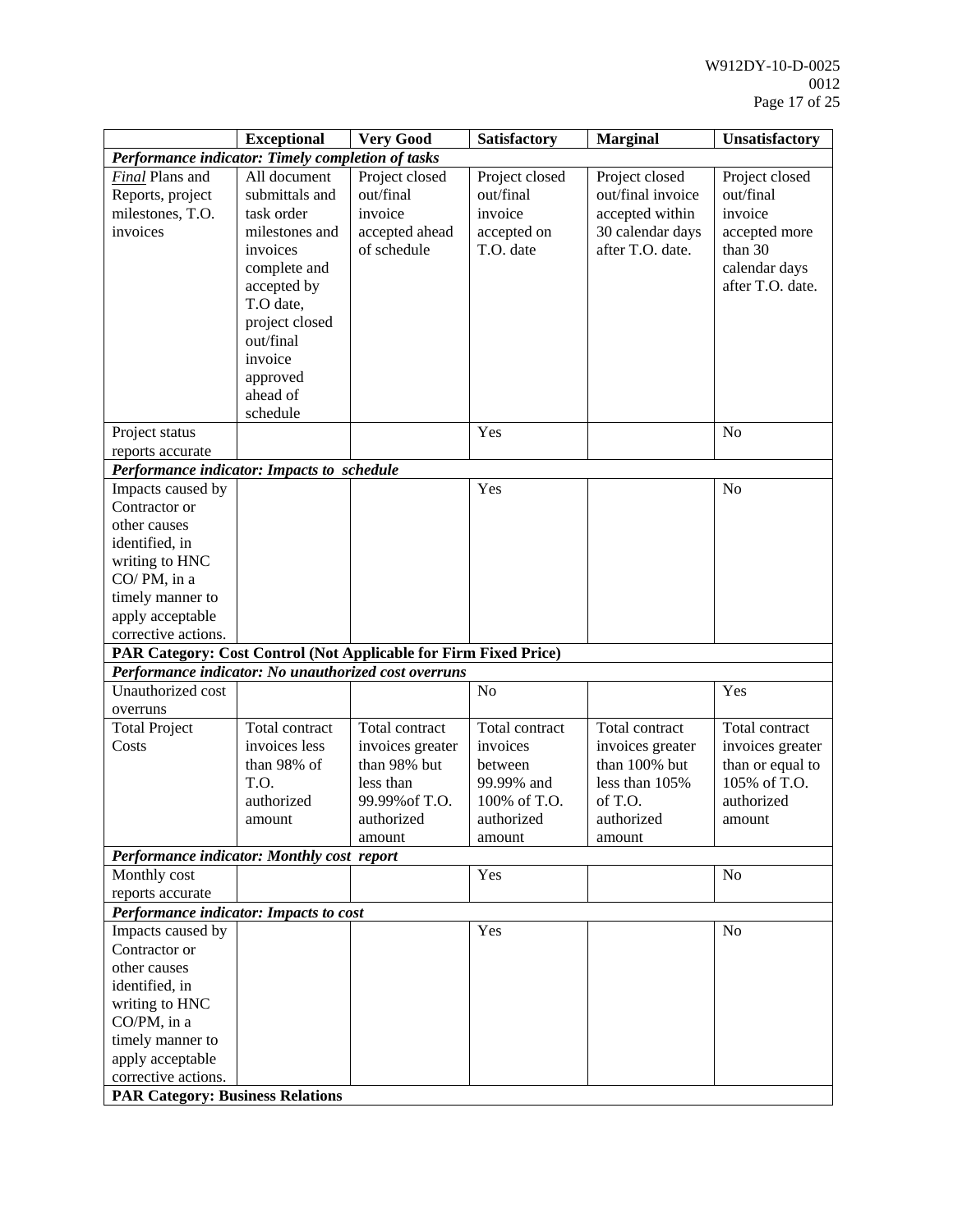|                                                                              | <b>Exceptional</b> | <b>Very Good</b> | <b>Satisfactory</b> | <b>Marginal</b>                                                                               | <b>Unsatisfactory</b>          |
|------------------------------------------------------------------------------|--------------------|------------------|---------------------|-----------------------------------------------------------------------------------------------|--------------------------------|
| Performance indicator: Met contractual obligations                           |                    |                  |                     |                                                                                               |                                |
| Corrective                                                                   |                    |                  | Yes                 |                                                                                               | N <sub>o</sub>                 |
| Actions taken                                                                |                    |                  |                     |                                                                                               |                                |
| were timely and                                                              |                    |                  |                     |                                                                                               |                                |
| effective (Refer to                                                          |                    |                  |                     |                                                                                               |                                |
| CARs issued to                                                               |                    |                  |                     |                                                                                               |                                |
| Contractor)                                                                  |                    |                  |                     |                                                                                               |                                |
| Performance indicator: Professional and Ethical Conduct                      |                    |                  |                     |                                                                                               |                                |
| Meetings and                                                                 | Zero letters of    |                  | Contractor met      | One letter of                                                                                 | More than one                  |
| correspondences                                                              | reprimand,         |                  | Acceptance          | reprimand,                                                                                    | letter of                      |
| with Public,                                                                 | grievances, or     |                  | Criteria            | grievance or                                                                                  | reprimand,                     |
| project delivery                                                             | formal             |                  |                     | formal complaint                                                                              | grievance or                   |
| team and other                                                               | complaints         |                  |                     | that was resolved                                                                             | formal                         |
| stakeholders                                                                 | AND one or         |                  |                     | through                                                                                       | complaint that                 |
|                                                                              | more               |                  |                     | negotiation                                                                                   | were resolved                  |
|                                                                              | unsolicited        |                  |                     |                                                                                               | through                        |
|                                                                              | letters of         |                  |                     |                                                                                               | negotiation OR                 |
|                                                                              | commendation       |                  |                     |                                                                                               | removal of one                 |
|                                                                              |                    |                  |                     |                                                                                               | or more project                |
|                                                                              |                    |                  |                     |                                                                                               |                                |
|                                                                              |                    |                  |                     |                                                                                               | personnel as a<br>results of a |
|                                                                              |                    |                  |                     |                                                                                               |                                |
|                                                                              |                    |                  |                     |                                                                                               | letter of                      |
|                                                                              |                    |                  |                     |                                                                                               | reprimand,                     |
|                                                                              |                    |                  |                     |                                                                                               | grievance or                   |
|                                                                              |                    |                  |                     |                                                                                               | formal                         |
|                                                                              |                    |                  |                     |                                                                                               | complaint.                     |
| Performance indicator: Customer has overall satisfaction with work performed |                    |                  |                     |                                                                                               |                                |
| Customer survey                                                              | $4.0 - 5.0$        | $3.0 - 3.9$      | $2.0 - 2.9$         | $1.0 - 1.9$                                                                                   | < 1.0                          |
| results for rating                                                           |                    |                  |                     |                                                                                               |                                |
| period                                                                       |                    |                  |                     |                                                                                               |                                |
| Performance indicator: Personnel responsive and cooperative                  |                    |                  |                     |                                                                                               |                                |
| Key personnel                                                                | Always             |                  | <b>Most Times</b>   |                                                                                               | <b>Almost Never</b>            |
| responsive, and                                                              |                    |                  |                     |                                                                                               |                                |
| cooperative                                                                  |                    |                  |                     |                                                                                               |                                |
| PAR Category: Management of Key Personnel and Resources                      |                    |                  |                     |                                                                                               |                                |
|                                                                              |                    |                  |                     | Performance indicator: Personnel knowledgeable and effective in their areas of responsibility |                                |
| Personnel                                                                    | All personnel      |                  | All personnel       | All personnel                                                                                 | All personnel                  |
| assigned to tasks                                                            | proposed by        |                  | proposed by         | proposed by                                                                                   | proposed by                    |
|                                                                              | Contractor         |                  | Contractor were     | Contractor were                                                                               | Contractor were                |
|                                                                              | were assigned      |                  | assigned to         | assigned to                                                                                   | assigned to                    |
|                                                                              | to project,        |                  | project, some       | project, some                                                                                 | project, some                  |
|                                                                              | some               |                  | personnel were      | personnel were                                                                                | personnel were                 |
|                                                                              | personnel were     |                  | substituted by      | substituted by                                                                                | substituted by                 |
|                                                                              | substituted by     |                  | equally             | equally qualified                                                                             | lesser qualified               |
|                                                                              | higher             |                  | qualified           | individuals,                                                                                  | individuals or                 |
|                                                                              | qualified          |                  | individuals.        | Letter of                                                                                     | HNC requested,                 |
|                                                                              | individuals.       |                  |                     | reprimand                                                                                     | in writing,                    |
|                                                                              |                    |                  |                     | received for                                                                                  | removal of                     |
|                                                                              |                    |                  |                     | personnel                                                                                     | assigned                       |
|                                                                              |                    |                  |                     | conduct from                                                                                  | personnel for                  |
|                                                                              |                    |                  |                     | HNC.                                                                                          | poor                           |
|                                                                              |                    |                  |                     |                                                                                               | performance.                   |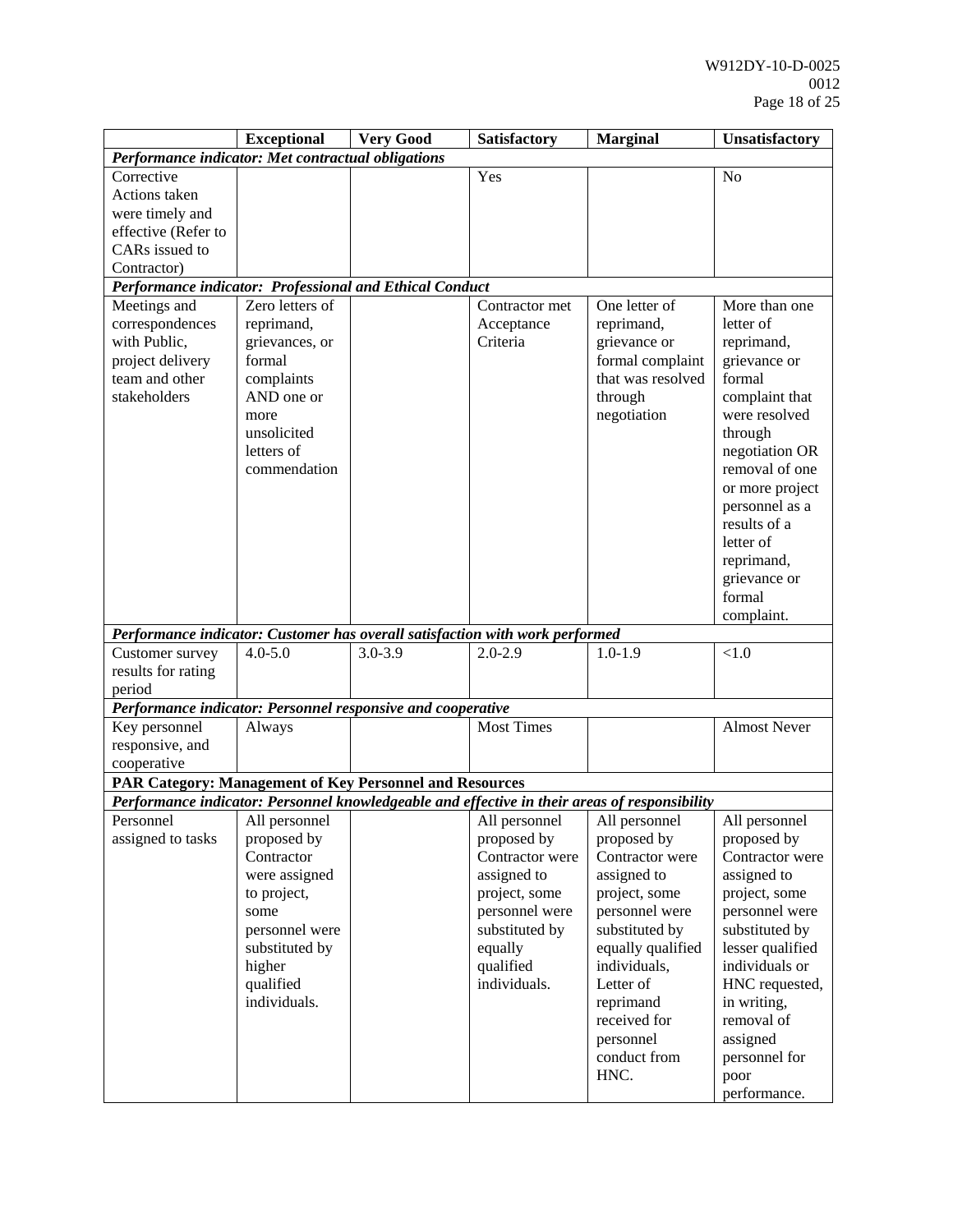|                                                                       | <b>Exceptional</b> | <b>Very Good</b> | <b>Satisfactory</b> | <b>Marginal</b>            | Unsatisfactory  |
|-----------------------------------------------------------------------|--------------------|------------------|---------------------|----------------------------|-----------------|
| Performance indicator: Personnel able to manage resources efficiently |                    |                  |                     |                            |                 |
| Instances when                                                        | $\overline{0}$     | $1 - 2$          | $3-4$               | $5 - 6$                    | $>6$            |
| resource                                                              |                    |                  |                     |                            |                 |
| management had                                                        |                    |                  |                     |                            |                 |
| negative impact                                                       |                    |                  |                     |                            |                 |
| on project                                                            |                    |                  |                     |                            |                 |
| execution                                                             |                    |                  |                     |                            |                 |
| <b>PAR Category: Safety</b>                                           |                    |                  |                     |                            |                 |
| <b>Performance indicator: Accidents and Violations</b>                |                    |                  |                     |                            |                 |
| *No Class A                                                           | $\Omega$           | No class A       | Contractor met      | $\{\langle 2 \rangle$ non- | $\{1\}$         |
| Accidents,                                                            | No class A         | accidents IAW    | Acceptance          | explosive related          | Any Class A     |
| Contractor at fault                                                   | accidents IAW      | AR 385-40        | Criteria            | Class <sub>C</sub>         | accident IAW    |
|                                                                       | AR 385-40          |                  |                     | accidents, or $\{1\}$      | AR-385-10, or   |
|                                                                       |                    |                  |                     | non-explosive              | Any explosive   |
|                                                                       |                    |                  |                     | Class B accident,          | related         |
|                                                                       |                    |                  |                     | <b>IAW AR 385-10</b>       | accident.       |
|                                                                       |                    |                  |                     |                            |                 |
|                                                                       |                    |                  |                     |                            |                 |
|                                                                       |                    |                  |                     |                            |                 |
|                                                                       |                    |                  |                     |                            |                 |
| *Major safety                                                         | $\Omega$           | $\overline{0}$   |                     | ${2}$ non-                 | $\{>1\}$ any    |
| violations                                                            | accidents/injur    | accidents/injuri |                     | explosive safety           | violation of    |
|                                                                       | ies No safety      | es No safety     |                     | violations.                | procedures for  |
|                                                                       | violations         | violations       |                     |                            |                 |
|                                                                       |                    |                  |                     |                            | handling,       |
|                                                                       |                    |                  |                     |                            | storage,        |
|                                                                       |                    |                  |                     |                            | transportation, |
|                                                                       |                    |                  |                     |                            | or use of       |
|                                                                       |                    |                  |                     |                            | explosives IAW  |
|                                                                       |                    |                  |                     |                            | the WP, and all |
|                                                                       |                    |                  |                     |                            | Federal, State  |
|                                                                       |                    |                  |                     |                            | and local       |
|                                                                       |                    |                  |                     |                            | laws/ordinances |
|                                                                       |                    |                  |                     |                            |                 |
|                                                                       |                    |                  |                     |                            |                 |
| *Minor safety                                                         | No safety          | 1 safety         |                     | ${3}$ safety               | $\{>3\}$ safety |
| violations                                                            | violations         | violation        |                     | violations                 | violations      |

#### **Classes of Accidents:**

 - **Class A:** Fatality or permanent total disability (Government Civilian, Military Personnel, and/or Contractor), or >\$2,000,000 property damage.

 - **Class B:** Permanent partial disability or impatient hospitalization of 3 or more persons (Government Civilian, Military Personnel, and/or Contractor), \$500,000< \$2,000,000 property damage.

 - **Class C:** Lost Workday (Contractor) or Lost Time (Government Civilians), \$50,000< \$500,000 property damage.

- **Class D:** \$2000 < \$50,000 property damage.

\* From Section C of Solicitation Number W912DY-04-R-0003, Amendment 000 W912DY-08-R-0016, Amendment 0007 (may be included but are not limited to these).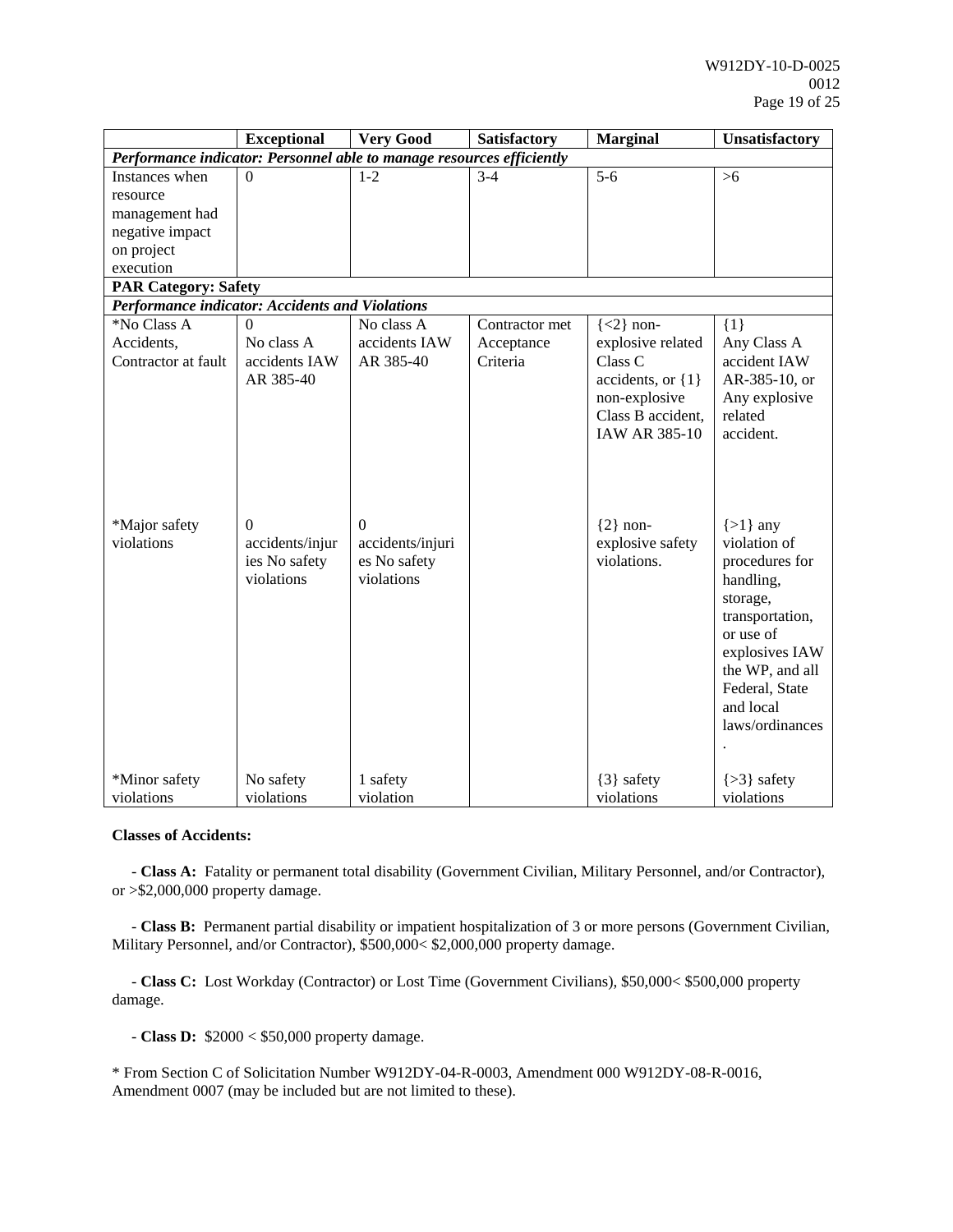*The following guidelines are provided for issuing ratings that are subjective in nature, these ratings will be supported by the weight of evidence documented during the government's surveillance efforts:* 

Exceptional: Performance *meets* contractual requirements and *exceeds many* to the Government's benefit. The contractual performance of the element or sub-element being assessed was accomplished with *few minor problems* for which corrective actions taken by the Contractor were *highly effective*.

Very Good: Performance *meets* contractual requirements and *exceeds some* to the Government's benefit. The contractual performance of the element or sub-element being assessed was accomplished with *some minor problems* for which corrective actions taken by the Contractor were *effective*.

Satisfactory: Performance *meets* contractual requirements. The contractual performance of the element or subelement contains *some minor problems* for which corrective actions taken by the Contractor *appear or were satisfactory*.

Marginal: Performance *does not meet all* contractual requirements. The contractual performance of the element or sub-element being assessed reflects a *serious problem* for which the Contractor has *not yet identified corrective actions*. The Contractor's proposed actions appear only *marginally effective or were not fully implemented*.

Unsatisfactory: Performance *does not meet most* contractual requirements and *recovery is not likely* in a

timely manner. The contractual performance of the element or sub-element contains *serious problems* for

which the Contractor's corrective actions *appear or were ineffective.*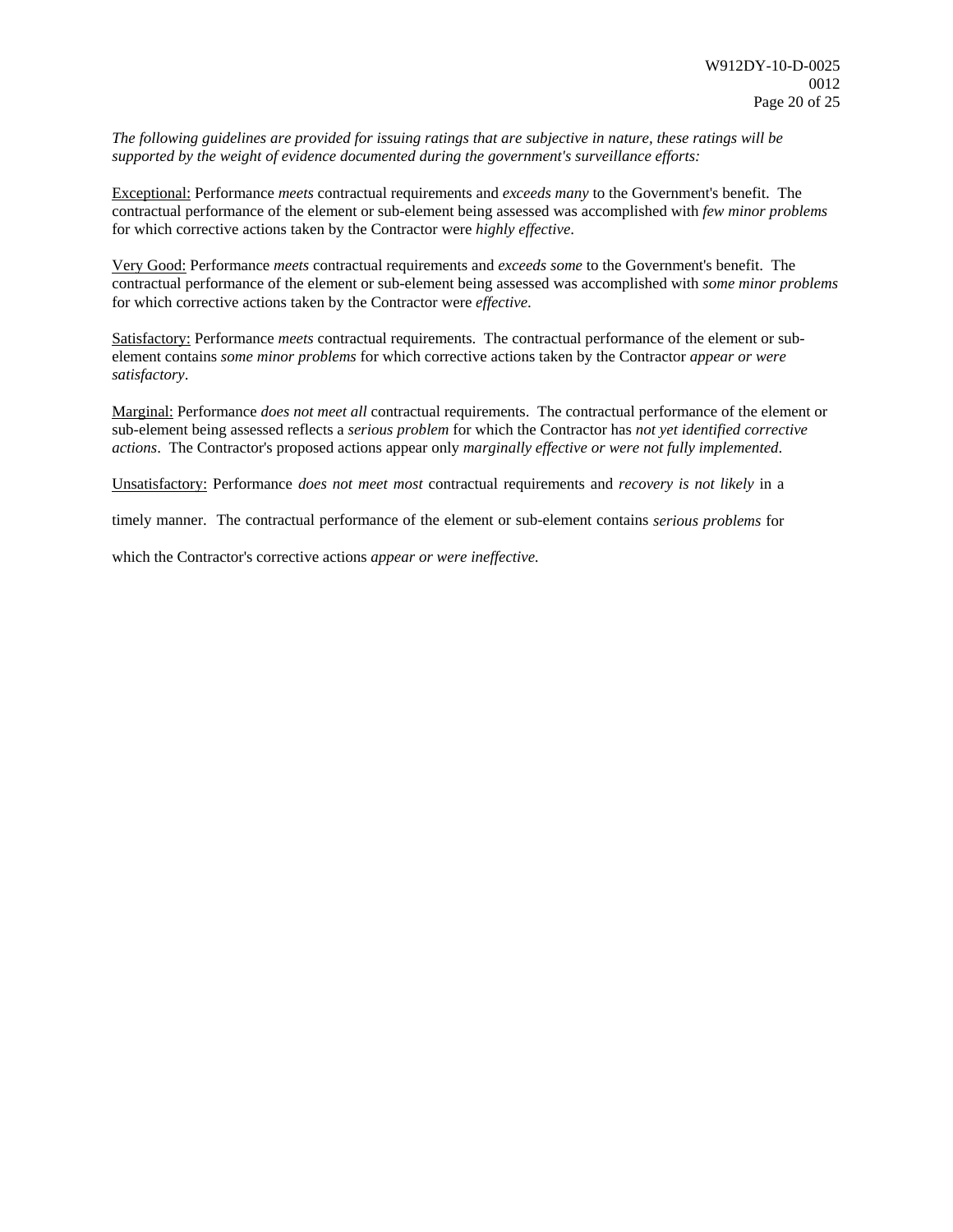W912DY-10-D-0025 0012 Page 21 of 25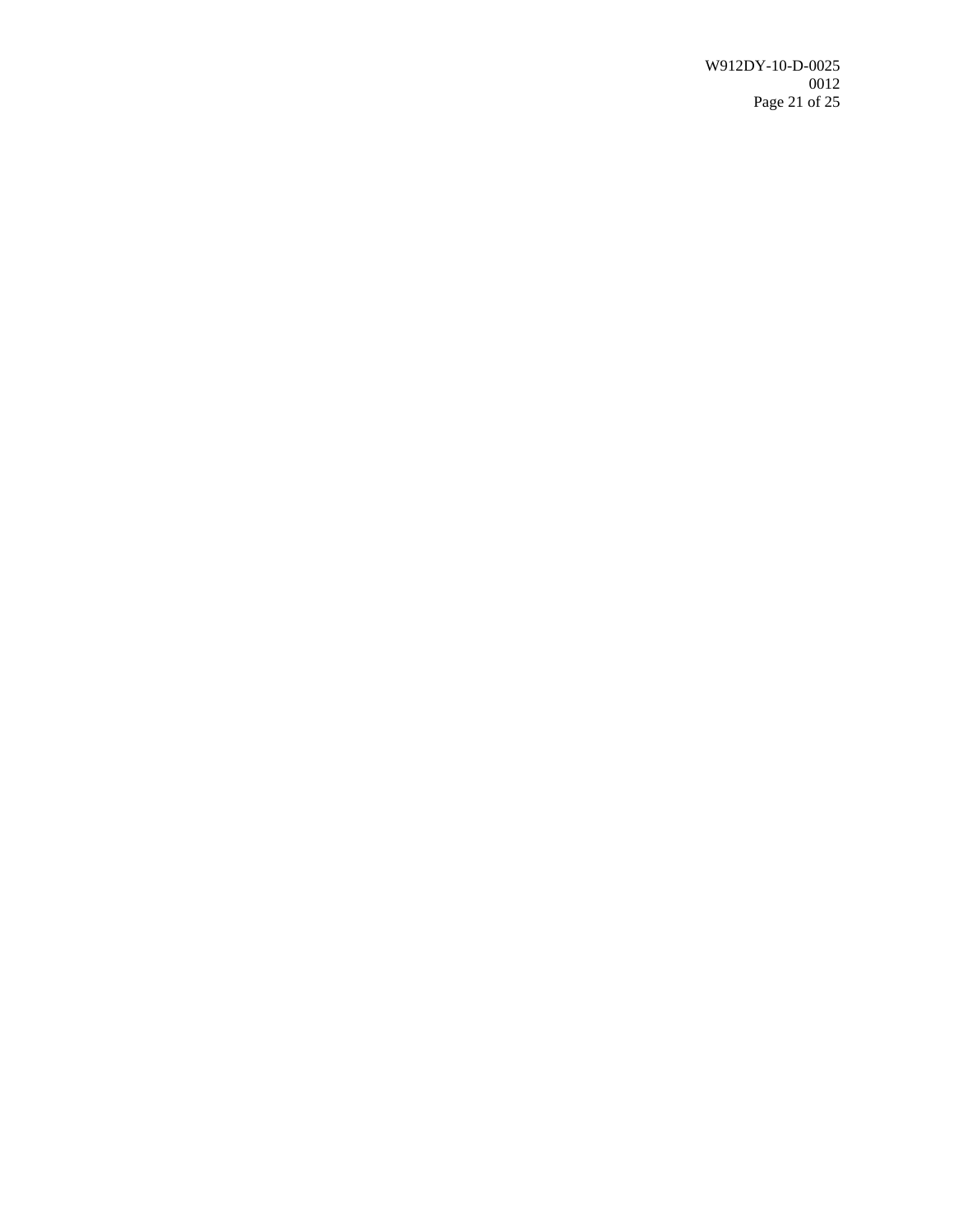#### **Attachment C**

#### **Price Spreadsheet**

Firm Fixed Price Lump Sum Prices offered and accepted are the sole basis of this contract. Unit Prices included herein have no bearing on the task order price and are proposed only to provide a basis for determining a fair and reasonable price if the Government in its sole discretion chooses to modify the performance requirements of this task order. This is a performance based task order and the inclusion of unit prices in the proposal shall in no way be construed as the Government procuring a specified number of units of any given service. The contract is for the provision of services that ultimately meet the performance requirements of each task.

| <b>Camp Croft RAB</b>                        |     |      |              |              |  |  |  |  |  |
|----------------------------------------------|-----|------|--------------|--------------|--|--|--|--|--|
| Task, Title, Type                            | Qty | Unit | Price        | Total        |  |  |  |  |  |
| 1, RAB Work Plan, FFP                        | 1.0 | LS   | \$6,227.00   | \$6,227.00   |  |  |  |  |  |
| 2, RAB, FFP/UP                               | 1.0 | LS   | \$45,145.00  | \$45,145.00  |  |  |  |  |  |
| 3, RAB Year 2, FFP/UP                        | 1.0 | LS   | \$38,875.00  | \$38,875.00  |  |  |  |  |  |
| 4, RAB Year 3, FFP/UP                        | 1.0 | LS   | \$38,875.00  | \$38,875.00  |  |  |  |  |  |
| (Optional) Additional Quarterly Meeting, FUP | 1.0 | Ea   | \$8,328.00   |              |  |  |  |  |  |
|                                              |     |      |              |              |  |  |  |  |  |
|                                              |     |      |              |              |  |  |  |  |  |
|                                              |     |      |              |              |  |  |  |  |  |
|                                              |     |      |              |              |  |  |  |  |  |
|                                              |     |      |              |              |  |  |  |  |  |
|                                              |     |      | <b>Total</b> | \$129,122.00 |  |  |  |  |  |

Note: Use RSMeans, most recent version, for applicable unit pricing using applicable location factors.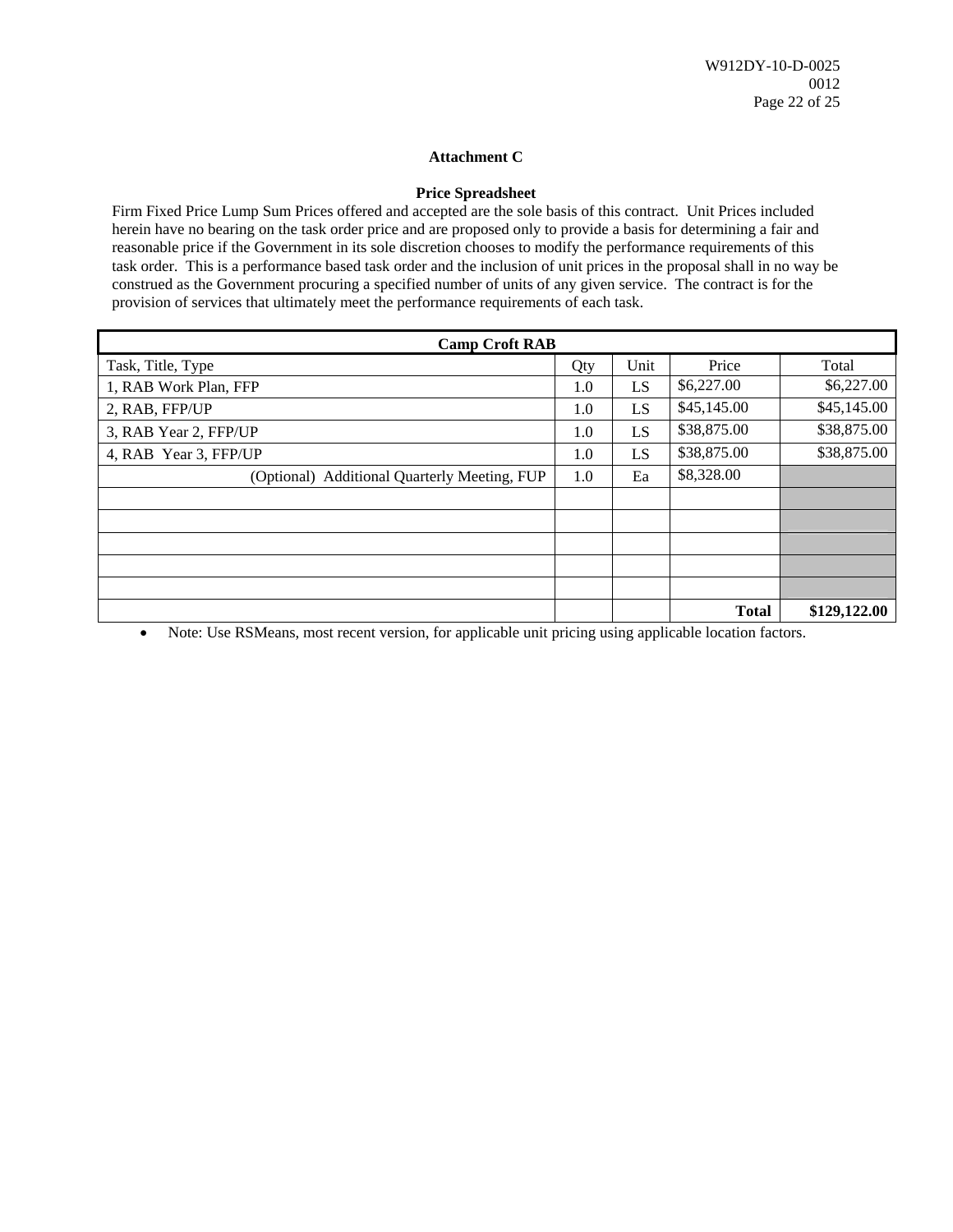Section E - Inspection and Acceptance

# INSPECTION AND ACCEPTANCE TERMS

Supplies/services will be inspected/accepted at:

| <b>CLIN</b> | <b>INSPECT AT</b> | <b>INSPECT BY</b> | <b>ACCEPT AT</b> | <b>ACCEPT BY</b> |
|-------------|-------------------|-------------------|------------------|------------------|
| 0001        | Destination       | Government        | Destination      | Government       |
| 0002        | N/A               | N/A               | N/A              | Government       |
| 0003        | N/A               | N/A               | N/A              | Government       |
| 0004        | N/A               | N/A               | N/A              | Government       |
| 0005        | N/A               | N/A               | N/A              | Government       |
|             |                   |                   |                  |                  |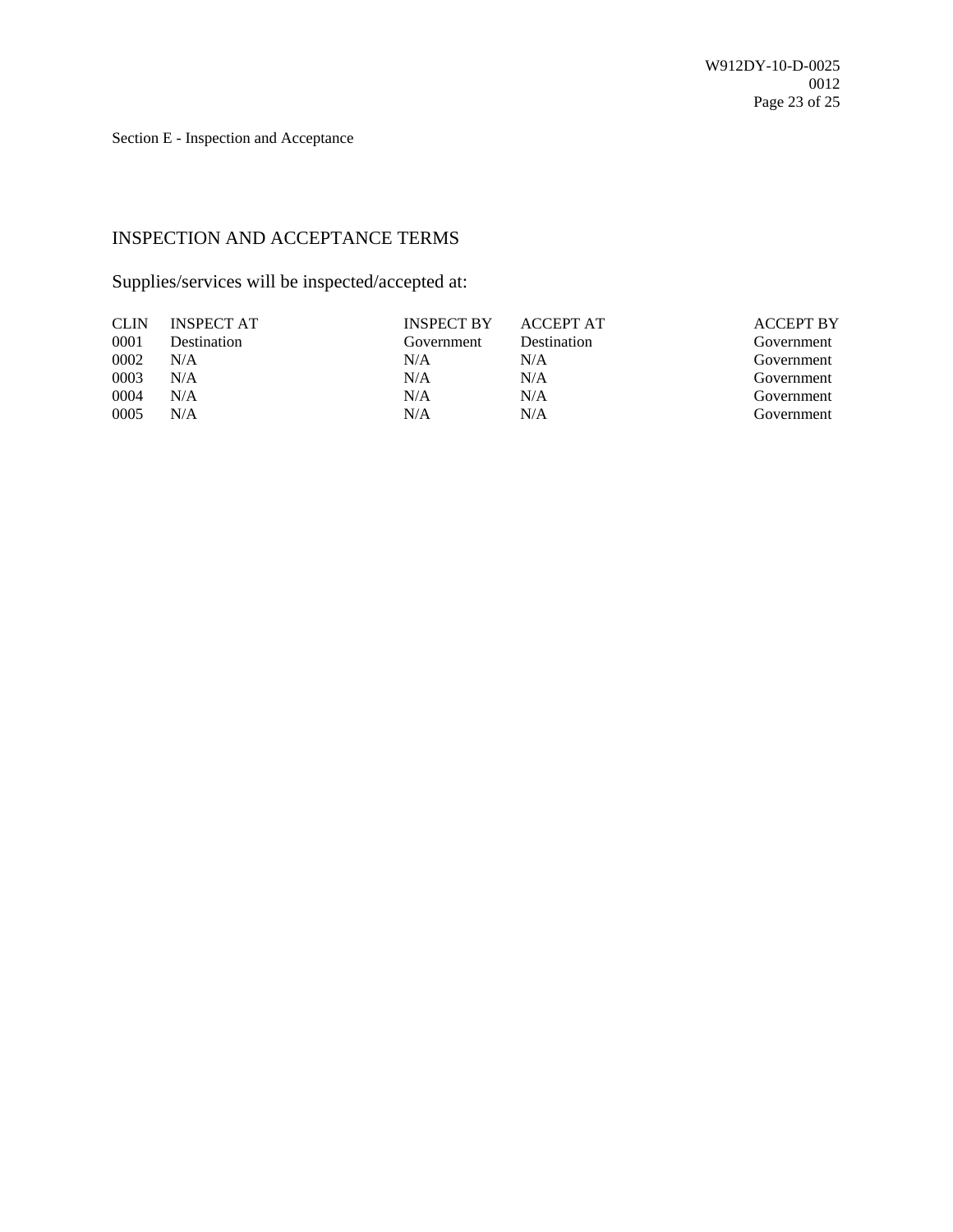# DELIVERY INFORMATION

| <b>CLIN</b> | <b>DELIVERY DATE</b>                    | <b>QUANTITY</b> | <b>SHIP TO ADDRESS</b>                                                                                                                | UIC    |
|-------------|-----------------------------------------|-----------------|---------------------------------------------------------------------------------------------------------------------------------------|--------|
| 0001        | POP 01-SEP-2012 TO<br>31-AUG-2013       | N/A             | US ARMY ENGINEERING & SUPPORT<br><b>CENTER</b><br>4820 UNIVERSITY SO.<br>HUNTSVILLE AL 35816-1822<br>256-895-1110<br>FOB: Destination | DACA87 |
| 0002        | POP 01-SEP-2012 TO<br>31-AUG-2013       | N/A             | (SAME AS PREVIOUS LOCATION)<br>FOB: Destination                                                                                       | DACA87 |
| 0003        | POP 01-SEP-2013 TO<br>$31 - AI$ IG-2014 | N/A             | (SAME AS PREVIOUS LOCATION)<br>FOB: Destination                                                                                       | DACA87 |
| 0004        | POP 01-SEP-2014 TO<br>31-AUG-2015       | N/A             | (SAME AS PREVIOUS LOCATION)<br>FOB: Destination                                                                                       | DACA87 |
| 0005        | POP 01-SEP-2012 TO<br>31-AUG-2015       | N/A             | (SAME AS PREVIOUS LOCATION)<br>FOB: Destination                                                                                       | DACA87 |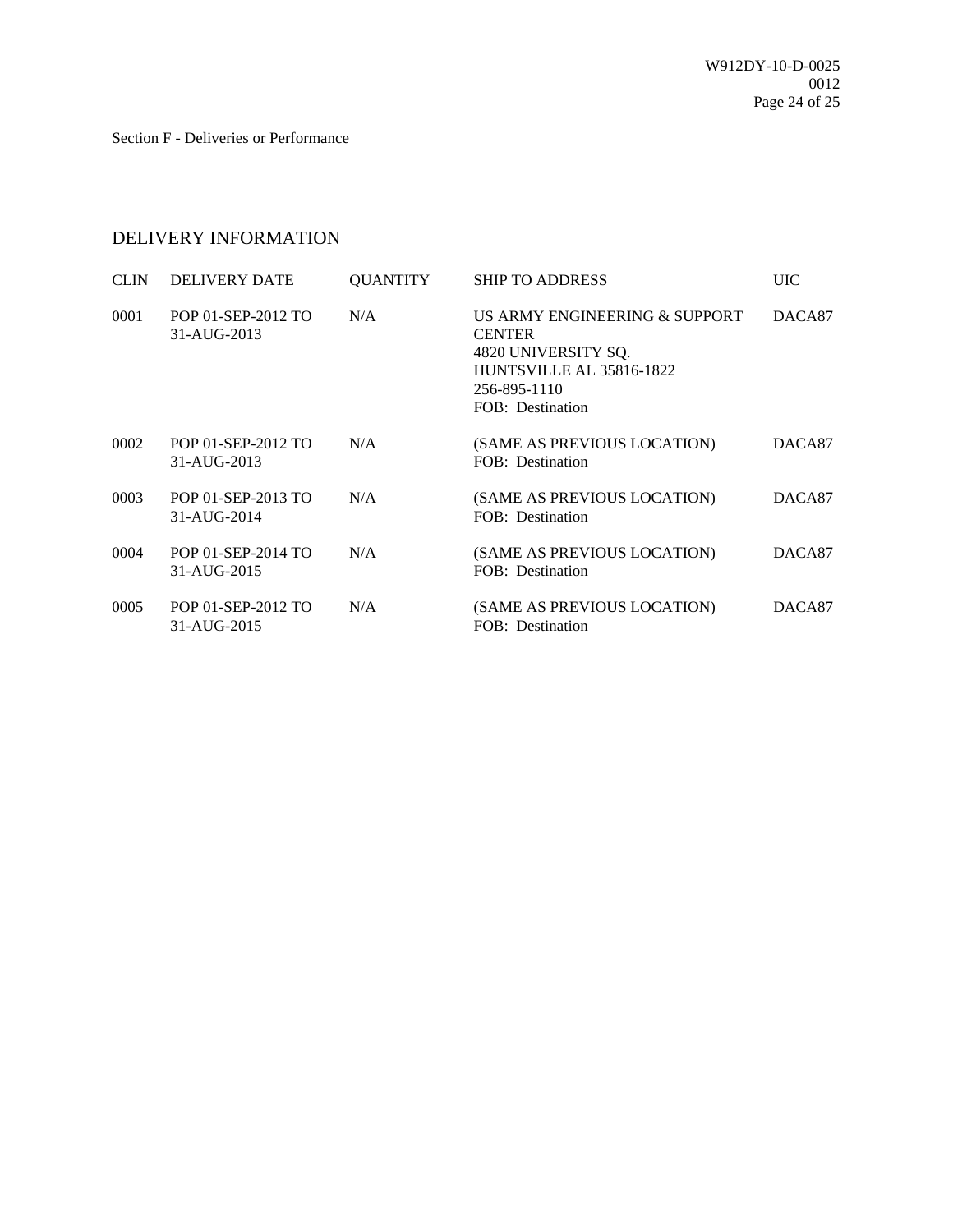Section G - Contract Administration Data

# ACCOUNTING AND APPROPRIATION DATA

AA: 21220200000 088021 32303H14764930082A000 ENVR 09133 AMOUNT: \$129,122.00 CIN W31RYO223375720001: \$6,227.00 CIN W31RYO223375720002: \$45,145.00 CIN W31RYO223375720003: \$38,875.00 CIN W31RYO223375720004: \$38,875.00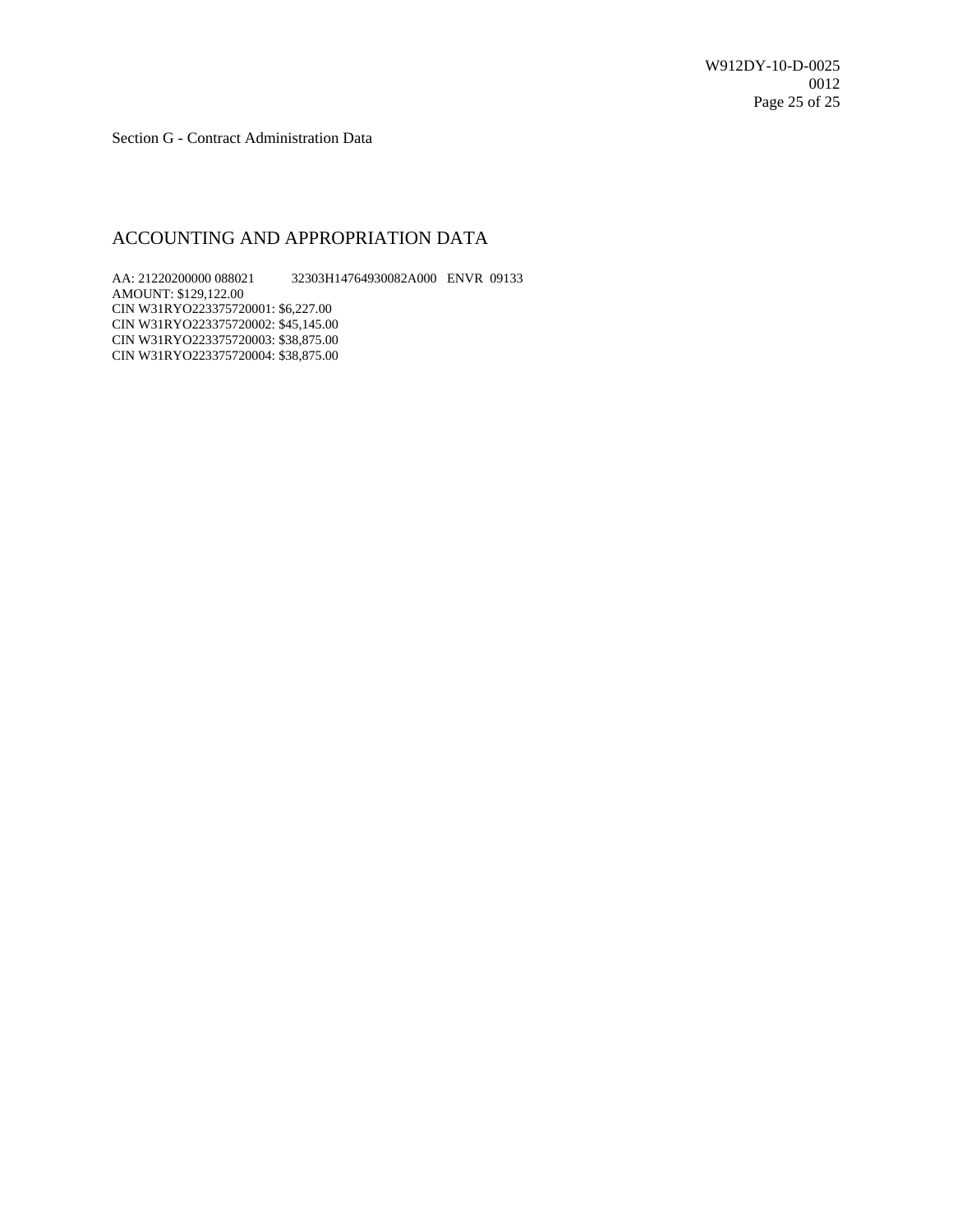# **Appendix B**

Project Schedule